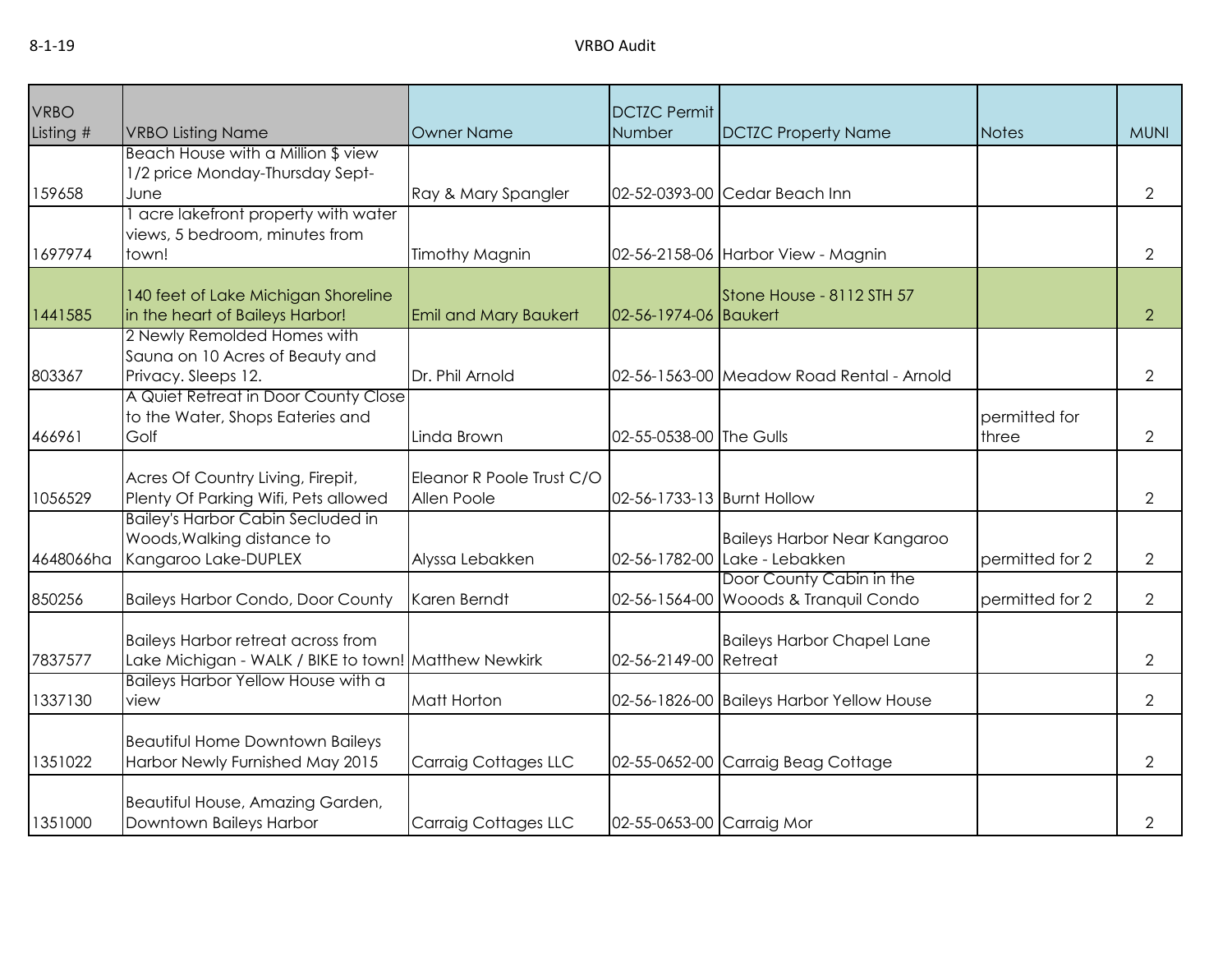| 767152  | <b>Beautiful Lakeside Cabin - Great</b><br>Location & Amenities (Canoe,<br>Kayak, Boat, etc) | <b>Ryan and Maureen</b><br>Sundeen                  |                      | 02-56-1562-00 Sundeen Lakeside Retreat                                  |                    | $\overline{2}$ |
|---------|----------------------------------------------------------------------------------------------|-----------------------------------------------------|----------------------|-------------------------------------------------------------------------|--------------------|----------------|
| 69122   | Secluded Retreat                                                                             | Saturnino Jauregui                                  |                      | 02-56-1058-00 Bella Villa Log Home                                      |                    | $\overline{2}$ |
| 294539  | Century Old Door County in-Town<br>Farmhouse with Shore Access                               | Joan Holliday                                       |                      | 02-56-0542-00 Orchard House                                             |                    | $\overline{2}$ |
| 510375  | Charming 100yr. log home with<br>upscale modern conveniences.                                | David Hass                                          |                      | Sunset Shores Resort - Kangaroo<br>02-56-1953-00 Kabin Unit #6          |                    | 2              |
| 221533  | Comfort and Beauty tucked<br>between the Trees                                               | <b>East Shorewood Cottage</b><br>Homeowners Assoc.  |                      | 02-55-0130-00 East Shorewood Cottages                                   | permitted for 10   | 2              |
| 663478  | Cozy waterfront living at bargain<br>price!                                                  | <b>Sunset Shores Resort</b><br>Condo Assoc          |                      | 02-56-1952-00 Sunset Shores Resort - Tiger Lily                         | permitted for five | 2              |
| 421057  | Cute two bedroom Cabin in the<br>Woods                                                       | <b>Steve and Sarah Bell</b>                         |                      | 02-56-1223-13 Door County Harbor House                                  |                    | $\overline{2}$ |
| 1360726 | Daisy Cottage is a quintessential<br>Door County two-bedroom lakefront<br>cottage            | Stephen & Michelle Hoke 02-56-1915-06 Daisy Cottage |                      |                                                                         |                    | $\overline{2}$ |
| 1436478 | Door County Baileys Harbor Large<br>Home for Families and Groups                             | Pelican Bay LLC                                     | 02-56-2016-00 Nguyen | <b>Baileys Large Home for Families -</b>                                |                    | $\overline{2}$ |
| 824979  | Door County Cabin in the Woods,<br><b>Baileys Harbor</b>                                     | Karen Berndt                                        |                      | Door County Cabin in the<br>02-56-1564-00 Wooods & Tranquil Condo       | permitted for 2    | 2              |
| 1479408 | Door County Dreamin                                                                          | Kate & Robert Lindsley                              |                      | 02-56-1960-00 Door County Dreaming                                      |                    | $\overline{2}$ |
| 221526  | Enjoy the Quaint Lakefront Cottage                                                           | <b>East Shorewood Cottage</b><br>Homeowners Assoc.  |                      | 02-55-0130-00 East Shorewood Cottages                                   | permitted for 10   | $\overline{2}$ |
| 661048  | Enjoy the Quiet Die of the Door<br>County Peninsula, 165' of Lake<br>Michigan Shore          | Janet Batzli                                        |                      | 02-55-0557-00 The Haven on North Bay                                    |                    | 2              |
| 221540  | Enjoy the True Get-Away at<br>Evergreen                                                      | <b>East Shorewood Cottage</b><br>Homeowners Assoc.  |                      | 02-55-0130-00 East Shorewood Cottages                                   | permitted for 10   | 2              |
| 1046385 | Executive vacation home on<br>Kangaroo Lake                                                  | Anne Tretinyak                                      |                      | Tretinyak - Blue on Roo-7571<br>02-56-1829-00 South Kangaroo Lake Drive |                    | 2              |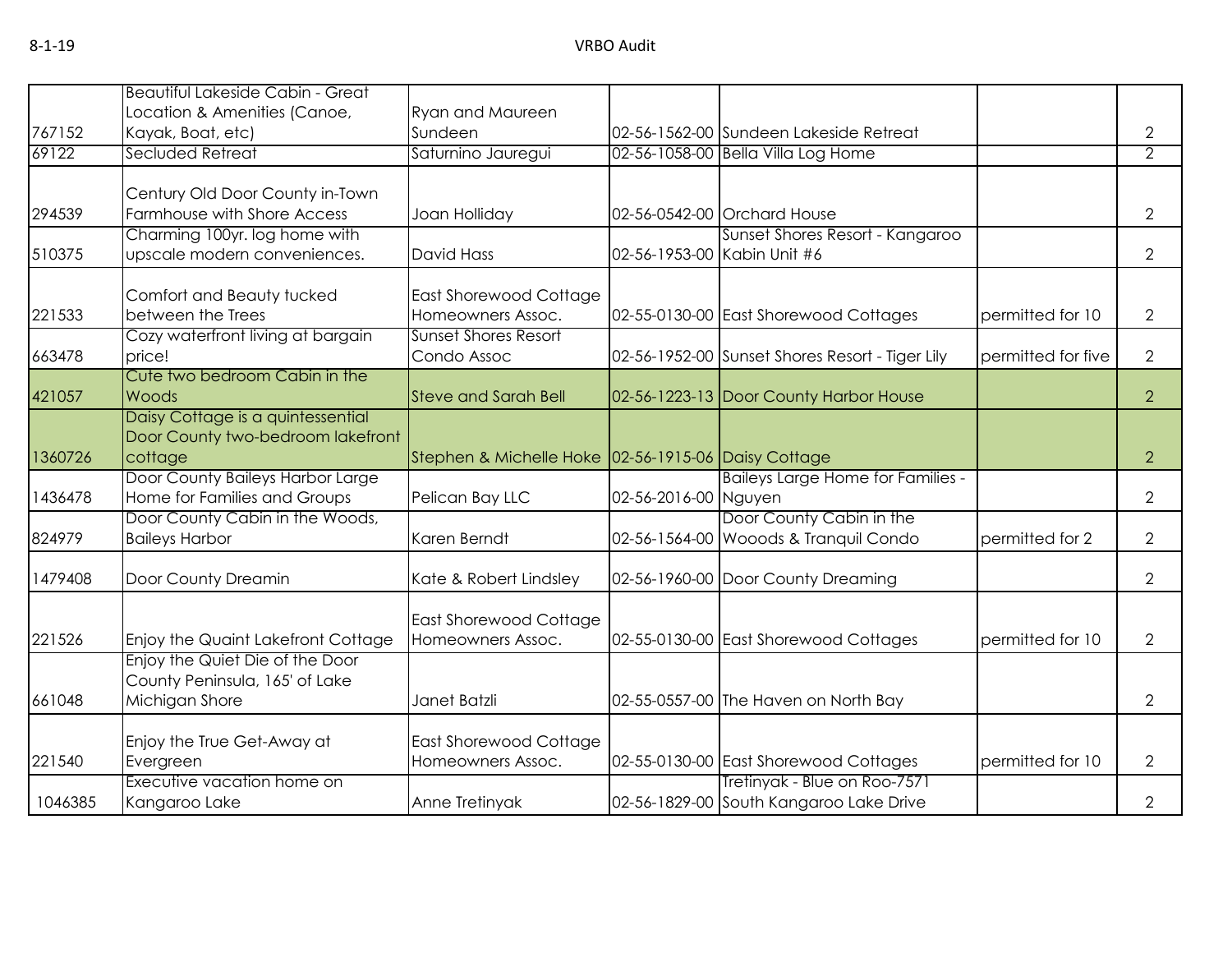|           | Fabulous Log Cabin on Kangaroo                                 |                                                   |                          |                                                                |                  |                |
|-----------|----------------------------------------------------------------|---------------------------------------------------|--------------------------|----------------------------------------------------------------|------------------|----------------|
| 230613    | Lake in Door County WI                                         | William Andersen                                  |                          | 02-55-0394-00 Log Cabin on Kangaroo Lake                       |                  | $\overline{2}$ |
|           | Fabulous New Two Bed, Two Bath                                 |                                                   |                          |                                                                |                  |                |
| 1351028   | Cottage On Kangaroo Lake                                       | Carraig Cottages LLC                              |                          | 02-56-1052-00 Carraigeen Cottage                               |                  | $\overline{2}$ |
|           |                                                                |                                                   |                          |                                                                |                  |                |
|           | Get away at this Quaint Cottage                                | <b>East Shorewood Cottage</b>                     |                          |                                                                |                  |                |
| 221452    | Tucked Behind Beautiful Fern Bed                               | Homeowners Assoc.                                 |                          | 02-55-0130-00 East Shorewood Cottages                          | permitted for 10 | $\overline{2}$ |
|           |                                                                |                                                   |                          |                                                                |                  |                |
|           | Get Away from it all at this Rustic and East Shorewood Cottage |                                                   |                          |                                                                |                  |                |
| 221542    | Romantic Cottage                                               | Homeowners Assoc.                                 |                          | 02-55-0130-00 East Shorewood Cottages                          | permitted for 10 | $\overline{2}$ |
|           | Havngård House- a historic and hip                             |                                                   |                          |                                                                |                  |                |
| 1623317   | house in the center of Door County<br>action!                  |                                                   |                          |                                                                |                  |                |
|           | Kangaroo lake water frontage                                   | Kurt Heggland                                     |                          | 02-56-2104-00 Havngard House                                   |                  | $\mathbf{2}$   |
| 1270494   | opening June 2018                                              | Michael Servais                                   |                          | 02-56-1893-00 Island View Lake House                           |                  | $\mathbf{2}$   |
|           | Lagom Lodge, a lovely three-                                   |                                                   |                          |                                                                |                  |                |
|           | bedroom chalet style home that sits                            |                                                   |                          |                                                                |                  |                |
| 1360725   | on the lakefront                                               | Stephen & Michelle Hoke 02-56-1914-06 Lagom Lodge |                          |                                                                |                  | $\overline{2}$ |
|           |                                                                | <b>Sunset Shores Resort</b>                       |                          | Sunset Shores Resort - Chalet Unit                             |                  |                |
| 93251     | Lake Living at its best                                        | Condo Assn                                        | $02 - 56 - 1950 - 00$ #3 |                                                                |                  | 2              |
|           |                                                                |                                                   |                          |                                                                |                  |                |
|           | Lakefront home in Baileys Harbor                               | <b>Bues Point Road, LLC -</b>                     |                          |                                                                |                  |                |
| 1188298   | near Cana Lighthouse                                           |                                                   |                          | William McAleer, Member 02-56-1803-00 Bues Point Road- McAleer |                  | $\overline{2}$ |
|           | Lake-house With The Best View Of                               |                                                   |                          |                                                                |                  |                |
|           | Cana Island And It's Lighthouse You                            |                                                   |                          |                                                                |                  |                |
| 1190668   | Can Find!                                                      | Stephen Clemnti Jr.                               |                          | 02-56-1820-00 Boreal Beach House                               | permitted for 2  | $\overline{2}$ |
| 4924765ha | Lakeview Cottage in Downtown<br><b>Baileys Harbor</b>          | Pamela Schmitz                                    |                          | 02-56-1876-00 Baileys Harbor Beach House                       |                  | $\overline{2}$ |
|           | Large Beautiful 6 bedroom home                                 |                                                   |                          |                                                                |                  |                |
|           | right on the lake sleeps 30 in Baileys                         | Cana Cove LLC - Kevin                             |                          |                                                                |                  |                |
| 1368115   | Harbor, WI                                                     | Kleinert                                          | 02-56-1694-00 Cana Cove  |                                                                |                  | $\overline{2}$ |
|           |                                                                | <b>William and Heather</b>                        |                          |                                                                |                  |                |
| 723507    | Large Home on Kangaroo Lake                                    | Andersen                                          |                          | 02-56-1543-06 Kangaroo Lake Retreat                            |                  | $\overline{2}$ |
|           |                                                                |                                                   |                          | Lakeside Cottage Sunset Shores                                 |                  |                |
| 82233     | Million Dollar View, Affordable Price                          | <b>Judy Stang</b>                                 | 02-56-1949-00 Resort     |                                                                |                  | $\overline{2}$ |
|           | New Million Dollar Property, 250'                              |                                                   |                          |                                                                |                  |                |
| 640511    | Private Shoreline on 3.5 Acres                                 | Chris Warecki                                     |                          | 02-56-1312-00 All Creatures Lane - Warecki                     | permitted for 3  | $\overline{2}$ |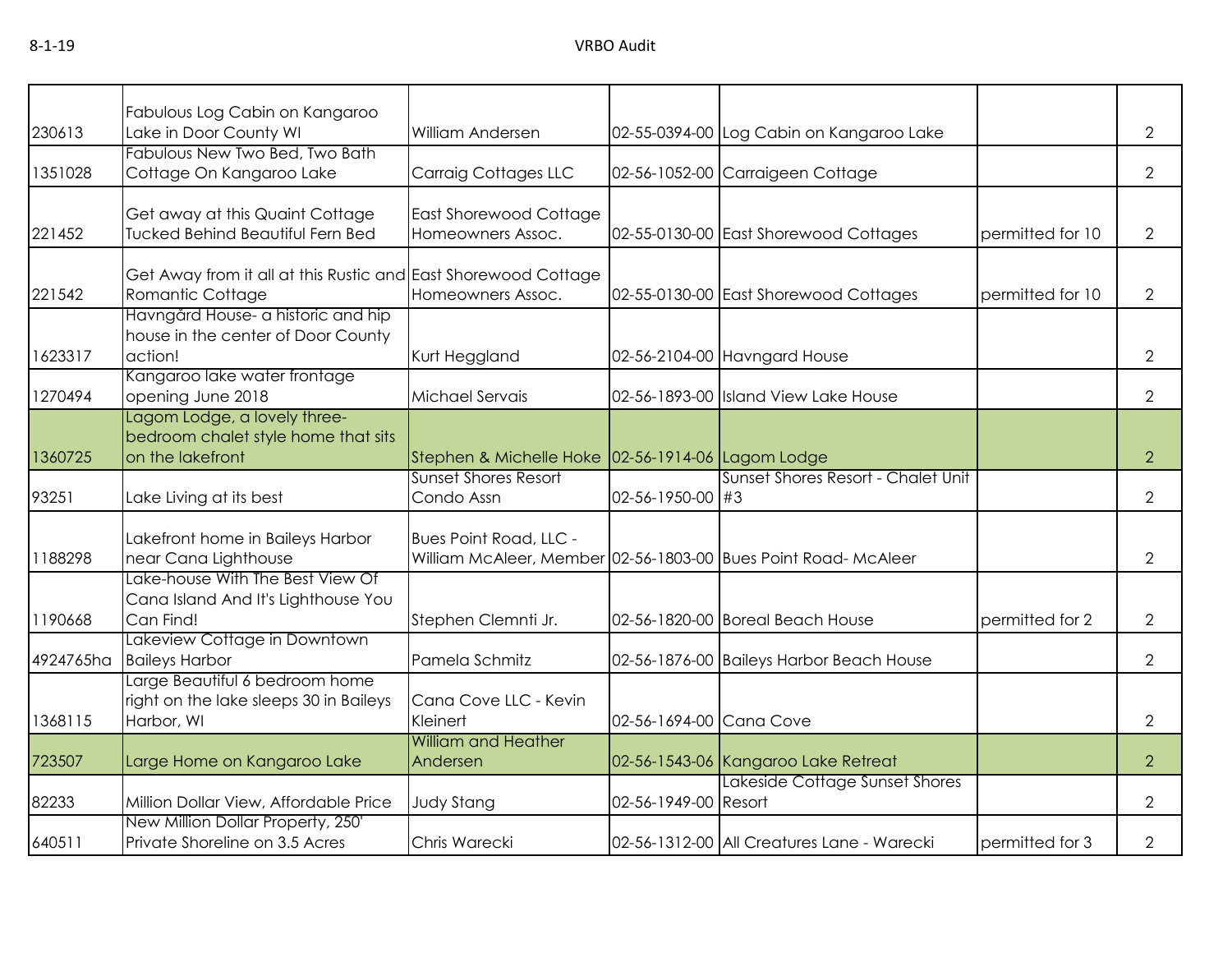| 4840107ha | Waterfront Baileys Harbor Studio on<br>Lake Michigan!                                | James Dillenburg                                   |                           | 02-56-1257-00 Shalom Stone                                           |                   | $\overline{2}$ |
|-----------|--------------------------------------------------------------------------------------|----------------------------------------------------|---------------------------|----------------------------------------------------------------------|-------------------|----------------|
| 467927    | Newly remodeled, 2 Acres W/200'<br>Private Waterfront, Huge Deck, 5 Star<br>Rating   | Chris Warecki                                      |                           | 02-56-1312-00 All Creatures Lane - Warecki                           | permitted for 3   | $\overline{2}$ |
| 4706534ha | North Unit Cabin Bailey's Harbor Door<br>County Near Kangaroo Lake                   | Alyssa Lebakken                                    |                           | <b>Baileys Harbor Near Kangaroo</b><br>02-56-1782-00 Lake - Lebakken | permitted for 2   | $\overline{2}$ |
| 460436    | Peace in the Pines                                                                   | Ricardo M Ochoa                                    |                           | 02-56-1297-00 Peace in the Pines                                     |                   | $\overline{2}$ |
| 160403    | Peak Season Weeks Still Available                                                    | <b>Sunset Shores Resort</b><br>Condo Assn          |                           | 02-56-1951-00 Sunset Shores Resort Sunflower                         |                   | $\overline{2}$ |
| 582941    | Perfect-Get-Away! Wooded and<br>close to lake                                        | Kathleen Nelson                                    |                           | 02-56-1556-00 Perfect-Get-Away Nelson                                |                   | $\overline{2}$ |
| 633251    | Private Cottages situated on a rock<br>bluff located in downtown baileys<br>harbor   | Jessica and John Dennis                            |                           | 02-55-1415-00 Baileys Harbor on the Rocks                            | Permitted for two | $\overline{2}$ |
| 634804    | Private Cottages situated on a rock<br>bluff located in downtown baileys<br>harbor   | Jessica and John Dennis                            |                           | 02-55-1415-00 Baileys Harbor on the Rocks                            | Permitted for two | $\overline{2}$ |
| 220857    | Private Peninsula                                                                    | Dennis & Jeff Hickey                               |                           | 02-56-0200-06 Heggland House                                         |                   | $\overline{2}$ |
| 854909    | Private Water front estate!                                                          | Cole Family LLC                                    |                           | 02-56-1607-06 Schook Shack                                           |                   | $\overline{2}$ |
| 1077847   | Quintessential Door County cottage<br>just steps from the water!                     | Jeffrey & Tamara Wiswell                           |                           | 02-56-1696-06 Kangaroo Lake Road Cottage                             |                   | $\overline{2}$ |
| 699521    | Remodeled, 250' waterfrontm 6<br>wooded acres, huge deck with view<br>of Cana Island | Chris Warecki                                      |                           | 02-56-1312-00 All Creatures Lane - Warecki                           | permitted for 3   | $\overline{2}$ |
| 1279183   | Sand, Sand, and More Sand on Lake<br>Michigan!                                       | Alexandra Pape                                     | 02-56-1903-00 Lyons Woods |                                                                      |                   | $\overline{2}$ |
| 1596072   | South Lane Cottage #1, with a living<br>room view of Lake Michigan.                  | Matt Horton                                        |                           | 02-56-1826-00 Baileys Harbor Yellow House                            | permitted for 3   | $\overline{2}$ |
| 221546    | Spring, Summer or Fall, Great Place<br>to Get Away from it All                       | <b>East Shorewood Cottage</b><br>Homeowners Assoc. |                           | 02-55-0130-00 East Shorewood Cottages                                | permitted for 10  | $\overline{2}$ |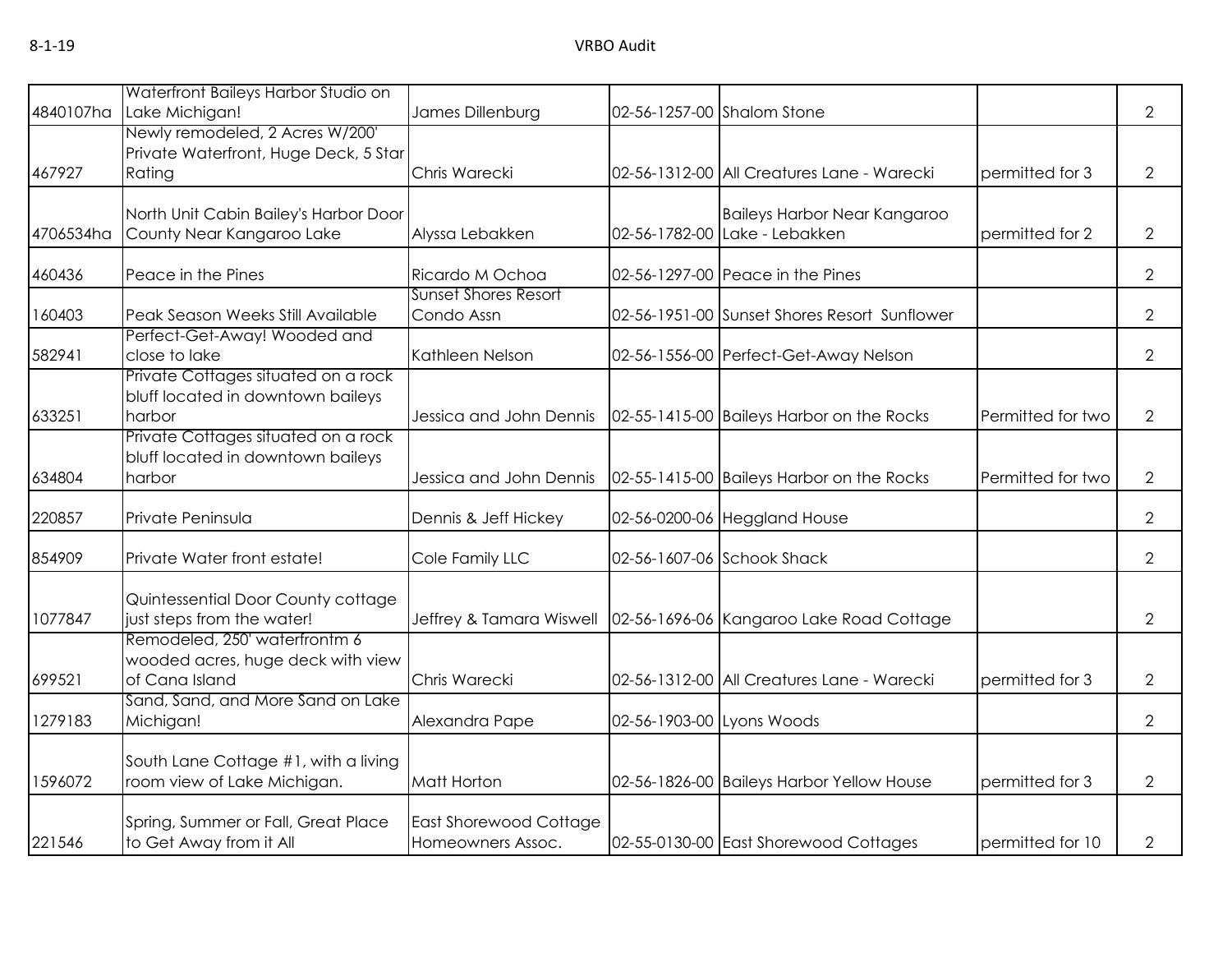| 219987  | Stay at this cozy cottage perfect for<br>couples!                                              | East Shorewood Cottage<br>Homeowners Assoc.        |                         | 02-55-0130-00 East Shorewood Cottages          | permitted for 10                | $\overline{2}$ |
|---------|------------------------------------------------------------------------------------------------|----------------------------------------------------|-------------------------|------------------------------------------------|---------------------------------|----------------|
|         |                                                                                                |                                                    |                         |                                                |                                 |                |
| 1209428 | Stone Cottage, Nestled In The<br>Woods in Door County - Call for rates William & Lesley O'Kane | Dennis & Tamara Zee/                               |                         | 02-56-1824-00 Stone Cottage                    |                                 | $\overline{2}$ |
|         | Stone Ridge on 4.2 Wooded<br>Acres/Firepit, 4 Bedrooms, 2.5 Baths,                             |                                                    |                         |                                                |                                 |                |
| 791464  | Sleeps 14 & Pets                                                                               | Stone Ridge                                        | 02-56-0272-13 Mel Fogel |                                                |                                 | $\overline{2}$ |
| 1435263 | The Oaks at Baileys Bluff                                                                      | Tom and Michele<br>Schaefer                        |                         | 02-56-1983-00 Oaks at Baileys Bluff - Schaefer |                                 | $\overline{2}$ |
| 1248135 | THIS TREE HOUSE IS A PERFECT<br><b>COUPLES GETAWAY</b>                                         | Martha and Michael<br>Schulkins                    |                         | 02-56-1835-00 The Treehouse - Schulkins        |                                 | 2              |
| 418647  | Three Bedroom Lake House with Boat Family Style Contractor<br><b>Dock</b>                      | <b>LLC</b>                                         |                         | 02-56-0339-06 Our Place on Kangaroo Lake       |                                 | $\overline{2}$ |
| 221528  | Watch the Amazing Door County<br>Sunsets from Hickoy's Porch                                   | <b>East Shorewood Cottage</b><br>Homeowners Assoc. |                         | 02-55-0130-00 East Shorewood Cottages          | permitted for 10                | $\overline{2}$ |
| 400026  | Waterfront 2-Story Log Cottage,<br>Decks, Beach, Canoe & Firepit                               | Donna & Peter Steffen                              |                         | 02-56-0899-00 Steffan Log House                |                                 | 2              |
| 221358  | Waterfront Log Cabin with Boat<br>House and Pier                                               | Natalie & Terry McAllister                         |                         | 02-56-0885-06 Rocky Bottom Ledge               |                                 | $\overline{2}$ |
| 309037  | Water's Edge Cottage                                                                           | <b>Tim Hodkiewicz</b>                              |                         | 02-55-0497-00 Water's Edge Cottage             | Part of Sunset<br><b>Shores</b> | $\overline{2}$ |
| 1563963 | Wild Cedars - Cana Island - Lake<br>Michigan - Distinctive New Home                            | Stephen Clemnti Jr.                                |                         | 02-56-1820-00 Boreal Beach House               | permitted for 2                 | 2              |
| 882335  | Wildwood Beach House Has A Large<br>Private Sandy Beach On The Shore<br>Of Lake Michig         | Laura Thometz                                      |                         | 02-56-1640-06 Wildwood Beach Home              |                                 | $\overline{2}$ |
| 1102901 | You Won't Want To Leave -- +                                                                   | Deb Homan                                          |                         | 02-56-1468-00 Merlin's Lake House - Homan      |                                 | $\overline{2}$ |
| 221522  | Your Family will Love the Beautiful<br>Lake View at This Comfortable<br>Cottage                | East Shorewood Cottage<br>Homeowners Assoc.        |                         | 02-55-0130-00 East Shorewood Cottages          | permitted for 10                | $\overline{2}$ |
|         | <b>Beautiful Lakefront Home in Southern</b>                                                    |                                                    |                         |                                                |                                 |                |
| 343303  | Door County                                                                                    | Robert & Mary O'Neil                               |                         | 06-56-1147-00 O'Neil - 290 Clar Lin            |                                 | 6              |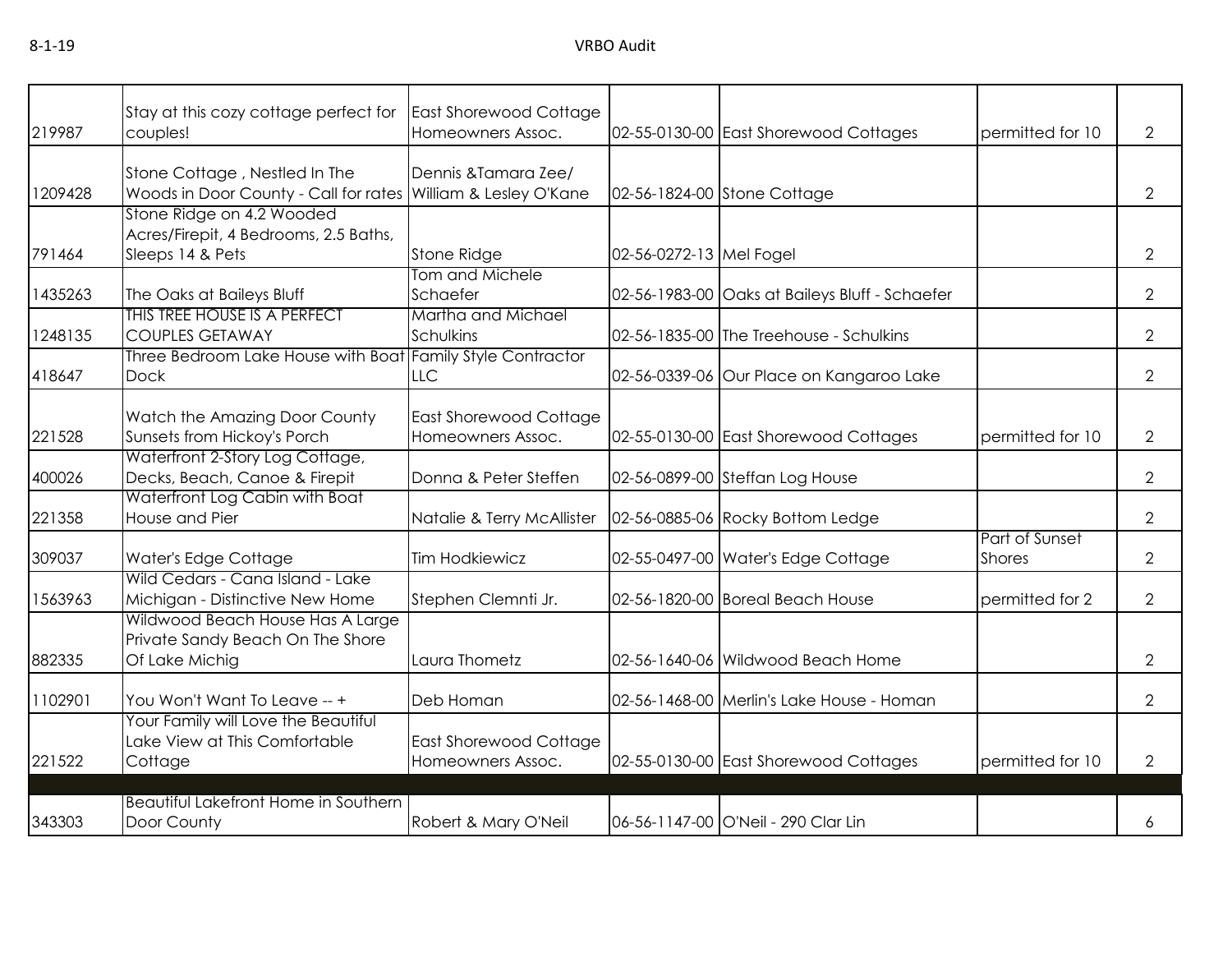| 1244408   | Door County Retreat                                                                        | Door County Clay Banks<br>Retreat |                         | 06-56-1866-00 Darelynn M Louscher                             |                 | 6              |
|-----------|--------------------------------------------------------------------------------------------|-----------------------------------|-------------------------|---------------------------------------------------------------|-----------------|----------------|
| 271777    | Enjoy stunning lake views form your                                                        |                                   |                         |                                                               |                 |                |
|           | own private hot tub.                                                                       | Dean & Corrine Zajac              |                         | 06-56-1002-00 Clay Banks Retreat                              |                 | 6              |
| 754723    | Enjoy your own secluded beach                                                              | Mark Ciepluch                     |                         | 06-56-0901-00 White Sands Hideaway                            |                 | 6              |
|           | 2 Bedroom, 1 Bath Home Away From                                                           | Jonathon Pesek - Pesek            |                         |                                                               |                 |                |
| 1206658   | Home - Overlooks the lake                                                                  | Realty                            |                         | 08-53-1856-00 Landmark Resort - Pesek                         |                 | 8              |
| 1400614   | <b>Bay View Bungalow</b>                                                                   | Dean Hellwing                     |                         | 08-53-1984-00 Landmark Bay View Bungalow                      |                 | 8              |
| 1457421   | <b>Bay View Escape In Door County</b>                                                      | Zanky Properties LLC              |                         | 08-53-2007-00 Ladmark Zanky                                   |                 | 8              |
| 751221    | <b>Breathtaking Water View Condo -</b><br>Almost Everything New!                           | Michael & Leigh Dicks             |                         | 08-53-1554-00 Landmark Dick's Rental                          |                 | 8              |
| 963491    | Cozy 1br Woodview! Landmark<br>Resort                                                      | <b>Brian Wiegand</b>              | 08-53-1688-00 Getaweays | Landmark Resort - Door County                                 | permitted for 4 | 8              |
| 1050857   | COZY WOODVIEW! Landmark Resort,<br>EGG HARBOR - Updated, Cozy, 1<br><b>Bdrm Woodview C</b> | <b>Brian Wiegand</b>              | 08-53-1688-00 Getaweays | Landmark Resort - Door County                                 | permitted for 4 | 8              |
| 1696273   | Door County Getaway @Landmark<br>Resort                                                    | Michal & A. Monika Chiu           | 08-53-2031-00 Chiu      | Landmark Resort #2230 & #2308 -                               | permitted for 2 | 8              |
| 1629282   | Door County Happy Place                                                                    | Michal & A. Monika Chiu           | 08-53-2031-00 Chiu      | Landmark Resort #2230 & #2308 -                               | permitted for2  | 8              |
| 1065393   | Gorgeous water view condo<br>overlooking Green Bay                                         | Matt Pidgeon                      |                         | 08-53-1754-00 Landmark Pidgeon                                |                 | 8              |
| 423455    | Landmark 2-BR King Beds, 2-Bath                                                            | Curtis Rudy                       |                         | Landmark - Rudy - Units 1303,<br>08-53-1346-00 4218 and 2332  | permitted for 2 | 8              |
| 3686164ha | Bath, Wood View - NEWLY AND FULLY                                                          | Curt Rudy                         | 08-53-1346-00 & 2332    |                                                               | permitted for 2 | $\overline{8}$ |
| 7083628ha | Landmark Resort, 2 bedroom, 1 bath<br>sleeps 6. Lowest rates.                              | Harry & Sharon Achino             |                         | 08-53-1140-00 Achino - Landmark                               |                 | 8              |
| 1000413   | Leaf House Door County, your home<br>at a beautiful Egg Harbor resort                      | Sean and Cami Wright              |                         | 08-53-1699-00 Landmark Resort - Leaf House                    |                 | 8              |
| 7521534ha | Light & Bright Bay View Retreat                                                            | Nomad Ventures LLC                |                         | Landmark Resort - Nomad<br>08-53-1990-00 Ventures LLC - #1110 | permitted for 3 | 8              |
| 843029    | Magnificent Water View Condo-<br>Completely Remodeled!                                     | Jeffrey Petsinger                 |                         | 08-53-1617-00 Landmark Resort - Petsinger                     |                 | 8              |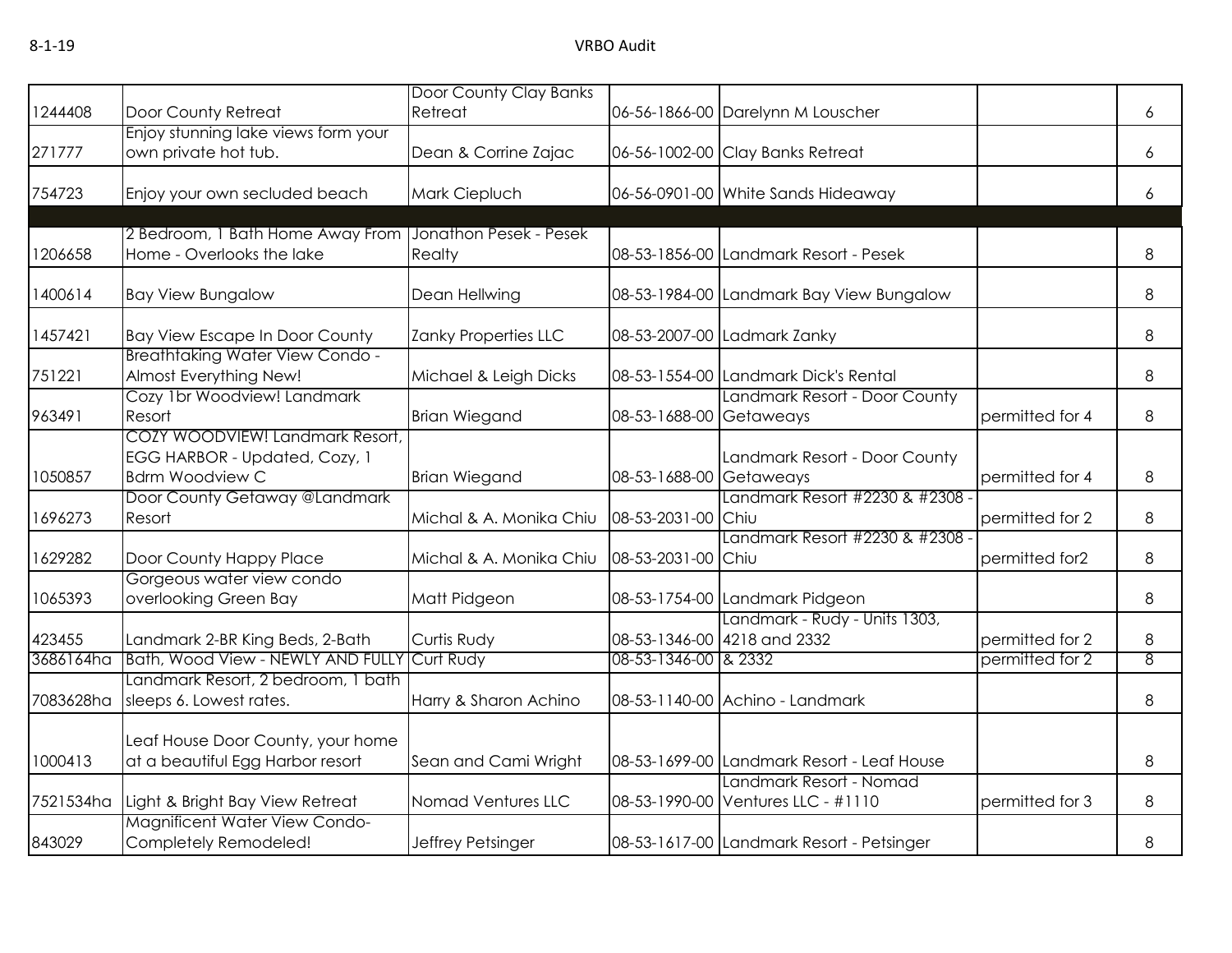|           | Modern, newly updated condo in                                         |                                   |                           |                                                               |                 |          |
|-----------|------------------------------------------------------------------------|-----------------------------------|---------------------------|---------------------------------------------------------------|-----------------|----------|
|           | scenic Egg Harbor! Heart of Door                                       | David and Carrie                  |                           | Landmark Resort - #3202-                                      |                 |          |
| 1183567   | County                                                                 | Counihan                          | 08-53-1783-00 Counihan    |                                                               |                 | 8        |
|           |                                                                        |                                   |                           |                                                               |                 |          |
| 1452844   | NEW LISTING! Gorgeous Waterview<br>Condo in Egg Harbor, WI             | Tod & Kathleen Kerscher           |                           | 08-53-2013-00 Landmark Resort - Kerscher                      |                 | 8        |
|           | NEW! Landmark Resort Condo w/                                          |                                   |                           | Landmark Resort Good Faith                                    |                 |          |
| 7692101ha | Spectacular Views!                                                     | Good Faith Financial              | 8-53-1970-00              | Financial Unit #2324                                          | Evolve          | 8        |
| 7849217ha | Newly Updated Lake View Escape                                         | Nomad Ventures LLC                |                           | Landmark Resort - Nomad<br>08-53-1990-00 Ventures LLC - #1110 | permitted for 3 | 8        |
|           | OFFSEASON special Nov to mid-May                                       |                                   |                           |                                                               |                 |          |
| 809045    | book 2 get 1; book 3 get 2.                                            | Landmark Resort- Callen           |                           | 08-53-1623-00 John and Sue Callen                             |                 | 8        |
|           | Quaint Door County Haven at The                                        |                                   |                           |                                                               |                 |          |
| 1281266   | Landmark Resort (Family-friendly                                       |                                   |                           | Quaint Door County Haven-<br>08-53-1832-00 Landmark Lorenzo   |                 | 8        |
|           | Condo)<br>Seas the Bay in Egg Harbor - the                             | Mark Lorenzo                      |                           |                                                               |                 |          |
|           | perfect summer getaway! Landmark                                       |                                   |                           | Landmark Resort - White - Unit                                |                 |          |
| 1497704   | condo!                                                                 | Michael White                     | 08-53-1834-07 1102        |                                                               |                 | 8        |
|           | Sand Castle in Egg Harbor - the                                        |                                   |                           |                                                               |                 |          |
|           | perfect summer getaway! Landmark                                       |                                   |                           | Landmark Resort -Blue Skies                                   |                 |          |
| 1497708   | condo!                                                                 | Lucille and Todd Baker            |                           | 08-53-2156-07 Bungalow #4213                                  |                 | $\delta$ |
| 7849206ha | Serene Lake View Condo                                                 | Nomad Ventures LLC                |                           | Landmark Resort - Nomad<br>08-53-1990-00 Ventures LLC - #1110 | permitted for 3 | 8        |
|           |                                                                        |                                   |                           |                                                               |                 |          |
|           | Stunning waterview condo at the                                        |                                   |                           |                                                               |                 |          |
| 513963    | Landmark Resort in Egg Harbor<br><b>TASTEFULLY RENOVATED 2 BEDROOM</b> | <b>Curtis &amp; Carrie Downes</b> |                           | 08-53-1344-00 Landmark Downes #2207                           |                 | 8        |
| 1010162   | <b>WATERVIEW CONDO!</b>                                                | Penny Albers                      |                           | 08-53-1735-00 Landmark Resort - Albers                        | 1010074         | 8        |
|           | Treat yourself staying at this romantic                                |                                   |                           |                                                               |                 |          |
| 1372707   | retreat!                                                               | Natalia Luque                     |                           | 08-53-1929-00 Landmark Luque #1232                            |                 | 8        |
|           | Updated 1 bedroom king, book now                                       |                                   |                           |                                                               |                 |          |
| 476628    | for winter fun in door county                                          | Michael Kostiuk                   |                           | 08-53-0676-00 Landmark Resort -MJK Rentals                    |                 | 8        |
|           |                                                                        |                                   |                           |                                                               |                 |          |
| 288910    | Vacation in Door County, Wisconsin -<br>Cape Cod of the Midwest        | Landmark Carson                   | 08-53-0945-00 Fred Carson |                                                               |                 | 8        |
|           |                                                                        |                                   |                           |                                                               |                 |          |
|           | Wonderful place to relax for your                                      | Ditched LLC -Izabela              |                           |                                                               |                 |          |
| 1212725   | family in the heart of Door County                                     | <b>Ditchen Sims</b>               |                           | 08-53-1822-00 LandmarkDitched                                 |                 | 8        |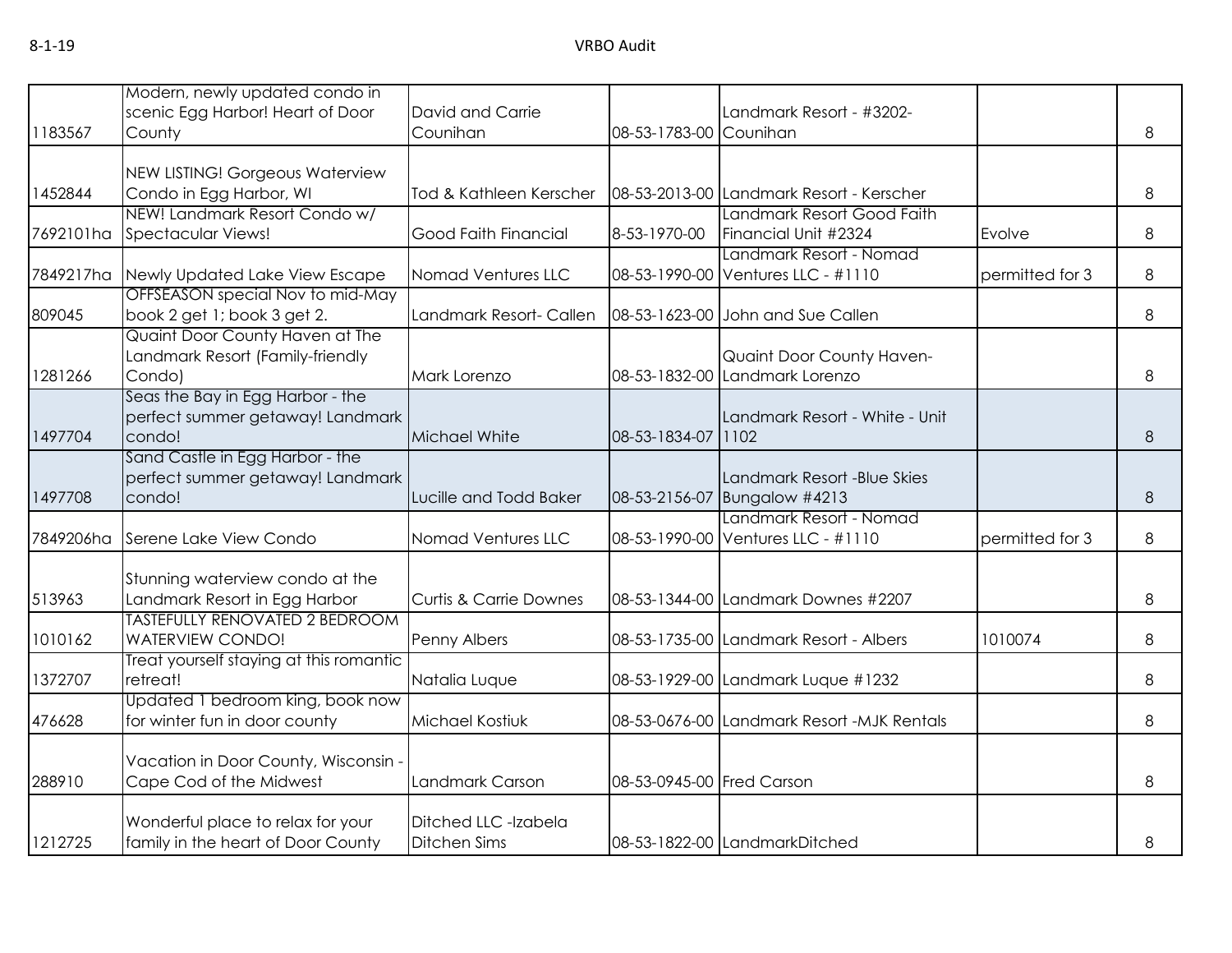| 1646828 | 4 bedroom sunset views!                                                                               | Brian & Krista Callaghan                                           |                            | 08-56-2056-06 Chateau Sunset                                         | 8 |
|---------|-------------------------------------------------------------------------------------------------------|--------------------------------------------------------------------|----------------------------|----------------------------------------------------------------------|---|
| 1507889 | 5 bedroom waterfront home with<br>stunning views!                                                     | Aymee and David Balison<br><b>Balison Joint Revocable</b><br>Trust |                            | 08-56-2034-06 White Cliff Landing                                    | 8 |
| 822530  | A newly renovated cottage on the<br>green bay waters                                                  | Daniel & Wanda Kupsco                                              |                            | 08-56-1566-06 Sunset Sanctuary                                       | 8 |
| 375676  | overlooking green bay close to<br>beach                                                               | Tim & Mary Kelley                                                  | 08-56-0305-00 Kelley House |                                                                      | 8 |
| 403451  | Bayside Log Home Waterfront, WiFi, 3<br>bedrooms, Direct TV, Fire Pit                                 | Laurel Key                                                         |                            | 08-56-1037-13 Bayside Log Home                                       | 8 |
| 1518746 | <b>BRAND NEW CUSTOM BUILT HOME -</b><br><b>Egg Harbor Retreat</b>                                     | John and Susie Plumb                                               |                            | 08-56-1895-00 Secret Meadow                                          | 8 |
| 7839409 | <b>BRAND NEW LISTING in Egg Harbor</b><br>Luxury Log Cabin Home on 10 acres                           | <b>Heather Donald</b>                                              |                            | 08-56-2084-00 Bjorktrod Forest Log Home LLC                          | 8 |
| 1603674 | Close To It, Far From It                                                                              | Lane Samuelon                                                      |                            | 08-56-2053-00 Samuleson - 5707 Hyline Trail                          | 8 |
| 1024755 | Contemporary 3 Bed 2.5 Bath Hand-<br>Hewn Log Cabin in Wooded Setting<br>of Egg Harbor                | Patrick and Shari Hayes                                            |                            | 08-56-1711-00 Hazy Hideaway                                          | 8 |
| 224851  | Cottage on the Bay - Waterfront,<br>100' Beach, 50ft pier, Sunsets,<br>Secluded, Wi-Fi                | Cottage on the Bay<br>Bernardi                                     |                            | Elizabeth & Mario<br>08-56-0841-00 Bernardi/Bernardi Enterprises LLC | 8 |
| 1276892 | Diamond in the Wooods                                                                                 | <b>Elaine DeMarb</b>                                               |                            | 08-56-1860-00   Diamond in the Woods                                 | 8 |
| 677495  | Door County Egg Harbor Private<br>waterfront beautiful sunsets, sleeps 6                              | Ricky & Susan Kwaterski                                            |                            | 08-56-0806-13 Ski Shore Retreat                                      | 8 |
| 1214889 | Door County Log Cabin - Egg Harbor Blue Chair Capital, Mike<br>on 40 Acres; July 4th week still open! | and Becky Boyer                                                    |                            | 08-56-1821-00 Boyer Log Home                                         | 8 |
| 249533  | <b>Door County Luxurious</b><br>Accommodati                                                           | Kelly Tolomeo / Robert<br>Tole                                     |                            | 08-56-0474-00 Door County Bluff House                                | 8 |
|         | 7080871ha Gray Gull Cottage-Waterfront Home Monument Point Lane LLP 08-55-0797-00 Grey Gull           |                                                                    |                            |                                                                      | 8 |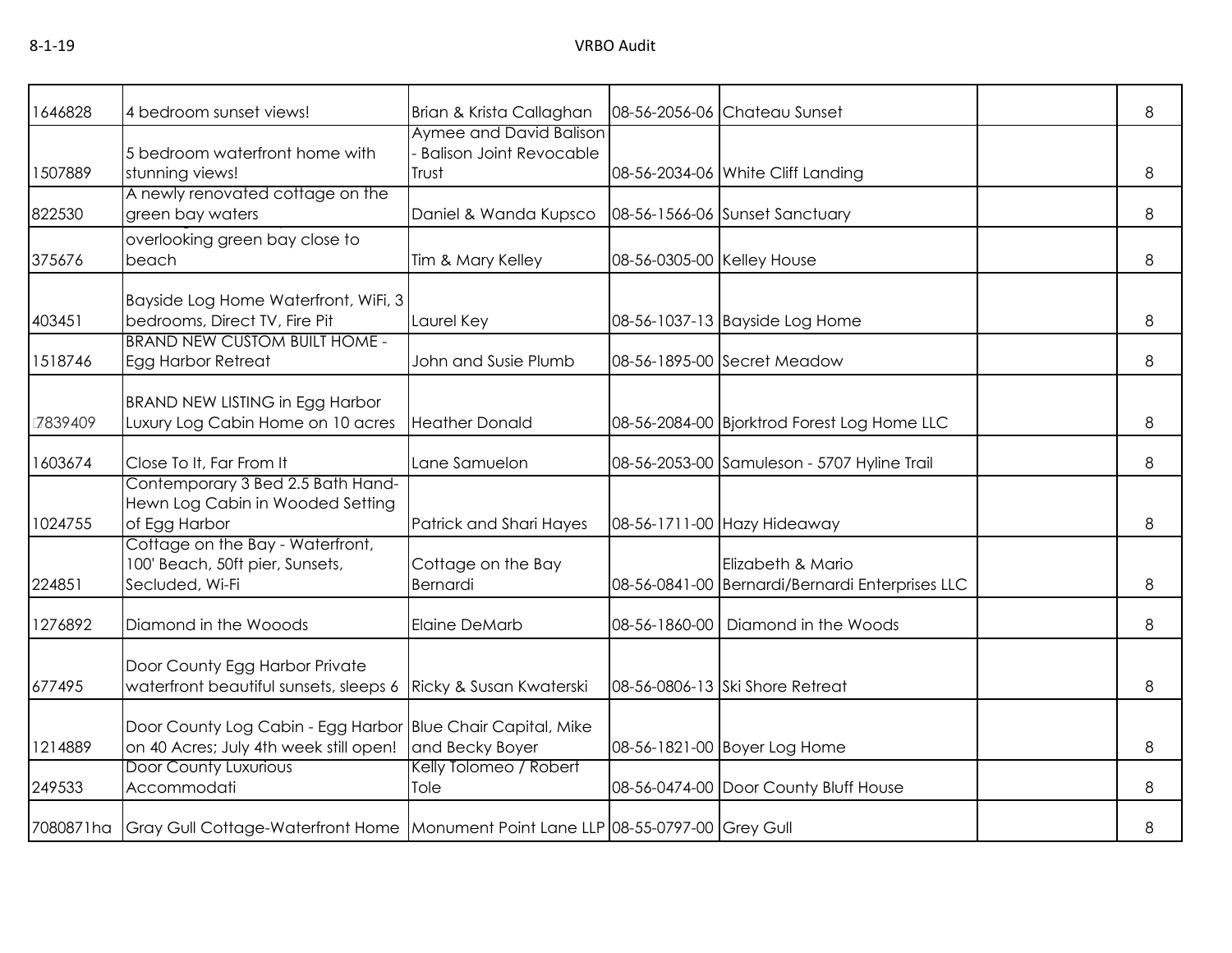| w/200 feet of waterfront - 3.3 acres.<br>Kurt Schmelter<br>1453926<br>Sleeps 10!<br>08-56-2033-00 Lulus Bayside<br>8<br>Luxury Log Cabin in Egg Harbor Door<br>8<br>County<br>Susan Mullarkey<br>08-56-0647-00 Birch Lane Log Cabin<br>NEW FOR 2019, CABIN IN THE<br>1671321<br>WOODS, A GREAT FAMILY GETAWAY<br>David and Lynn Zawojski<br>08-56-2148-00 Cabin in the Woods - Zawojski<br>8<br>NEW LISTING! Charming Door County<br>Cabin on the Shores of Green Bay!<br><b>Jeff Garber</b><br>1454913<br>08-56-1396-07 Stones Throw<br>8<br>NEW LISTING! Go back in time to<br>Grandmas cottage! Quaint Door<br>County Cabin with sunset views over<br>the shores of Green Bay!<br><b>Jeff Garber</b><br>8<br>08-56-1395-07 Stoney Shore<br>NEW! 2BR Egg Harbor House on 2<br>Acres!<br>Kerri Zergoski<br>08-56-1768-00 Lodge 42<br>8<br>Panorama Waterfront Guest House<br>57138<br>North of Sturgeon Bay<br>Margaret Koenen<br>08-55-0155-00 Koenens Panorama Guest House<br>8<br>Applewood Cottage<br>Pet Friendly Private Cottage on 10<br>Acre Farm in Fish Creek<br>Property Managment LLC 08-55-0093-00 Applewood Cottage<br>78867<br>8<br>Privacy In The Woods, Yet Close To<br>655760<br>All The Fun!<br><b>Butterfly House - Blosser</b><br>08-56-1580-00 Robert Blosser<br>8<br>1001072<br>Patricia Culliton<br>08-56-1715-00 Green Apple Lodge<br>8<br>(3BR/2ba)<br>Secluded Waterfront Cottage<br><b>Robert Cowles</b><br>08-56-1375-00 Cherry Lodge<br>8<br>Stunning Door County Cabin in the<br>Woods, Wi-Fi, firepit, fireplace, game<br>08-56-0925-00 Hidden Bear Cabin<br>Charles Ireland<br>8<br>room<br><b>SUNSETS ON THE BLUFF! NEW</b><br>1319701<br>CONSTRUCTION! WATERVIEW!<br>Gail Bergman<br>08-56-1874-00 Bluff Cottage Sunset LLC<br>8<br>1445907<br>The Cabin at Shady Grove<br>Maureen Gribble<br>08-56-1925-00 Shady Grove - Gribble<br>8<br>The Gull Cottage: New Construction,<br>Waterfront Home With Private Pier<br>08-56-1773-00 Gull Cottage<br><b>Anne Neuhaus</b><br>8 |           |                                        |  |  |  |
|------------------------------------------------------------------------------------------------------------------------------------------------------------------------------------------------------------------------------------------------------------------------------------------------------------------------------------------------------------------------------------------------------------------------------------------------------------------------------------------------------------------------------------------------------------------------------------------------------------------------------------------------------------------------------------------------------------------------------------------------------------------------------------------------------------------------------------------------------------------------------------------------------------------------------------------------------------------------------------------------------------------------------------------------------------------------------------------------------------------------------------------------------------------------------------------------------------------------------------------------------------------------------------------------------------------------------------------------------------------------------------------------------------------------------------------------------------------------------------------------------------------------------------------------------------------------------------------------------------------------------------------------------------------------------------------------------------------------------------------------------------------------------------------------------------------------------------------------------------------------------------------------------------------------------------------------------------------------------------------------------------------|-----------|----------------------------------------|--|--|--|
|                                                                                                                                                                                                                                                                                                                                                                                                                                                                                                                                                                                                                                                                                                                                                                                                                                                                                                                                                                                                                                                                                                                                                                                                                                                                                                                                                                                                                                                                                                                                                                                                                                                                                                                                                                                                                                                                                                                                                                                                                  |           | <b>JUST LISTED! Renovated Bay home</b> |  |  |  |
|                                                                                                                                                                                                                                                                                                                                                                                                                                                                                                                                                                                                                                                                                                                                                                                                                                                                                                                                                                                                                                                                                                                                                                                                                                                                                                                                                                                                                                                                                                                                                                                                                                                                                                                                                                                                                                                                                                                                                                                                                  |           |                                        |  |  |  |
|                                                                                                                                                                                                                                                                                                                                                                                                                                                                                                                                                                                                                                                                                                                                                                                                                                                                                                                                                                                                                                                                                                                                                                                                                                                                                                                                                                                                                                                                                                                                                                                                                                                                                                                                                                                                                                                                                                                                                                                                                  |           |                                        |  |  |  |
|                                                                                                                                                                                                                                                                                                                                                                                                                                                                                                                                                                                                                                                                                                                                                                                                                                                                                                                                                                                                                                                                                                                                                                                                                                                                                                                                                                                                                                                                                                                                                                                                                                                                                                                                                                                                                                                                                                                                                                                                                  |           |                                        |  |  |  |
|                                                                                                                                                                                                                                                                                                                                                                                                                                                                                                                                                                                                                                                                                                                                                                                                                                                                                                                                                                                                                                                                                                                                                                                                                                                                                                                                                                                                                                                                                                                                                                                                                                                                                                                                                                                                                                                                                                                                                                                                                  | 404293    |                                        |  |  |  |
|                                                                                                                                                                                                                                                                                                                                                                                                                                                                                                                                                                                                                                                                                                                                                                                                                                                                                                                                                                                                                                                                                                                                                                                                                                                                                                                                                                                                                                                                                                                                                                                                                                                                                                                                                                                                                                                                                                                                                                                                                  |           |                                        |  |  |  |
|                                                                                                                                                                                                                                                                                                                                                                                                                                                                                                                                                                                                                                                                                                                                                                                                                                                                                                                                                                                                                                                                                                                                                                                                                                                                                                                                                                                                                                                                                                                                                                                                                                                                                                                                                                                                                                                                                                                                                                                                                  |           |                                        |  |  |  |
|                                                                                                                                                                                                                                                                                                                                                                                                                                                                                                                                                                                                                                                                                                                                                                                                                                                                                                                                                                                                                                                                                                                                                                                                                                                                                                                                                                                                                                                                                                                                                                                                                                                                                                                                                                                                                                                                                                                                                                                                                  |           |                                        |  |  |  |
|                                                                                                                                                                                                                                                                                                                                                                                                                                                                                                                                                                                                                                                                                                                                                                                                                                                                                                                                                                                                                                                                                                                                                                                                                                                                                                                                                                                                                                                                                                                                                                                                                                                                                                                                                                                                                                                                                                                                                                                                                  |           |                                        |  |  |  |
|                                                                                                                                                                                                                                                                                                                                                                                                                                                                                                                                                                                                                                                                                                                                                                                                                                                                                                                                                                                                                                                                                                                                                                                                                                                                                                                                                                                                                                                                                                                                                                                                                                                                                                                                                                                                                                                                                                                                                                                                                  |           |                                        |  |  |  |
|                                                                                                                                                                                                                                                                                                                                                                                                                                                                                                                                                                                                                                                                                                                                                                                                                                                                                                                                                                                                                                                                                                                                                                                                                                                                                                                                                                                                                                                                                                                                                                                                                                                                                                                                                                                                                                                                                                                                                                                                                  |           |                                        |  |  |  |
|                                                                                                                                                                                                                                                                                                                                                                                                                                                                                                                                                                                                                                                                                                                                                                                                                                                                                                                                                                                                                                                                                                                                                                                                                                                                                                                                                                                                                                                                                                                                                                                                                                                                                                                                                                                                                                                                                                                                                                                                                  |           |                                        |  |  |  |
|                                                                                                                                                                                                                                                                                                                                                                                                                                                                                                                                                                                                                                                                                                                                                                                                                                                                                                                                                                                                                                                                                                                                                                                                                                                                                                                                                                                                                                                                                                                                                                                                                                                                                                                                                                                                                                                                                                                                                                                                                  |           |                                        |  |  |  |
|                                                                                                                                                                                                                                                                                                                                                                                                                                                                                                                                                                                                                                                                                                                                                                                                                                                                                                                                                                                                                                                                                                                                                                                                                                                                                                                                                                                                                                                                                                                                                                                                                                                                                                                                                                                                                                                                                                                                                                                                                  | 1454914   |                                        |  |  |  |
|                                                                                                                                                                                                                                                                                                                                                                                                                                                                                                                                                                                                                                                                                                                                                                                                                                                                                                                                                                                                                                                                                                                                                                                                                                                                                                                                                                                                                                                                                                                                                                                                                                                                                                                                                                                                                                                                                                                                                                                                                  |           |                                        |  |  |  |
|                                                                                                                                                                                                                                                                                                                                                                                                                                                                                                                                                                                                                                                                                                                                                                                                                                                                                                                                                                                                                                                                                                                                                                                                                                                                                                                                                                                                                                                                                                                                                                                                                                                                                                                                                                                                                                                                                                                                                                                                                  | 4647662ha |                                        |  |  |  |
|                                                                                                                                                                                                                                                                                                                                                                                                                                                                                                                                                                                                                                                                                                                                                                                                                                                                                                                                                                                                                                                                                                                                                                                                                                                                                                                                                                                                                                                                                                                                                                                                                                                                                                                                                                                                                                                                                                                                                                                                                  |           |                                        |  |  |  |
|                                                                                                                                                                                                                                                                                                                                                                                                                                                                                                                                                                                                                                                                                                                                                                                                                                                                                                                                                                                                                                                                                                                                                                                                                                                                                                                                                                                                                                                                                                                                                                                                                                                                                                                                                                                                                                                                                                                                                                                                                  |           |                                        |  |  |  |
|                                                                                                                                                                                                                                                                                                                                                                                                                                                                                                                                                                                                                                                                                                                                                                                                                                                                                                                                                                                                                                                                                                                                                                                                                                                                                                                                                                                                                                                                                                                                                                                                                                                                                                                                                                                                                                                                                                                                                                                                                  |           |                                        |  |  |  |
|                                                                                                                                                                                                                                                                                                                                                                                                                                                                                                                                                                                                                                                                                                                                                                                                                                                                                                                                                                                                                                                                                                                                                                                                                                                                                                                                                                                                                                                                                                                                                                                                                                                                                                                                                                                                                                                                                                                                                                                                                  |           |                                        |  |  |  |
|                                                                                                                                                                                                                                                                                                                                                                                                                                                                                                                                                                                                                                                                                                                                                                                                                                                                                                                                                                                                                                                                                                                                                                                                                                                                                                                                                                                                                                                                                                                                                                                                                                                                                                                                                                                                                                                                                                                                                                                                                  |           |                                        |  |  |  |
|                                                                                                                                                                                                                                                                                                                                                                                                                                                                                                                                                                                                                                                                                                                                                                                                                                                                                                                                                                                                                                                                                                                                                                                                                                                                                                                                                                                                                                                                                                                                                                                                                                                                                                                                                                                                                                                                                                                                                                                                                  |           |                                        |  |  |  |
|                                                                                                                                                                                                                                                                                                                                                                                                                                                                                                                                                                                                                                                                                                                                                                                                                                                                                                                                                                                                                                                                                                                                                                                                                                                                                                                                                                                                                                                                                                                                                                                                                                                                                                                                                                                                                                                                                                                                                                                                                  |           |                                        |  |  |  |
|                                                                                                                                                                                                                                                                                                                                                                                                                                                                                                                                                                                                                                                                                                                                                                                                                                                                                                                                                                                                                                                                                                                                                                                                                                                                                                                                                                                                                                                                                                                                                                                                                                                                                                                                                                                                                                                                                                                                                                                                                  |           |                                        |  |  |  |
|                                                                                                                                                                                                                                                                                                                                                                                                                                                                                                                                                                                                                                                                                                                                                                                                                                                                                                                                                                                                                                                                                                                                                                                                                                                                                                                                                                                                                                                                                                                                                                                                                                                                                                                                                                                                                                                                                                                                                                                                                  | 456464    |                                        |  |  |  |
|                                                                                                                                                                                                                                                                                                                                                                                                                                                                                                                                                                                                                                                                                                                                                                                                                                                                                                                                                                                                                                                                                                                                                                                                                                                                                                                                                                                                                                                                                                                                                                                                                                                                                                                                                                                                                                                                                                                                                                                                                  |           |                                        |  |  |  |
|                                                                                                                                                                                                                                                                                                                                                                                                                                                                                                                                                                                                                                                                                                                                                                                                                                                                                                                                                                                                                                                                                                                                                                                                                                                                                                                                                                                                                                                                                                                                                                                                                                                                                                                                                                                                                                                                                                                                                                                                                  |           |                                        |  |  |  |
|                                                                                                                                                                                                                                                                                                                                                                                                                                                                                                                                                                                                                                                                                                                                                                                                                                                                                                                                                                                                                                                                                                                                                                                                                                                                                                                                                                                                                                                                                                                                                                                                                                                                                                                                                                                                                                                                                                                                                                                                                  | 230079    |                                        |  |  |  |
|                                                                                                                                                                                                                                                                                                                                                                                                                                                                                                                                                                                                                                                                                                                                                                                                                                                                                                                                                                                                                                                                                                                                                                                                                                                                                                                                                                                                                                                                                                                                                                                                                                                                                                                                                                                                                                                                                                                                                                                                                  |           |                                        |  |  |  |
|                                                                                                                                                                                                                                                                                                                                                                                                                                                                                                                                                                                                                                                                                                                                                                                                                                                                                                                                                                                                                                                                                                                                                                                                                                                                                                                                                                                                                                                                                                                                                                                                                                                                                                                                                                                                                                                                                                                                                                                                                  |           |                                        |  |  |  |
|                                                                                                                                                                                                                                                                                                                                                                                                                                                                                                                                                                                                                                                                                                                                                                                                                                                                                                                                                                                                                                                                                                                                                                                                                                                                                                                                                                                                                                                                                                                                                                                                                                                                                                                                                                                                                                                                                                                                                                                                                  |           |                                        |  |  |  |
|                                                                                                                                                                                                                                                                                                                                                                                                                                                                                                                                                                                                                                                                                                                                                                                                                                                                                                                                                                                                                                                                                                                                                                                                                                                                                                                                                                                                                                                                                                                                                                                                                                                                                                                                                                                                                                                                                                                                                                                                                  |           |                                        |  |  |  |
|                                                                                                                                                                                                                                                                                                                                                                                                                                                                                                                                                                                                                                                                                                                                                                                                                                                                                                                                                                                                                                                                                                                                                                                                                                                                                                                                                                                                                                                                                                                                                                                                                                                                                                                                                                                                                                                                                                                                                                                                                  |           |                                        |  |  |  |
|                                                                                                                                                                                                                                                                                                                                                                                                                                                                                                                                                                                                                                                                                                                                                                                                                                                                                                                                                                                                                                                                                                                                                                                                                                                                                                                                                                                                                                                                                                                                                                                                                                                                                                                                                                                                                                                                                                                                                                                                                  | 1115406   |                                        |  |  |  |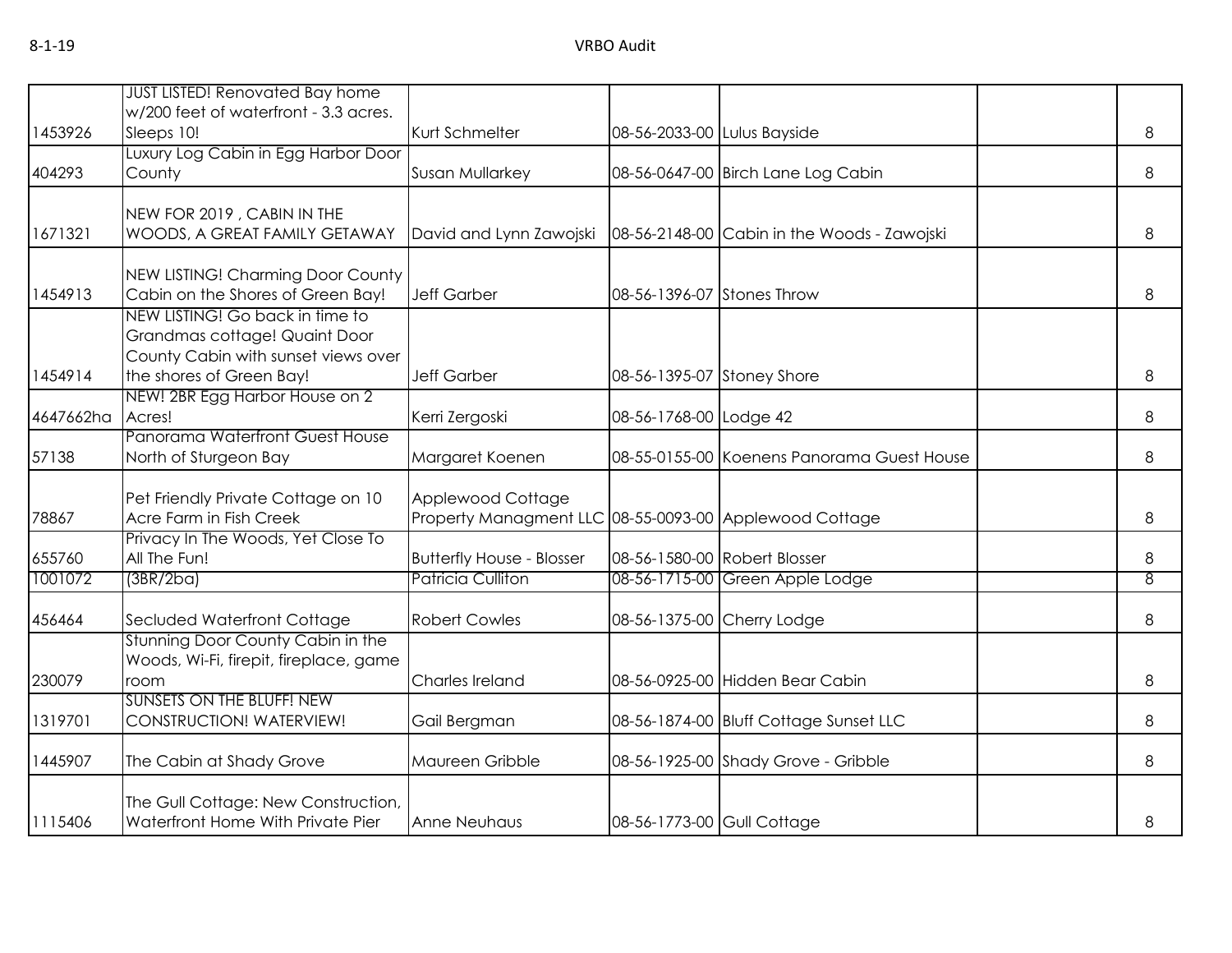|           | The Honey Dew Log Lodge at Egg                     |                                 |                           |                                                  |                 |   |
|-----------|----------------------------------------------------|---------------------------------|---------------------------|--------------------------------------------------|-----------------|---|
| 341406    | Harbor Door County Wisconsin                       | Kim Bell                        |                           | 08-56-0702-00 The Honey Dew Lodge                |                 | 8 |
|           | Unique Distinctive Cottage on the                  | Sara Steinharted/Jon            |                           |                                                  |                 |   |
| 595501    | Shores of Green Bay                                | Chapman                         |                           | 08-56-1316-06 Whitestone at the Water            |                 | 8 |
|           |                                                    | David Ohlson/ Charles           |                           |                                                  |                 |   |
| 566840    | Views of Green Bay and Egg Harbor                  | Chilcote                        |                           | 08-56-0729-06 Ohlson Chateau2                    |                 | 8 |
|           |                                                    |                                 |                           |                                                  |                 |   |
| 7045122ha | Villa Royer - Waterfront home                      | Villa Royer                     |                           | 08-56-1029-00 Barbara-Widder Lowry               |                 | 8 |
|           | Wooded Beach Front Property that                   |                                 |                           |                                                  |                 |   |
| 456458    | sleeps 12                                          | <b>Robert Cowles</b>            | 08-56-1376-00 The Annex   |                                                  |                 | 8 |
|           |                                                    |                                 |                           |                                                  |                 |   |
|           | Awesome Bluff Views of Green Bay in                |                                 |                           |                                                  |                 |   |
|           | Egg Harbor from your private 2nd                   |                                 |                           |                                                  |                 |   |
| 22662     | floor deck                                         | Robert Baudo                    |                           | 09-53-0253-00 Baudo - 7810 Ridgewood Bluff       |                 | 9 |
|           | Luxurios Large Condo - Great Water                 |                                 |                           |                                                  |                 |   |
| 114019    | Views Ac & WI FI                                   | Angie Vandenavond               |                           | 09-53-0637-00 Eames Farm m6                      |                 | 9 |
|           | Newly furnished condo w/exquisite                  |                                 |                           |                                                  |                 |   |
|           | sunset/water view from balcony. Wifi               |                                 |                           |                                                  |                 |   |
| 56038     | included.                                          | Angie Vandenavond               |                           | 09-53-0640-00 Ridgewood Condo 2-B                | permitted for 2 | 9 |
|           | Summer of 2018 rentals-\$1350 per                  | <b>Thomasan Christensen</b>     |                           |                                                  |                 |   |
| 309573    | week off season 140 per night                      | Harnack                         |                           | 09-53-0498-00 Eames Farm, #S-3 - Christensen     |                 | 9 |
| 429685    | Waterfront Town Home in Egg Harbor Arthur R. Derse |                                 |                           | 09-53-1100-05 Derse's White Cliff Condo - Unit 5 |                 | 9 |
|           | "YOUR PLACE" 3-bedroom, 2-bath                     |                                 |                           |                                                  |                 |   |
|           | ranch style home in the village of                 |                                 |                           |                                                  |                 |   |
| 705682    | Egg Harbor                                         | <b>Joe Nimmer</b>               | 09-56-1537-00 Your Place  |                                                  |                 | 9 |
|           | <b>Bedroom Cape Cod-style Cottage</b>              |                                 |                           |                                                  |                 |   |
| 1008131   | in Egg Harbor, WI                                  | <b>Bertschinger Investments</b> |                           | 09-55-0317-00 Bertschinger Investments           | permitted for 8 | 9 |
|           | 3 Bedroom Cape Cod-style Cottage                   |                                 |                           |                                                  |                 |   |
| 1008132   | in Egg Harbor, WI                                  | <b>Bertschinger LLC</b>         |                           | 09-55-0316-00 Bertschinger LLC                   | permitted for 8 | 9 |
|           |                                                    |                                 |                           |                                                  |                 |   |
|           | 3 Bedroom, 2 Bath Ranch Home With                  |                                 |                           |                                                  |                 |   |
| 647346    | A Great Egg Harbor Location.                       | <b>Shallows Resort</b>          | 09-56-1453-00 Falun House |                                                  |                 | 9 |
|           | Breathtaking views of the bay                      |                                 |                           |                                                  |                 |   |
| 1357071   | walking distance to town!                          | Massoud Maleki                  |                           | 09-56-1086-06 Scenic Home in Egg Harbor          |                 | 9 |
|           | Door County three bedroom                          |                                 |                           |                                                  |                 |   |
| 449353    | vacation home                                      | Shallows, Inc.                  | 09-56-0361-00 Bluffside   |                                                  |                 | 9 |
|           |                                                    |                                 |                           |                                                  |                 |   |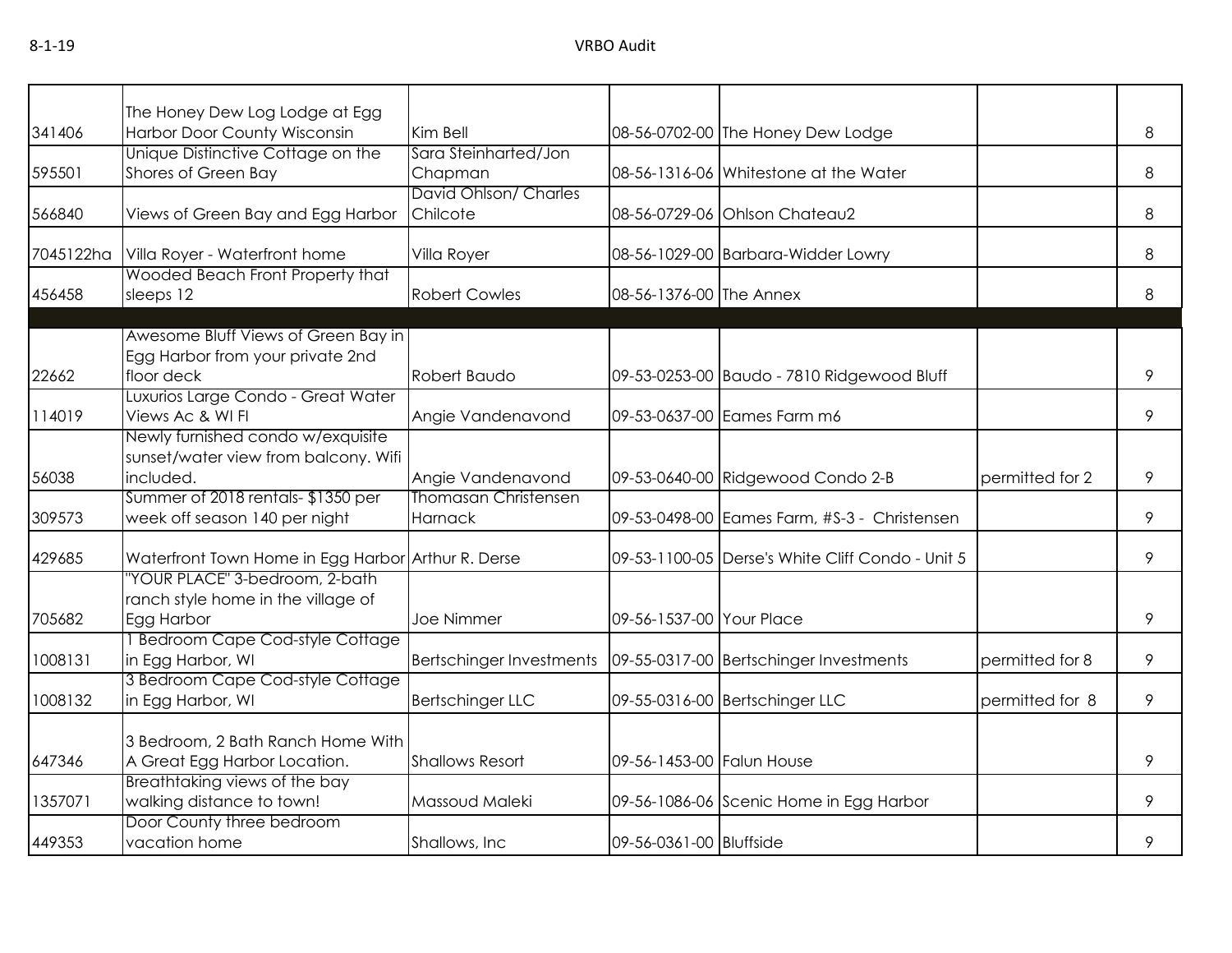|           | Door County Waterfront Home with                  |                          |                          |                                                |                 |   |
|-----------|---------------------------------------------------|--------------------------|--------------------------|------------------------------------------------|-----------------|---|
| 626232    | Private Beach                                     | <b>RPO Holdings</b>      | 09-56-1460-00 Mariner II |                                                |                 | 9 |
|           | Door County Retreat, Sunset Views,                | Mark and Elizabeth       |                          | Door County Retreat-Sunset                     |                 |   |
| 1222367   | Egg Harbor                                        | Sternig                  |                          | 09-56-2146-00 Views- Egg Harbor                |                 | 8 |
| 881025    | Egg Harbor Log Cabin, Door County                 | Karen Berndt             |                          | 09-56-1646-00 Egg Harbor Log Cabin             |                 | 9 |
| 672228    | arge Five Bedroom on the Water in<br>Egg Harbor.  |                          |                          |                                                | permitted for 8 | 9 |
|           | arsen Log Cabin in the beautiful                  | Bertschinger Investments |                          | 09-55-0317-00 Bertschinger Investments         |                 |   |
| 427036    | Village of Egg Harbor                             | Paul Larsen              |                          | 09-55-0381-00 Larsen Log Cabin                 | permitted for 2 | 9 |
|           | Lighthouse Place is the perfect place             |                          |                          |                                                |                 |   |
|           | to enjoy Egg Harbor and all of Door               |                          |                          |                                                |                 |   |
| 1341621   | County                                            | Claire Murphy            |                          | 09-56-1830-16 Lighthouse Place                 |                 | 9 |
|           | Luxurious Door County Waterfront                  |                          |                          |                                                |                 |   |
| 591007    | Home with Private Beach                           | <b>RPO Holdings</b>      | 09-56-1417-00 Mariner    |                                                |                 | 9 |
|           | Luxury Craftsman in the Heart of Egg              | Robert and Suzanne       |                          |                                                |                 |   |
| 1503315   | Harbor                                            | Esposito                 |                          | 09-56-1780-00 Egg Harbor Hideaway - Esposito   | permitted for 2 | 9 |
|           | Majestic Sunsets and Incredible                   |                          |                          |                                                |                 |   |
| 4916534ha | <b>Views</b>                                      | <b>Trevor Farell</b>     |                          | 09-56-1897-00 Majestic Sunsets                 |                 | 9 |
|           | NEW on the VRBO Market 6/21/14,                   |                          |                          |                                                |                 |   |
| 427037    | The Larsen House                                  | Paul Larsen              |                          | 09-55-0381-00 Larson Log Cabin                 |                 | 9 |
|           | One Bedroom Cottage Near Central                  |                          |                          |                                                |                 |   |
| 827152    | Egg Harbor                                        | Bertschinger Investments |                          | 09-55-0317-00 Bertschinger Investments         | permitted for 8 | 9 |
| 672229    | One Bedroom Cottage on the Water Bertschinger LLC |                          |                          | 09-55-0316-00 Bertschinger LLC                 | permitted for 8 | 9 |
|           | Roomy Two Bedroom House Near                      |                          |                          |                                                |                 |   |
| 1221143   | Central Egg Harbor                                | <b>Bertschinger LLC</b>  |                          | 09-55-0316-00 Bertschinger LLC                 | permitted for 8 | 9 |
|           | Roomy Two Bedroom House Near                      |                          |                          |                                                |                 |   |
| 562683    | Egg Harbor Marina                                 | <b>Bertschinger LLC</b>  |                          | 09-55-0316-00 Bertschinger LLC                 | permitted for 8 | 9 |
|           | Roomy Two Bedroom House Near                      |                          |                          |                                                |                 |   |
| 1221144   | Egg Harbor Marina                                 | <b>Bertschinger LLC</b>  |                          | 09-55-0316-00 Bertschinger LLC                 | permitted for 8 | 9 |
|           | Secluded, water front home on the                 |                          |                          | Secluded Waterfront Home on                    |                 |   |
| 1005094   | Bay in Egg Harbor                                 | Julie Kowalkowski        |                          | 09-56-1738-00 the Bay in Egg Harbor            |                 | 9 |
|           | Sleepy Hollow Cottage, the Perfect                |                          |                          |                                                |                 |   |
| 571420    | Location                                          | Paula W Peterson         |                          | 09-56-1349-00 Sleepy Hollow Cottage - Peterson |                 | 9 |
| 1357675   | Sounds of the Bay                                 | <b>Brian Fecteau</b>     |                          | 09-56-1725-06 Sounds of the Bay                |                 | 9 |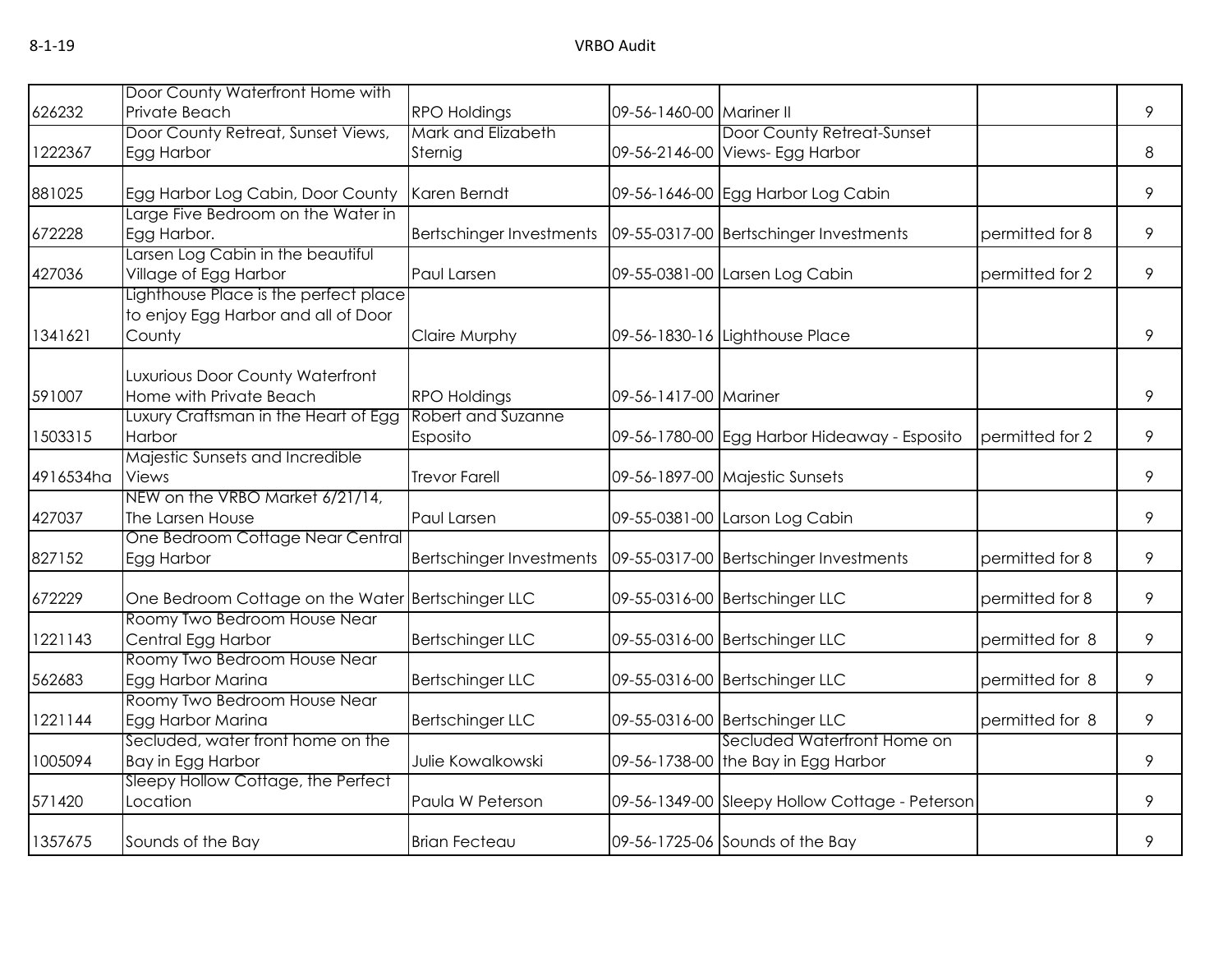|           | Spacious four bedroom house near     |                                 |                          |                                                                     |                  |   |
|-----------|--------------------------------------|---------------------------------|--------------------------|---------------------------------------------------------------------|------------------|---|
|           | Alpine Golf Course and Egg Harbor    |                                 |                          |                                                                     |                  |   |
| 452105    | beach.                               |                                 |                          | Bertschinger Investments   09-55-0317-00   Bertschinger Investments | permitted for 8  | 9 |
|           | Spacious four bedroom house near     |                                 |                          |                                                                     |                  |   |
|           | Alpine Golf Course and Egg Harbor    |                                 |                          |                                                                     |                  |   |
| 1221145   | beach.                               | <b>Bertschinger LLC</b>         |                          | 09-55-0316-00 Bertschinger LLC                                      | permitted for 8  | 9 |
|           | Spacious four bedroom house on the   |                                 |                          |                                                                     |                  |   |
| 899706    | bay of Green Bay.                    | <b>Bertschinger LLC</b>         |                          | 09-55-0316-00 Bertschinger LLC                                      | permitted for 8  | 9 |
|           | Spacious waterfront home in Egg      |                                 |                          |                                                                     |                  |   |
| 4728373ha | Harbor                               | Mary Zeller                     |                          | 09-56-1882-00 Point Beach House                                     |                  | 9 |
|           | The 5th Hole- On a 36 hole golf      |                                 |                          |                                                                     |                  |   |
| 7081743ha | course                               | Kevin Murphy                    |                          | 09-55-0753-00 The Fifth Hole                                        |                  | 9 |
|           | The Flats on Church Street - Door    |                                 |                          |                                                                     |                  |   |
|           | County's Modern Vacation Rental      |                                 |                          |                                                                     |                  |   |
| 1535497   | #101                                 | Egg Bnb LLC                     |                          | 09-56-2071-00 Flats on Church Street                                | permitted for 4  | 9 |
|           | The Flats on Church Street - Door    |                                 |                          |                                                                     |                  |   |
|           | County's Modern Vacation Rental      |                                 |                          |                                                                     |                  |   |
| 1546893   | #102                                 | Egg Bnb LLC                     |                          | 09-56-2071-00 Flats on Church Street                                | permitted for 4  | 9 |
|           | The Flats on Church Street - Door    |                                 |                          |                                                                     |                  |   |
|           | County's Modern Vacation Rental      |                                 |                          |                                                                     |                  |   |
| 1565071   | #103                                 | Egg Bnb LLC                     |                          | 09-56-2071-00 Flats on Church Street                                | permitted for 4  | 9 |
|           | The Flats on Church Street - Door    |                                 |                          |                                                                     |                  |   |
|           | County's Modern Vacation Rental      |                                 |                          |                                                                     |                  |   |
| 1578249   | #104                                 | Egg Bnb LLC                     |                          | 09-56-2071-00 Flats on Church Street                                | permitted for 4  | 9 |
|           | The Yellow House in Egg Harbor -     |                                 |                          |                                                                     |                  |   |
|           | beautifully remodeled & ready for    |                                 |                          |                                                                     |                  |   |
| 570970    | you!                                 | R Lynn & Sandi Rowe             |                          | 09-56-1404-00 The Yellow House                                      |                  | 9 |
|           | Three bedroom cottage in Point       |                                 |                          |                                                                     |                  |   |
| 827151    | Beach area of Egg Harbor             | <b>Bertschinger Investments</b> |                          | 09-55-0317-00 Bertschinger Investments                              | permitted for 8  | 9 |
|           | Trillium Gap Cottage - Woodland      | Trillium Gap, LLC - Rick &      |                          |                                                                     |                  |   |
| 401618    | Retreat - Walk to Beach              | Susie Julison                   |                          | 09-56-1182-00 Trillium Gap Cottage                                  |                  | 9 |
|           |                                      |                                 |                          |                                                                     |                  |   |
|           |                                      |                                 |                          |                                                                     | Combined listing |   |
|           | <b>Two Luxurious Waterfront Door</b> |                                 |                          |                                                                     | for both mariner |   |
| 1618557   | <b>County Properties</b>             | <b>RPO Holdings</b>             | 09-56-1460-00 Mariner II |                                                                     | properties       | 9 |
|           | Water Front Home With Spectacular    |                                 |                          |                                                                     |                  |   |
| 660427    | Sunset View!                         | Jan and Craig Bilgen            |                          | 09-55-0817-06 On the Water Escape                                   |                  | 9 |
|           |                                      |                                 |                          |                                                                     |                  |   |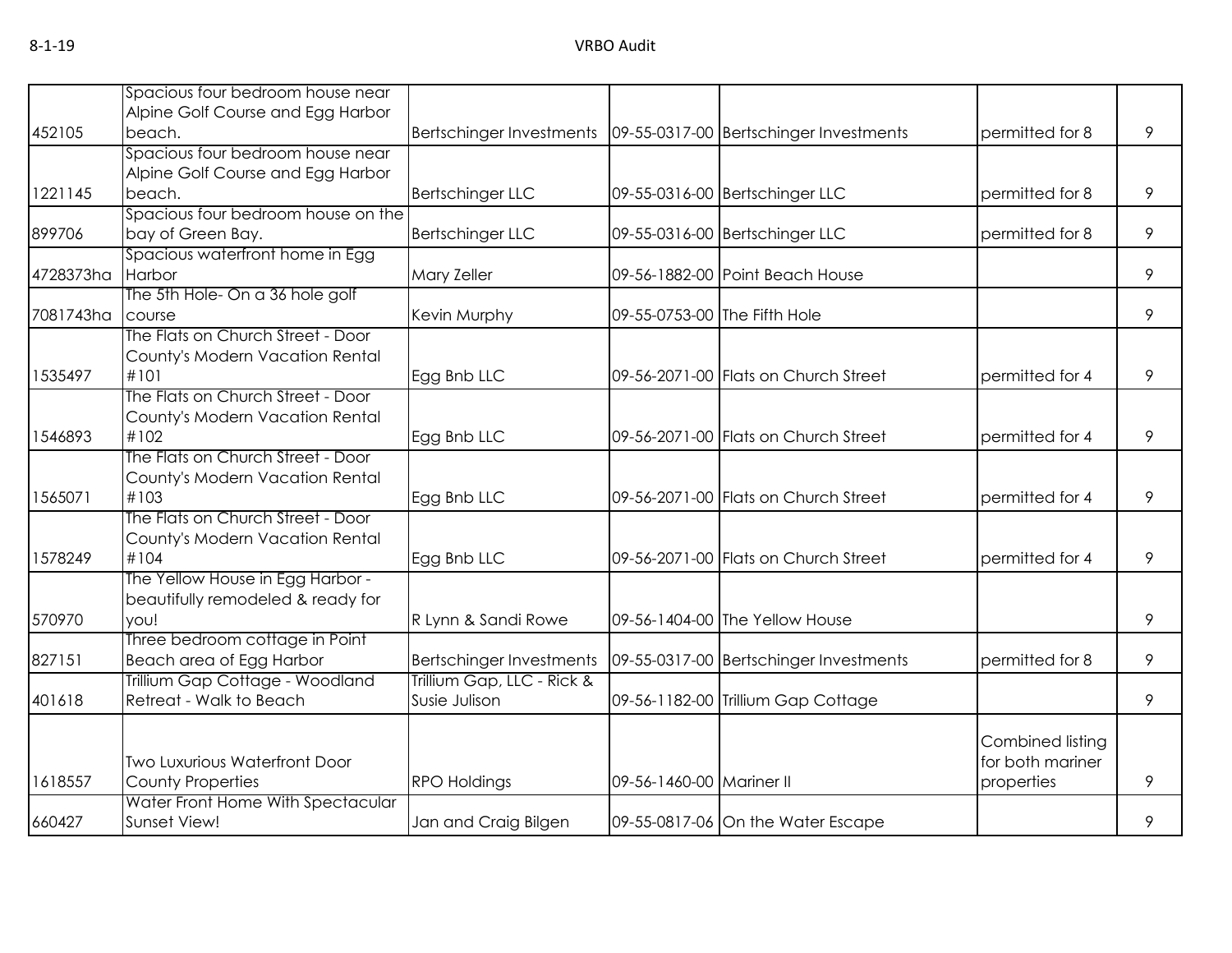|         | We offer "country-quiet" a short walk                  |                                                             |                  |                                             |                 |    |
|---------|--------------------------------------------------------|-------------------------------------------------------------|------------------|---------------------------------------------|-----------------|----|
|         | from the village center and town                       |                                                             |                  |                                             |                 |    |
| 889272  | dock.                                                  | <b>Richard Woldt</b>                                        |                  | 09-55-0365-00 Woldts Intowm Farmette        |                 | 9  |
|         | White Cliff Water Front Home, the                      |                                                             |                  |                                             |                 |    |
| 236719  | Finest in Door County!                                 | Michael & Dawn McCole 09-56-0894-06 White Cliff Cottage     |                  |                                             |                 | 9  |
|         | Best Waterview of Egg Harbor -                         |                                                             |                  |                                             |                 |    |
|         | Beautiful, Fully Appointed Ground                      |                                                             |                  |                                             |                 |    |
| 515418  | Level Condo                                            | JRCH, LLC                                                   |                  | 09-59-1345-00 Eames Farm Condo - #M5 - JRCH |                 | 9  |
|         | Meadow Ridge of Door County                            |                                                             |                  |                                             |                 |    |
| 1015419 | Resort                                                 | Peri Brown                                                  |                  | 09-59-1717-00 Peri Jackson - Meadow Ridge   |                 | 9  |
|         |                                                        |                                                             |                  |                                             |                 |    |
|         |                                                        | <b>Stuart Chomeau BTC</b>                                   |                  |                                             |                 |    |
| 471850  | 2 Bedroom Cottage                                      | <b>HOLDINGS II LLC</b>                                      |                  | 11-56-1295-19 Beach View Cottage            |                 | 11 |
|         | 4 bedroom home on the water with                       |                                                             |                  |                                             |                 |    |
| 1050003 | westerly views of sunset                               | Windsor McCutcheon                                          |                  | 11-56-1724-06 Harbor View on Northshore     |                 | 11 |
|         | 5 Star Rating! Check Out Our                           |                                                             |                  |                                             |                 |    |
| 309251  | Reviews! Pet Friendly, Too!                            | Kevin & Janell Hoey                                         |                  | 11-56-1381-00 mingary Cottage               |                 | 11 |
|         | Adorable Cottage in the heart of                       |                                                             |                  |                                             |                 |    |
| 795001  | Ephraim!                                               | Kim Cassidy                                                 |                  | 11-56-1574-00 Cassidy's Cottages            |                 | 11 |
|         | 2BR / Harbor House Guest Cottage /                     |                                                             |                  |                                             |                 |    |
| 982888  | <b>Water Access</b><br>Beautiful Private, Modern Home, | <b>Elizabeth Frink</b>                                      |                  | 11-56-1383-00 Harbor House & Guest Cottage  | permitted for 2 | 11 |
| 555709  | Sleeps 12                                              | Patricia Sexton                                             |                  | 11-56-1448-00 Coral Hill Sexton             |                 | 11 |
|         |                                                        |                                                             |                  |                                             |                 |    |
|         | Beautifully Appointed 4+ Bedroom,                      |                                                             |                  |                                             |                 |    |
| 1025601 | Waterfront Home - Sleeps 12                            | Parks Edge Lakeshore LLC 11-55-0411-06 Park's Edge Cottages |                  |                                             |                 | 11 |
|         | <b>Breathtaking Views of Eagle Harbor</b>              |                                                             |                  | Cassidy's Cottage - 9963 S Dane             |                 |    |
| 1676970 | <b>Bay and Sunsets!</b>                                | <b>Kim Cassidy</b>                                          | 11-56-2061-00 St |                                             |                 | 11 |
|         | Cedar Glen, a fresh, ephraim                           |                                                             |                  |                                             |                 |    |
|         | cottage, one block from water and                      |                                                             |                  |                                             |                 |    |
| 185458  | sunset                                                 | John & Rachel Rothschild 11-55-0758-06 Cedar Glen           |                  |                                             |                 | 11 |
|         | Comfy Remodeled House a mile                           |                                                             |                  |                                             |                 |    |
|         | north of downtown Ephraim on Hwy                       |                                                             |                  |                                             |                 |    |
| 617107  | 42. Great Location                                     | <b>Fran Richter</b>                                         |                  | 11-56-1386-00 Tuckaway Cottage              |                 | 11 |
|         |                                                        |                                                             |                  |                                             |                 |    |
|         | Door County Log Cabin in Ephraim,                      |                                                             |                  |                                             |                 |    |
| 249849  | #1 Small Town in Midwest                               | Steve & Susan Schroeder   11-56-1993-00 Log Cabin Place     |                  |                                             | permitted for 2 | 11 |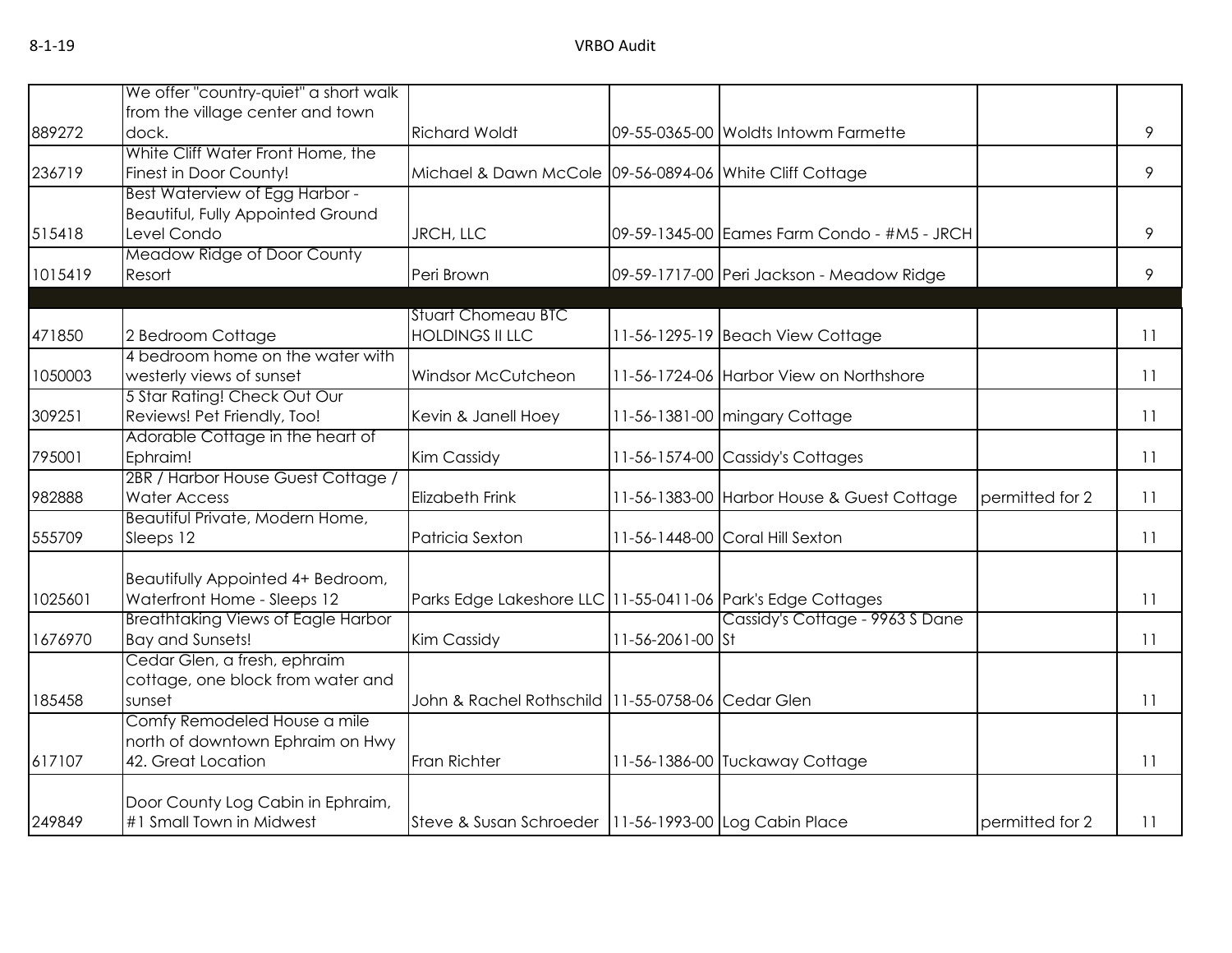|           | Door County Log Cabin in Ephraim,                                        |                                                             |                     |                                           |                 |                 |
|-----------|--------------------------------------------------------------------------|-------------------------------------------------------------|---------------------|-------------------------------------------|-----------------|-----------------|
| 424825    | #1 Small Town in Midwest                                                 | Steve & Susan Schroeder   11-56-1993-00 Log Cabin Place     |                     |                                           | permitted for 2 | 11              |
|           |                                                                          |                                                             |                     |                                           |                 |                 |
| 442496    | Enjoy Door County at its finest!!                                        | PKJ2 LLC - Jim Blair                                        |                     | 11-56-1373-00 Evans Woods                 |                 | 11              |
|           | Enjoy Views Of Ephraim And Eagle<br>Harbor While Sitting On The Porch Of |                                                             |                     |                                           |                 |                 |
| 710960    |                                                                          |                                                             |                     |                                           |                 | 11              |
|           | <b>Bayview</b>                                                           | Parks Edge Lakeshore LLC 11-55-0411-06 Park's Edge Cottages |                     |                                           |                 |                 |
| 677492    | Ephraim Home Away from Home                                              | John Maher                                                  |                     | 11-56-1528-00 Ephraim Lodge               |                 | 11              |
|           | Ephraim Waterfront Cottage With                                          |                                                             |                     |                                           |                 |                 |
| 894251    | Private Dock On Green Bay                                                | Jaco Mgmt                                                   |                     | 11-56-1662-00 The Shore - Schmeltz        |                 | 11              |
|           | Experience the feel of staying in a                                      |                                                             |                     |                                           |                 |                 |
|           | century old farm house with modern                                       |                                                             |                     |                                           |                 |                 |
| 1371859   | amenities                                                                | Roy Elquist                                                 |                     | 11-56-1069-06 Townline - 9895 Townline Rd |                 | 11              |
| 485111    | Experience True Door County Charm                                        | <b>BD</b> Thorp                                             | 11-56-0809-06 Thorp |                                           |                 | 11              |
|           | Family getaway by the beach in                                           |                                                             |                     |                                           |                 |                 |
| 349721    | beautiful Ephraim                                                        | Kathy & Glenn Pentler                                       |                     | 11-56-1119-00 Larson Lane LLC             |                 | 11              |
|           | Family Retreat in Heart of Door                                          |                                                             |                     |                                           |                 |                 |
| 7339901ha | County - Norra Skogen                                                    | Brian & Amanda Jenkins                                      | 11-56-1407-0        | Norra Skogen                              |                 | 11              |
|           | Historic - Waterfront - Family/Pet                                       |                                                             |                     |                                           |                 |                 |
| 307617    | Friendly                                                                 | Brad & Amy Russell                                          |                     | 11-56-1265-00 Arbor Cottage               |                 | 11              |
|           | Homestead Rental. Relax in Ephraim.                                      |                                                             |                     |                                           |                 |                 |
|           | Convienent Home in center of                                             | Glenn Gerdman & Diane                                       |                     |                                           |                 |                 |
| 990768    | village.                                                                 | Jacobson                                                    |                     | 11-56-1630-00 Homestead Rental            |                 | 11              |
|           | Ideally located between the towns                                        | Leslee and Morrie                                           |                     |                                           |                 |                 |
| 836338    | of Ephraim and Sister Ba                                                 | Goldman                                                     |                     | 11-56-1258-06 Coral Hill Cottage          |                 | 11              |
|           |                                                                          |                                                             |                     |                                           |                 |                 |
|           | Kulma Cottage in the Heart of<br>Ephraim, blocks away from beach         |                                                             |                     |                                           | permitted for 3 |                 |
| 177706    | Location Location Location between                                       | Gregg & Janice Kulma                                        |                     | 11-55-0279-06 Kulma Cottages              |                 | 11              |
| 711105    |                                                                          |                                                             |                     | 11-56-1515-00 Bungert Haven               |                 | 11              |
|           | Sister Bay and Ephraim<br>Modern Log Home In The Heart Of                | Cynthia Bungert                                             |                     |                                           |                 |                 |
| 794986    | Ephraim                                                                  | Kim Cassidy                                                 |                     | 11-56-1574-00 Cassidy's Cottages          |                 | 11              |
| 1323313   | <b>Natures Window</b>                                                    | Bill and Heather Anderson 11-56-1958-00 Natures Window      |                     |                                           |                 | $\overline{11}$ |
|           |                                                                          |                                                             |                     |                                           |                 |                 |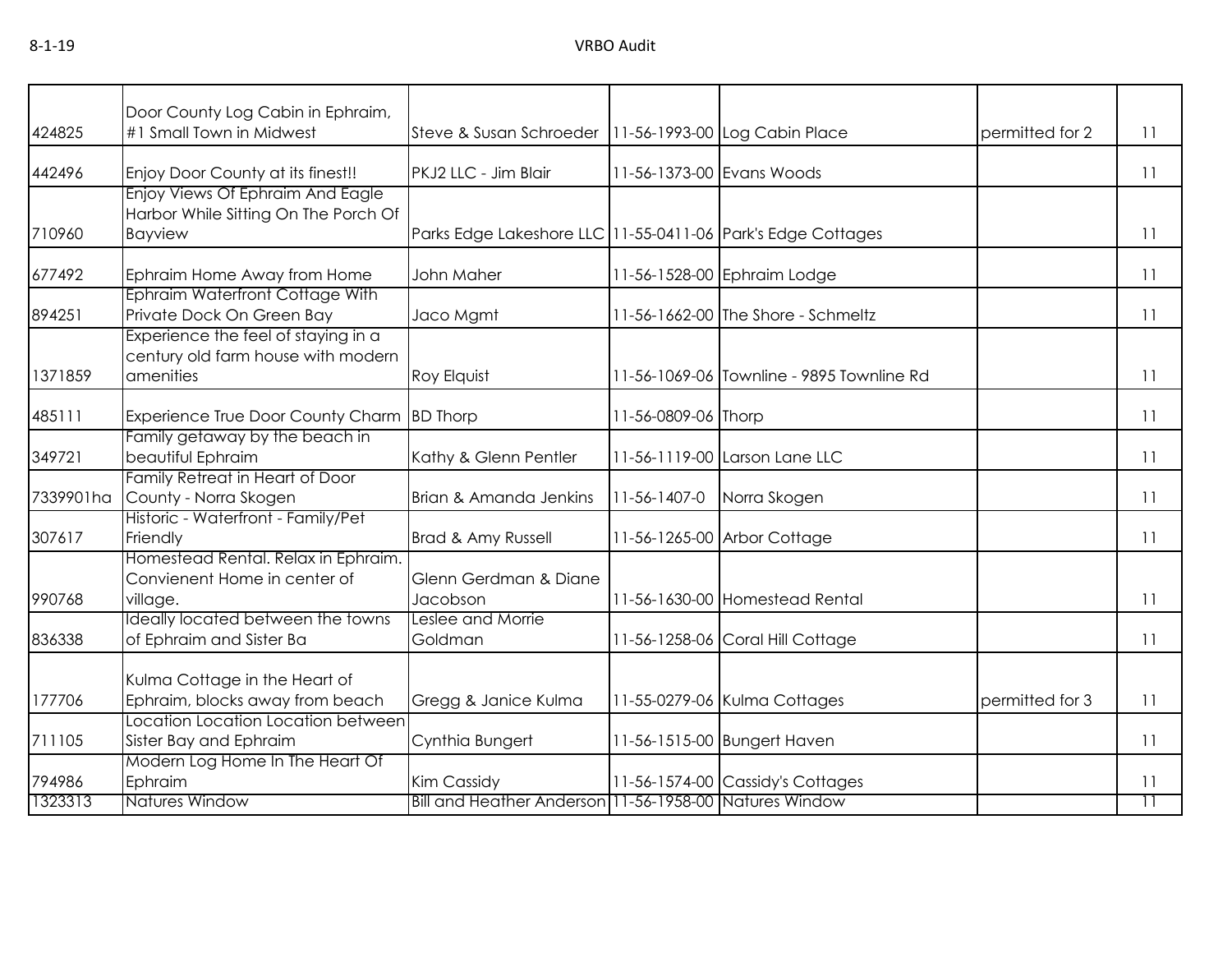|           | New Listing: Unequaled Door County  |                           |                       |                                             |                    |    |
|-----------|-------------------------------------|---------------------------|-----------------------|---------------------------------------------|--------------------|----|
|           | Harborview Location For Family Or   |                           |                       |                                             |                    |    |
| 1221684   | Couples                             | Tim Christofferson        |                       | 11-56-1595-00 Heritage House                |                    | 11 |
|           | New New New WATER View View         |                           |                       |                                             |                    |    |
| 1591624   | View                                | Tim Christofferson        |                       | 11-56-1595-00 Heritage House                |                    | 11 |
|           | NEW 'The Carriage House' Walk to    |                           |                       |                                             |                    |    |
| 7181525ha | Peninsula St Park                   | Deborah Eckert            |                       | 11-55-0680-00 Park's Place Cottages         | permitted for 5    | 11 |
|           | NEW! 'Butternut Cottage' in Central |                           |                       |                                             |                    |    |
| 7181473ha | Door County!                        | Deborah Eckert            |                       | 11-55-0680-00 Park's Place Cottages         | permitted for 5    | 11 |
|           | NEW! 'Cherry Cottage' near          |                           |                       |                                             |                    |    |
| 7181482ha | Peninsula State Park!               | Deborah Eckert            |                       | 11-55-0680-00 Park's Place Cottages         | permitted for 5    | 11 |
|           | NEW! 3BR Ephraim House w/ Harbor    |                           |                       |                                             |                    |    |
| 4712540ha | Views!                              | Carol Corbet              |                       | 11-56-1806-00 Harbor View Ephraim - Corbett |                    | 11 |
|           | NEW! Cozy Ephraim 'Cedar Cottage'   |                           |                       |                                             |                    |    |
| 7181476ha | w/Private Deck!                     | Deborah Eckert            |                       | 11-55-0680-00 Park's Place Cottages         | permitted for 5    | 11 |
|           | NEW! Ephraim Cottage w/Green Bay    |                           |                       | <b>Blue Shutter and Mooring</b>             |                    |    |
| 7353778ha | View - Near Beach                   | <b>Tony Schmeltz</b>      | 11-56-1718-00 Cottage |                                             | new evolve listing | 11 |
|           | NEW! Lakefront Ephraim Cottage -    |                           |                       | <b>Blue Shutter and Mooring</b>             |                    |    |
| 7353874ha | Walk to Beach!                      | <b>Tony Schmeltz</b>      | 11-56-1718-00 Cottage |                                             | new evolve listing | 11 |
|           | NEW! Updated Ephraim 'Pine          |                           |                       |                                             |                    |    |
| 7181486ha | Cottage' w/Deck!                    | Deborah Eckert            |                       | 11-55-0680-00 Park's Place Cottages         | permitted for 5    | 11 |
|           |                                     |                           |                       |                                             |                    |    |
|           | Newly Remodeled And Only Blocks     |                           |                       |                                             |                    |    |
| 879597    | From Public Beach And Town!         | Jennifer & Bjorn Larson   |                       | 11-56-1635-06 Cedar Barn Rental             |                    | 11 |
|           | Newly renovated in the heart of     |                           |                       |                                             |                    |    |
| 1427259   | Ephraim, one block from water!      | Robert & Nicole Collins   |                       | 11-56-1708-06 Ephraim Boat House, The       |                    | 11 |
|           | Nordic Hearth Cabin - Charming and  |                           |                       |                                             |                    |    |
| 926758    | Historic Log Home                   | Thomas & Donna Moretti    |                       | 11-56-1677-00 Moretti - 10438 Water St      |                    | 11 |
| 690840    | Pine Cone Cottage, Ideal Location!  | Pam Mache                 |                       | 11-56-1517-00 Pine Cone Cottage             |                    | 11 |
|           | Private Sand Beach /5 Bedroom.      |                           |                       | <b>Harbor House and Guest</b>               |                    |    |
| 514956    | Harbor House & Guest Cottage        | Randall & Elizabeth Frink | 11-56-1383-00 Cottage |                                             | permitted for 2    | 11 |
|           | Private Waterfront Property in the  | Robert Beart/Beart Family |                       |                                             |                    |    |
| 502544    | Woods                               | <b>LLC</b>                |                       | 11-56-1072-00 All American Green House      |                    | 11 |
|           | Professionally decorated home in    |                           |                       |                                             |                    |    |
|           |                                     |                           |                       |                                             |                    |    |
| 882561    | Ephraim!                            | Daniel & Laurel Simons    |                       | 11-56-1656-00 Elegant Home Ephraim          |                    | 11 |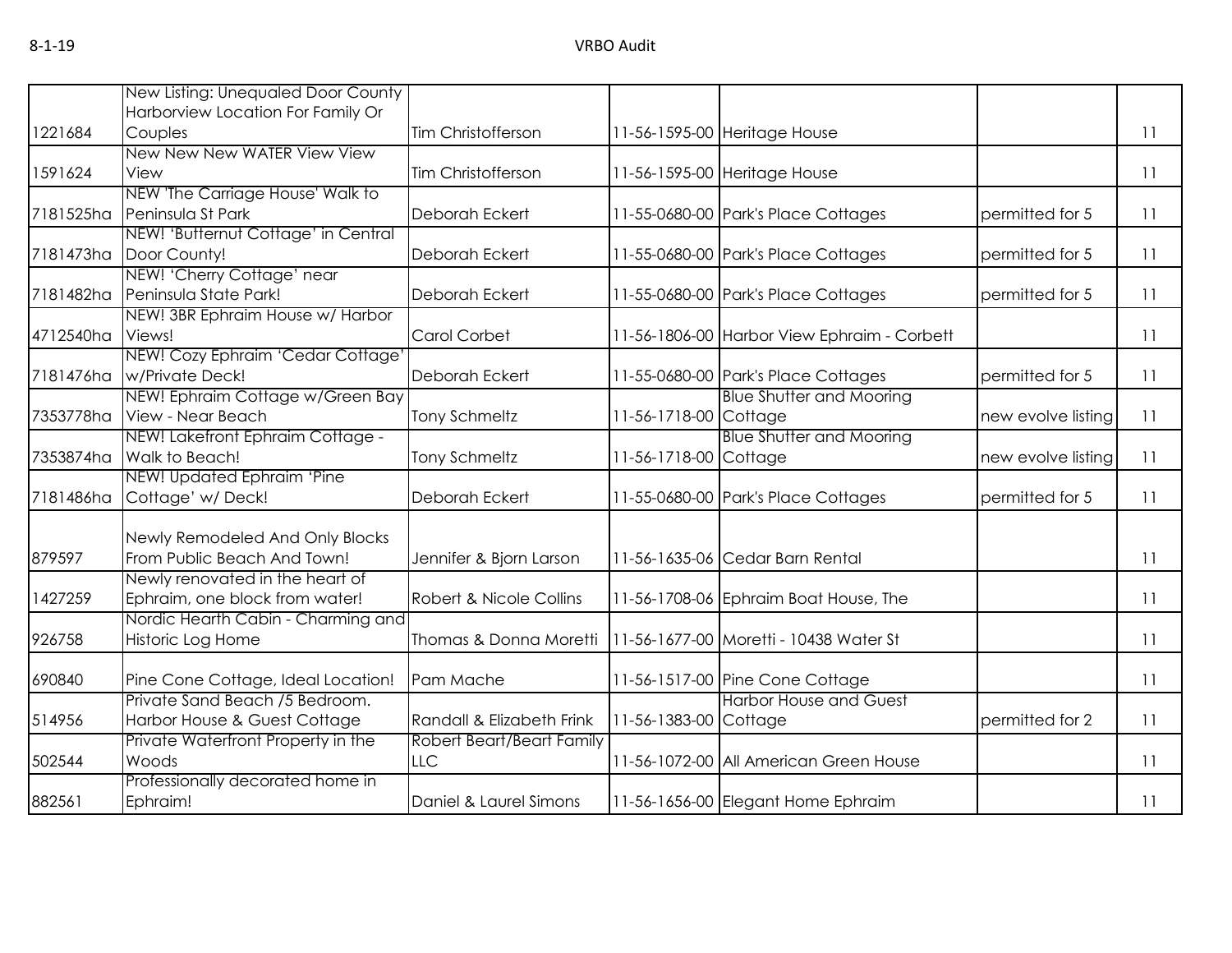| 475131    | Quaint and Quiet Cottage North of<br>Ephraim, Just of HWY 42 Easy to Find | <b>Frances Richter</b>   |                           | 11-56-1386-00 Tuckaway Cottage/RBs House                          | permitted for two<br>units | 11 |
|-----------|---------------------------------------------------------------------------|--------------------------|---------------------------|-------------------------------------------------------------------|----------------------------|----|
|           | Spacious Home On 1.5 Acres                                                |                          |                           |                                                                   |                            |    |
| 823896    | Overlooking The Bay In Ephraim                                            | Sandy Van Sickle         | 11-55-0057-00 Hobby Horse |                                                                   |                            | 11 |
|           | The beach across from public                                              |                          |                           |                                                                   |                            |    |
| 247187    | beach, views of eagle harbor                                              | Chris & Kirsten Bungener |                           | 11-56-0954-06 Beach - Bungener                                    |                            | 11 |
|           | The House at Green Gables - Nestled                                       |                          |                           |                                                                   |                            |    |
| 1656219   | in the heart of Ephraim!                                                  | Colin Welford            |                           | 11-56-2133-00 Green Gables                                        | permitted for 2            | 11 |
|           | The House at Green Gables- a                                              |                          |                           |                                                                   |                            |    |
|           | dream retreat in the heart of                                             |                          |                           |                                                                   |                            |    |
| 1658362   | Ephraim!                                                                  | Colin Welford            |                           | 11-56-2133-00 Green Gables                                        | permitted for 2            | 11 |
|           | Unique rental in Ephraim! The                                             | Cathcart Holdings LLC -  |                           | <b>Binkhaven The Rosemaling</b>                                   |                            |    |
| 1508507   | <b>Rosemailing Cottage</b>                                                | <b>Elliot Taillon</b>    |                           | 11-56-2028-00 Cottage - 9697 Maple Grove                          |                            | 11 |
|           | Waterfront Historic Home, Views,                                          |                          |                           |                                                                   |                            |    |
| 390442    | Private Beach, Walk to Town                                               | <b>Charles Falwell</b>   |                           | 11-56-1185-00 Yeoman Cottage                                      |                            | 11 |
|           |                                                                           |                          |                           |                                                                   |                            |    |
|           | Stunning 3800 square penthouse                                            |                          |                           |                                                                   |                            |    |
| 7453010ha | condo                                                                     |                          |                           | Little Sweden Condo Assc 12-51-0298-00 Little Sweden Condominiums |                            | 12 |
|           | 4190 Cottage Row Ct. - New<br>Contruction Downtown Fish Creek -           |                          |                           |                                                                   |                            |    |
| 1360182   | Walk Everywhere!                                                          | Kurt Doman et al         |                           | 12-53-1981-00 Cottage Row Court - Doman                           |                            | 12 |
|           | Brook Point Luxurious 2 Bedroom 2                                         |                          |                           |                                                                   |                            |    |
| 402228    | 1/2 Bath Home in Fish Creek                                               | SMC Door County, LLC     |                           | 12-53-0626-19 Brook Point Condo #4- BRK4                          |                            | 12 |
|           |                                                                           | Kathleen & Danny         |                           |                                                                   |                            |    |
| 224945    | Down town Fish Creek                                                      | Stanton                  |                           | 12-53-0929-12 Birch Grove Condo Stanton                           |                            | 12 |
|           |                                                                           | Downtown Fish Creek      |                           | <b>Magnificent Memories - Stacey</b>                              |                            |    |
| 4840082ha | Downtown Fish Creek with a view                                           | with a view - Berndt     | 12-53-1855-00 Berndt      |                                                                   |                            | 12 |
|           | Elegant Creekside Cottage in                                              |                          |                           |                                                                   |                            |    |
| 1320444   | downtown Fish Creek!                                                      | <b>Patricia Culliton</b> | 12-53-1890-00             | Elegant Creekside Cottage                                         |                            | 12 |
|           | Excellent water view from this                                            |                          |                           |                                                                   |                            |    |
|           | apartment in perfect Fish Creek                                           | Scott Schmitz & Karin    |                           |                                                                   |                            |    |
| 7542655ha | location                                                                  | <b>Skare</b>             |                           | 12-53-1764-00 Fish Creek Beach House, The                         |                            | 12 |
|           | Fish Creek Condo/Town Home at                                             |                          |                           | Brook Point Condo - Unit 5 -                                      |                            |    |
| 946469    | <b>Brook Point, Door County</b>                                           | Karen Berndt             | 12-53-1681-00 Berndt      |                                                                   |                            | 12 |
|           | Fish Creek/Northhaven - Beautiful,                                        |                          |                           |                                                                   |                            |    |
|           | newly furnished 3 bed, 2.5 bath                                           |                          |                           |                                                                   |                            |    |
| 997926    | condo                                                                     | Nicholas M Peiffer       |                           | 12-53-1703-00 Northhaven Condo - Peiffer                          |                            | 12 |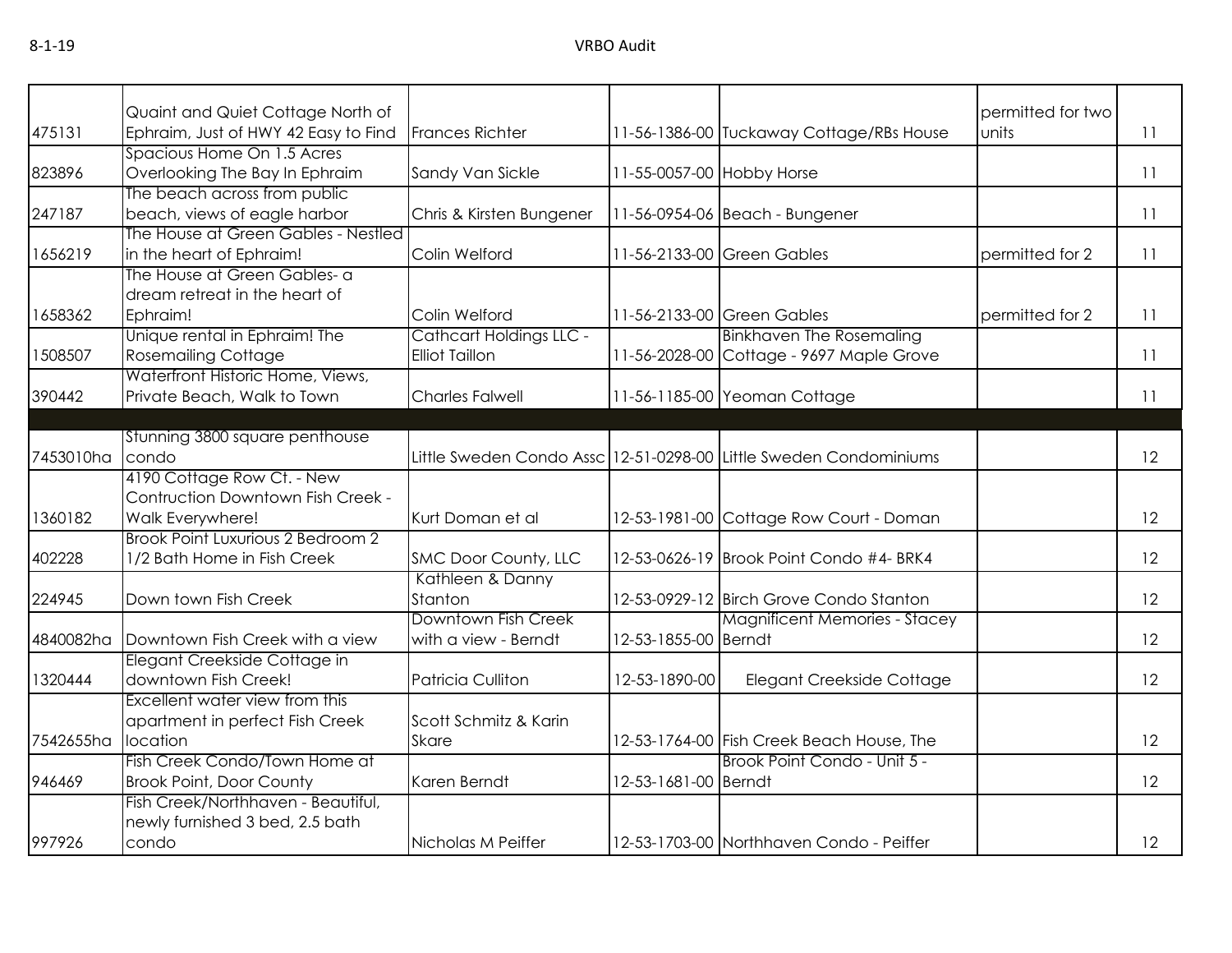|           | Fish Creek/Northhaven-3bd/2.5bt -                            |                               |                             |                                                   |                 |    |
|-----------|--------------------------------------------------------------|-------------------------------|-----------------------------|---------------------------------------------------|-----------------|----|
|           | in/Outdr Pools! - Like New-Great                             |                               |                             | Door County Retreat -                             |                 |    |
| 710547    | Location-Wifi                                                | <b>Heather Paulis</b>         |                             | 12-53-1511-00 Northhaven Unit 17006               |                 | 12 |
|           |                                                              |                               |                             |                                                   |                 |    |
|           |                                                              |                               |                             |                                                   |                 |    |
|           | Heart of Fish Creek!- Newer                                  |                               |                             |                                                   |                 |    |
|           | Construction - 4BR, 4.5BA Condo-                             |                               |                             |                                                   |                 |    |
| 257802    | Sleeps 8-10                                                  | Doman                         |                             | 12-56-0898-00 Bluffs at Cottage Row Court         |                 | 12 |
|           | Luxury Tri-Level Condo Downtown                              |                               |                             |                                                   |                 |    |
| 1151019   | <b>Fish Creek</b>                                            | Jon and Katie Glapa           |                             | 12-53-1791-00 Luxury Tri-Level Fish Creek - Glapa |                 | 12 |
|           | New Listing in Fish Creek! Quiet                             |                               |                             |                                                   |                 |    |
|           | Family Friendly Getaway with Access                          |                               |                             | Quiet Family Friendly Getaway                     |                 |    |
| 1444754   | to It All!                                                   | Leslie Vogel                  |                             | 12-53-2070-00 with Access to it all               |                 | 12 |
|           | NEW!!! Spacious 3BR, 3 bath, 2                               |                               |                             |                                                   |                 |    |
|           | balconies on Main Street! Walkable                           |                               |                             |                                                   |                 |    |
| 1564582   | to everything!                                               | <b>Bob and Laurie Zanotti</b> | 12-53-2092-00               | Creekside Cove #3 Zanotti                         |                 | 12 |
|           | Northhaven - Great Family Value                              |                               |                             |                                                   |                 |    |
| 882273    | Retreat! Free WiFi                                           | Carolyn Ahmad                 |                             | 12-53-1643-00 Northhaven Fountain View            |                 | 12 |
|           |                                                              |                               |                             |                                                   |                 |    |
|           | Private 3 BR 3 Bath condo on the Fish Peter C Diltz, Sole    |                               |                             | Creekside Cove Unit 11 - RRRP                     |                 |    |
| 1080095   | Creek, overlooking private harbor                            | Member                        | 12-53-1712-00 LLC           |                                                   |                 | 12 |
|           |                                                              | Amanda and Derek              |                             |                                                   |                 |    |
| 1141807   | Quiet condo in heart of Fish Creek                           | Rhodes                        |                             | 12-53-2098-19 Cedar Court Condo #17               |                 | 12 |
|           | This is the best place we have ever                          |                               |                             |                                                   |                 |    |
| 353378    | stayed at by far!'                                           | Jennifer & Michael Briggs     | $12 - 53 - 0424 - 00$ R & R |                                                   |                 | 12 |
|           | Walking distance to downtown Fish                            |                               |                             |                                                   |                 |    |
|           | Creek and Minutes From Peninsula                             |                               |                             |                                                   |                 |    |
| 920769    | State Park!                                                  | Jack & Diane Holzman          |                             | 12-53-1687-00 Top of the Hills Shops - Holzman    |                 | 12 |
|           | Walking distance to downtown Fish                            |                               |                             |                                                   |                 |    |
|           | Creek, DC Auditorium and Peninsula                           | <b>William and Kathleen</b>   |                             |                                                   |                 |    |
| 1595723   | State Park.                                                  | Kunst                         |                             | 12-53-2082-00 Top of the Hill Shops - Kunst       |                 | 12 |
|           | Walking distance to everything in                            |                               |                             |                                                   |                 |    |
|           | Heart of Fish Creek! 3BR/4BA Sleeps 8-                       |                               |                             |                                                   |                 |    |
| 354913    |                                                              | Martone                       |                             | 12-56-1989-00 Bluffs at Cottage Row Court         |                 | 12 |
|           | Water view from Beach House! Walk                            | Fish Creek Beach House,       |                             |                                                   |                 |    |
| 3010889ha | anywhere in town.                                            | <b>The</b>                    |                             | 12-53-1764-00 Scott Schmitz & Karin Skare         | permitted for 3 | 12 |
|           | Waterview apartment in downtown                              |                               |                             |                                                   |                 |    |
|           | Fish Creek, right across from the town Scott Schmitz & Karin |                               |                             |                                                   |                 |    |
|           |                                                              |                               |                             |                                                   |                 |    |
| 7528189ha | beach!                                                       | <b>Skare</b>                  |                             | 12-53-1764-00 Fish Creek Beach House, The         | permitted for 3 | 12 |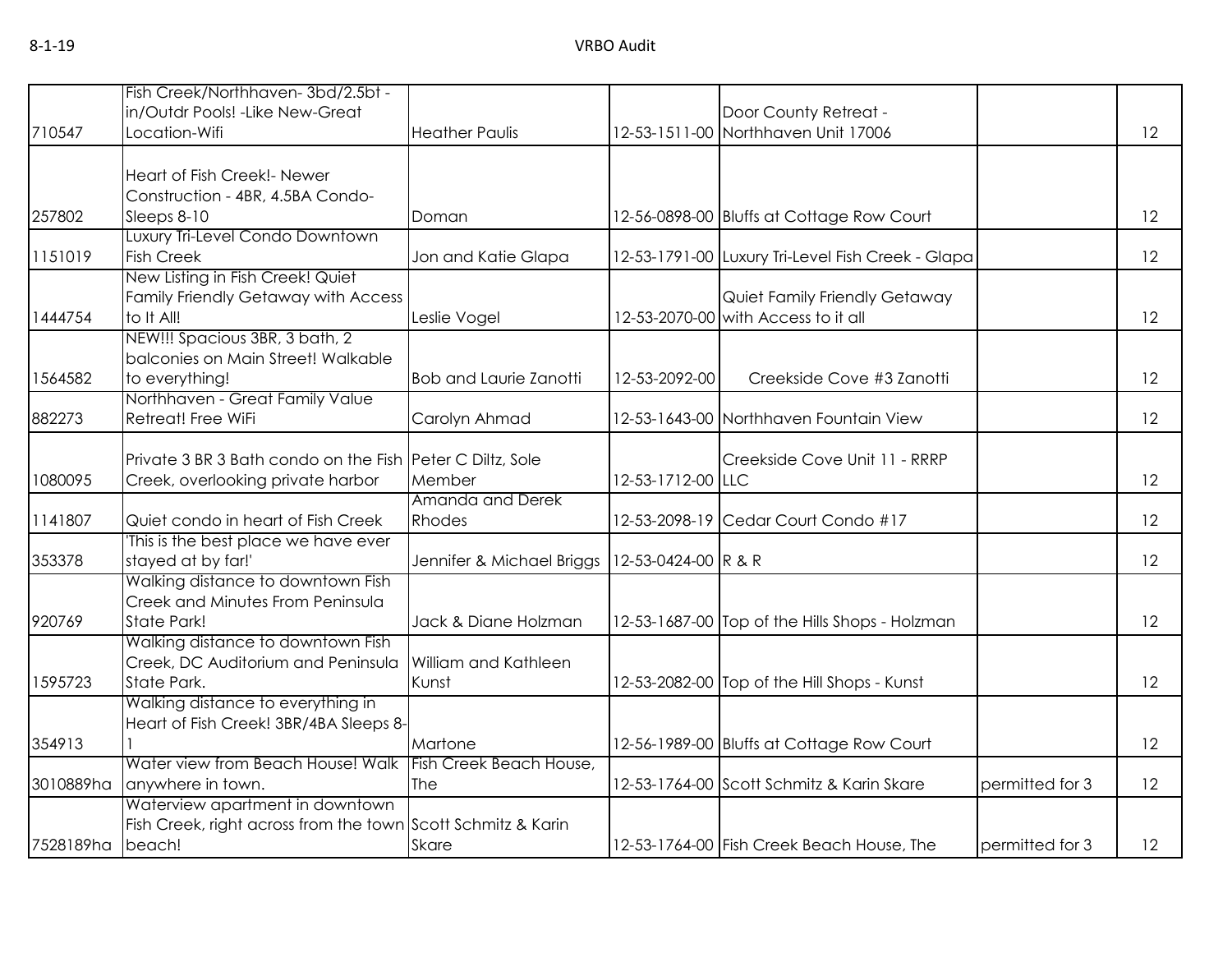| 7633541ha | Wonderful downtown Fish Creek<br>townhome.                                               | Ron and Melissa Schmitz                               |                            | 12-53-2109-00 Noble Square #104         |                          | 12 |
|-----------|------------------------------------------------------------------------------------------|-------------------------------------------------------|----------------------------|-----------------------------------------|--------------------------|----|
| 469264    | Irish Hospitality In County Door!                                                        | Megan O'Meara                                         |                            | 12-54-0685-00 O'Meara's Cottage Loft    |                          | 12 |
|           | Retro, Cozy Cottage - Peninsula St.<br>Park, Family/Pet Friendly - Open year<br>around   |                                                       |                            |                                         |                          |    |
| 1060002   |                                                                                          | <b>Brad Russell</b>                                   |                            | 12-56-1744-00 Lille Cottage             |                          | 12 |
| 4961062ha | 'Cliff Cottage' Door County Home -<br>Walk to Bay!                                       | Jennifer Ciesar                                       |                            | 12-56-1979-00 Cliff Cottage LLC         |                          | 12 |
| 619373    | 2 bedroom, Across from the YMCA                                                          | Troy and Carolee Lasecki   12-56-1450-00 The Treeport |                            |                                         | permitted for 3<br>units | 12 |
| 602669    | 4 Bedroom home fully furnished<br>wooded lot                                             | Troy and Carolee Lasecki   12-56-1450-00 The Treeport |                            |                                         | permitted for 3<br>units | 12 |
| 1361191   | 4188 Cottage Row Ct. - Beautiful<br>New Construction Condo Downtown<br><b>Fish Creek</b> | Kurt Doman et al                                      |                            | 12-56-0898-00 Cottage Row Bluff House   | permitted for 2          | 12 |
| 144492    | A deluxe vacation rental home in fish<br>creek area open all year                        | Leon Hasenjager                                       |                            | 12-56-0588-00 Hasenjagers Country Home  |                          | 12 |
| 1351038   | A Truly Luxurious Door County Retreat Carraig Cottages LLC                               |                                                       |                            | 12-56-1277-00 Carruag Nua               |                          | 12 |
| 453464    | As seen in Door County Magazine!<br>Private, Family Friendly, Sat TV, WIFI               | Todd and Lisa Mion                                    | 12-56-1261-00 Five Birches |                                         |                          | 12 |
| 431472    | Bay View Lodge - Log Home<br><b>Overlooking Harbor</b>                                   | <b>Bay Breeze Resort Deb</b><br>Krause                |                            | 12-56-0476-00 Bayview Lodge             |                          | 12 |
| 182426    | Cedarwood, Rent 3 Nights & Get<br>One Night Free through June 1                          | Carla Marr                                            |                            | 12-55-0778-00 Cedarwood Marr            |                          | 12 |
| 1262366   | Charming Cape Cod in Fish Creek                                                          | Deb Eckert                                            | 12-56-0679-00 House        | <b>Eckert Vacation Home Cape</b>        |                          | 12 |
| 118184    | Country Chalet, Sleeps 6 Adults, Book<br>Your Mid-week Getaway!!                         | Dennis & Marla Sunstrom                               |                            | 12-55-0830-00 Country Chalet            |                          | 12 |
| 1219483   | Country Farm House - Fish Creek                                                          | Roger and Jeni Ripley                                 |                            | 12-56-2164-00 Gibraltar Road Farm House |                          | 12 |
| 396135    | Cozy Cabin in the Woods: Between<br>Fish Creek and Ephraim-- Perfect<br>location!        | Michelle and Kurt Van<br>Thiel                        |                            | 12-56-1206-00 Cozy Cabin in the Woods   |                          | 12 |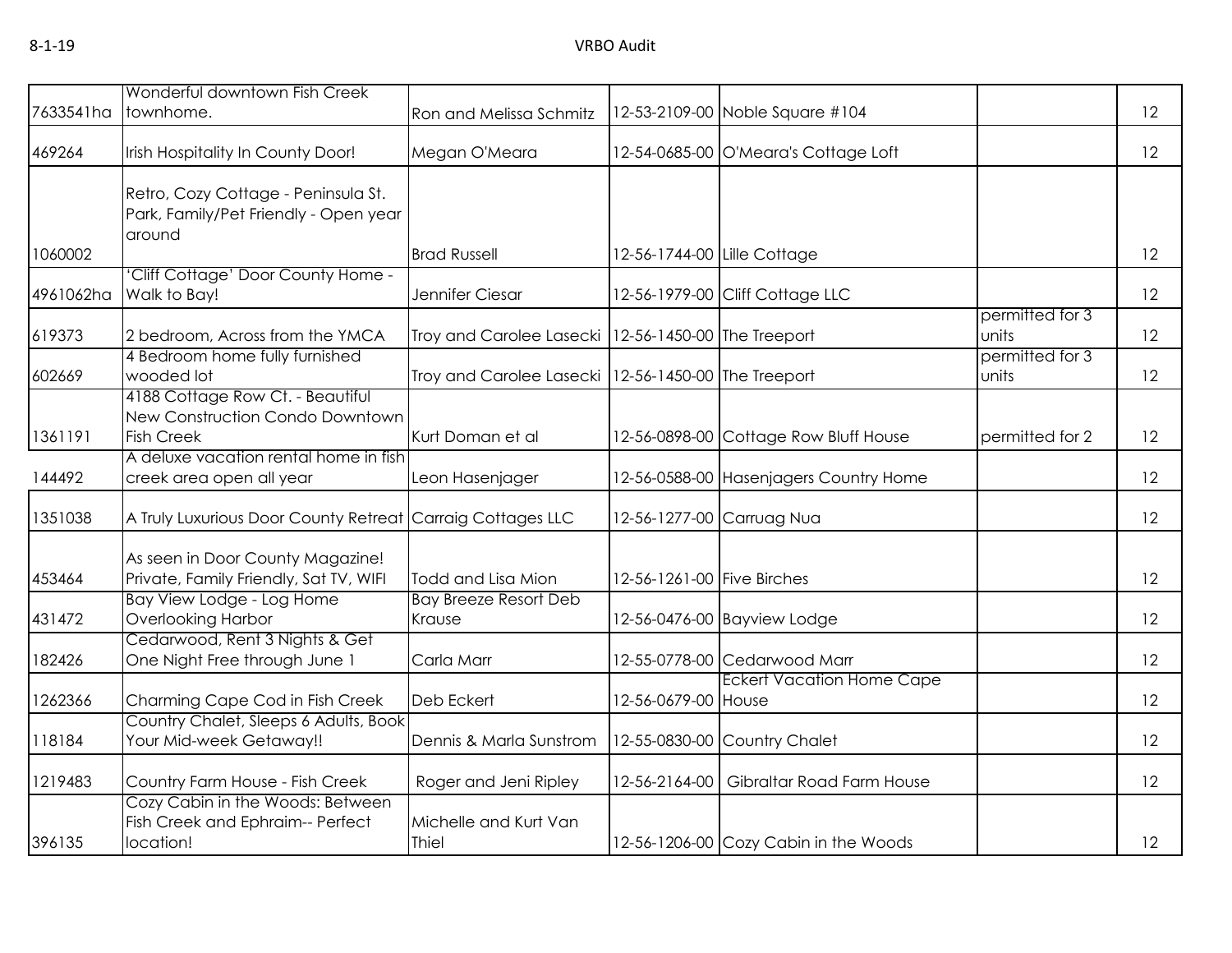| 1219104 | Cozy Cottage in the woods: perfect Michelle and Kurt Van<br>location fish creek            | <b>Thiel</b>                           |                            | 12-56-1206-00 Cozy Cabin in the Woods           |                 | 12 |
|---------|--------------------------------------------------------------------------------------------|----------------------------------------|----------------------------|-------------------------------------------------|-----------------|----|
|         | Cozy, Comfortable, Quiet Cottage in Pam Olafsson/ Beth                                     |                                        |                            |                                                 |                 |    |
| 642394  | <b>Fish Creek</b>                                                                          | Collins                                |                            | 12-56-1275-00 Little Spring Cottage             |                 | 12 |
|         | Cozy, Tranquil Home Minutes Away                                                           |                                        |                            |                                                 |                 |    |
| 1508518 | from the Heart of Fish Creek                                                               | Paul and Tricia Kaye                   |                            | 12-56-2054-00 Kayes Hideaway                    |                 | 12 |
| 976203  | <b>DOOR COUNTY HOME RETREAT IN</b><br><b>FISH CREEK</b>                                    | Steven and Lisa<br>Pachonphai          |                            | 12-56-1692-00 DC Home - Pachonphai              |                 | 12 |
| 1533213 | Ephraim/Fish Creek, House AND<br>available Cabin!                                          | Jay Chomeau                            |                            | 12-56-1330-00 Maple Grove LLC                   |                 | 12 |
| 1351075 | <b>Exceptional Home in Tranquil Door</b><br>County Setting                                 | <b>Carraig Cottages LLC</b>            | 12-56-1276-00 Carriag Dale |                                                 |                 | 12 |
| 896105  | Family Friendly Cabin With Modern<br>Kitchen, Working Fireplace, Wrap<br>Around Porch!     | Eric Simonson                          | 12-56-1572-00 DC Thunder   |                                                 |                 | 12 |
| 1497755 | <b>FANTASTIC WATER VIEWS, Newly</b><br>Renovated, Secluded, Pet-Friendly                   | Jennifer Ninivaggi                     |                            | 12-56-1748-00 Casita Vistas                     |                 | 12 |
| 813262  | Fish Creek- Gibraltar Rd.- Near YMCA Roger & Jeni Ripley                                   |                                        |                            | 12-56-1618-00 Gibraltar Road Ripley             |                 | 12 |
| 503056  | Fish Creek-Near Peninsula State Park Rick Ripley                                           |                                        |                            | 12-56-1114-00 Ripley - 3802 & 3806 Gibraltar Rd | permitted for 2 | 12 |
| 1071057 | <b>Fish Creek WIFI Fire Pit</b>                                                            | Ryan and Karilyn Dayton                |                            | 12-56-1743-13 Manistique Stone Cottage          |                 | 12 |
| 347567  | Fish Creek, 4 Bed, Near Ymca/<br>Peninsula State Park.                                     | Ripley Properties, LLC                 |                            | 12-56-1114-00 Ripley - 3802 & 3806 Gibraltar Rd | permitted for 2 | 12 |
| 42183   | Gingerbread Cottage - Forest<br>Setting - Available Winter Too!                            | Daryle Capelle                         |                            | 12-56-1266-00 Gingerbread Cottage               |                 | 12 |
| 385243  | <b>Great Family Vacation Spot! Across</b><br>from Fish Creek Beach. Sept/Oct<br>Available! | Marlin Volz Jr.-Karen Volz<br>Campbell | 12-56-0321-00 Louisvilla   |                                                 |                 | 12 |
| 1328037 | Guest Bedroom at the Quarry House                                                          | Mitchel & Mary Heinrichs               |                            | 12-56-0805-00 Quarry House                      | permitted for 2 | 12 |
| 614537  | Home on 5 acres just 1 mile from<br>town                                                   | Paul & Amy Devine                      |                            | 12-56-1439-06 Gibraltar House                   |                 | 12 |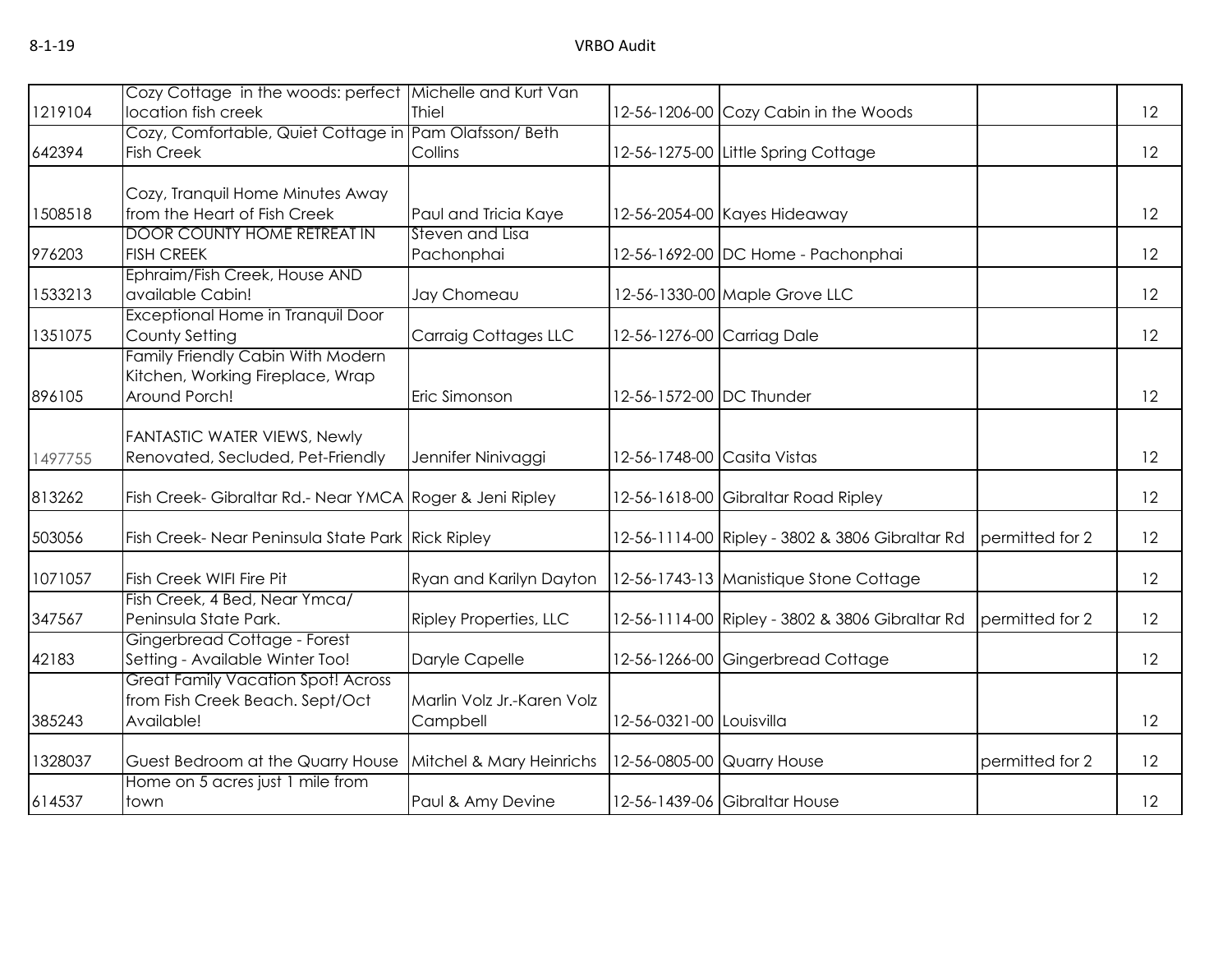|                | In town, on the water, dock, sleeps                                                          |                                                       |                          |                                                               |                          |    |
|----------------|----------------------------------------------------------------------------------------------|-------------------------------------------------------|--------------------------|---------------------------------------------------------------|--------------------------|----|
| 1671663        | 12, brand new construction!                                                                  | Wickman LLC                                           |                          | 12-56-2142-06 Fish Creek Beach House                          |                          | 12 |
| 1292282        | Island View! Beautiful View Of The<br>Bay! Perfect Location. Hot Tub and<br><b>Boat Too!</b> | <b>Charles Paschke</b>                                |                          | Island View Vacation Home -<br>12-56-1894-00 8750 Island View |                          | 12 |
| 1680472        | Located on the northside of town,<br>walking distance to beach,<br>shopping and more!        | <b>Brett Lecy</b>                                     |                          | 12-56-2147-06 Fish Creek Central Home                         |                          | 12 |
| 426335         | Log Retreat At Fish Creek                                                                    | <b>Bill Anderson</b>                                  |                          | 12-56-1225-06 Log Retreat at Fish Creek                       |                          | 12 |
| 348054         | Modernized Classic Log Home Close<br>to Shopping and Sunset Walks                            | James Graham                                          |                          | 12-56-1294-00 Modern Classic Log Home                         |                          | 12 |
| 1216466        | New Construction - 2 Story - 4<br>bedroom, 3.5 bath                                          | DCLife LLC - Pamela<br>Hoppe                          | 12-56-1840-00 DCLife LLC |                                                               |                          | 12 |
| 7181479ha      | NEW Family-Friendly Fish Creek 'Cape Eckert Vacation Home<br>House' w/Yard                   | Cape House                                            | 12-56-0679-00 Deb Eckert |                                                               | duplicate listing        | 12 |
| 1671773 Creek! | New home sleeps 10 downtown Fish                                                             | Wickman LLC                                           |                          | 12-56-2141-06 The Road House                                  |                          | 12 |
| 1127055        | NEW home. GREAT location across<br>from YMCA. Can accommodate<br>LARGE groups                | The Treeport                                          |                          | 12-56-1450-00 Troy and Carolee Lasecki                        | permitted for 3<br>units | 12 |
| 4841776ha      | NEW! Custom 3BR Home 3 Min from<br><b>Fish Creek Harbor</b>                                  | <b>Bluff Barn</b>                                     |                          | 12-56-1858-00 Beth and Karen Ciesar                           |                          | 12 |
| 4713533ha      | NEW-GREAT LOCATION-SLEEPS 14-<br><b>INDOOR &amp; OUTDOOR POOLS</b>                           | Park House                                            |                          | 12-56-1801-00 PDW Rentals LLC                                 |                          | 12 |
| 7680927        | Newly renovated farmhouse in Fish<br>Creek!                                                  | <b>JJ JETTS LLC</b>                                   |                          | 12-56-2078-00 Triangle Farmhouse                              |                          | 12 |
| 1444826        | Nicely located Near Fish Creek,<br>Ranch home, 4 bedroom, 2 bath.<br>NEW OWNERSHIP.          | Klems Investment<br>Properties LLC - Mary<br>Klimczyk | 12-56-2027-00 STH 42     | Klems Investments - Klimczyk 8580                             |                          | 12 |
| 418193         | Perfect for Family Reunions &<br>Weekend Getaways, sleeps 12                                 | Kenneth and Maxine<br>Riche                           |                          | 12-56-1241-00 Riche - 9419 Tree Top                           |                          | 12 |
| 503970         | Perfect Location for Family, spotlessly<br>clean sleeps 18 friendly owners                   | Michael Servais                                       |                          | 12-56-1357-00 Cedar Creek Lodge II                            |                          | 12 |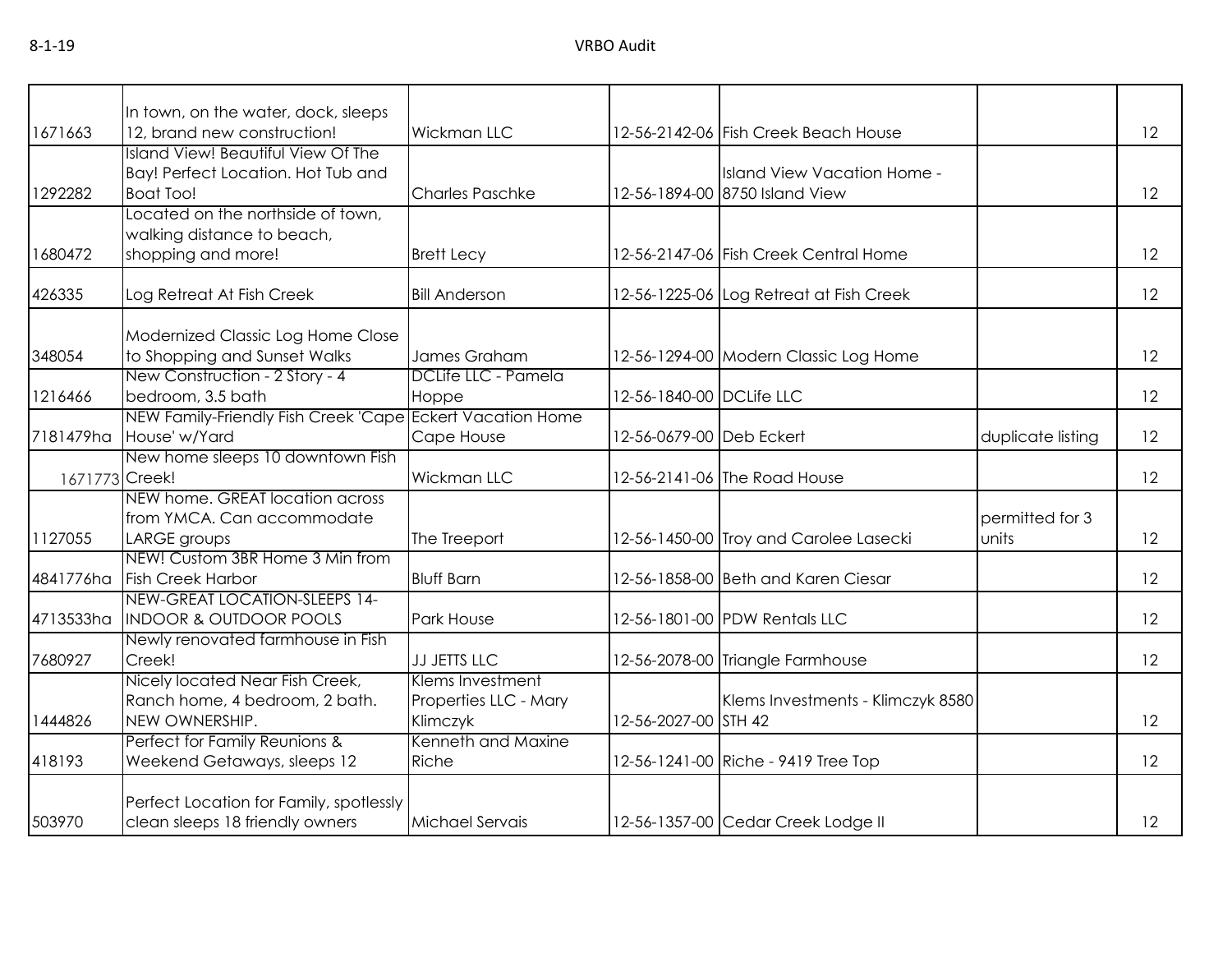|        |                                                                                        | Minerva & Armando                      |                         |                                             |                 |    |
|--------|----------------------------------------------------------------------------------------|----------------------------------------|-------------------------|---------------------------------------------|-----------------|----|
| 723814 | Pine Cone Guest House                                                                  | Mejia                                  |                         | 12-56-0525-00 Pine Cone Guest House         |                 | 12 |
|        | Quiet Cottage in the Woods - Door                                                      |                                        |                         |                                             |                 |    |
| 223983 | County Remote Seclusion                                                                | Charlie Eckhardt                       |                         | 12-56-0910-00 Eckhardt - 3003 Sugar Bush Rd |                 | 12 |
|        | Remodeled Cottage in Downtown                                                          |                                        |                         |                                             |                 |    |
| 410989 | Fish Creek-the Cookery's Lodging                                                       | <b>Richard Skare</b>                   |                         | 12-55-0122-00 Cookery Suites & Cottages     | permitted for 2 | 12 |
| 997318 | Spacious Custom 4bedroom a Mile<br>from Fish Creek                                     | Ross Lunn                              |                         | 12-56-1033-00 Gibraltar Lodge               |                 | 12 |
|        | Spectacular Views of Eagle Harbor                                                      |                                        |                         |                                             |                 |    |
| 824134 | and Ephraim                                                                            | Nancy Claypool                         |                         | 12-56-1570-06 Eagle Harbor View             |                 | 12 |
| 473918 | SPRING ROAD HOME, JUST MINUTES<br><b>FROM FISH CREEK</b>                               | <b>Jeff Herbst</b>                     |                         | 12-56-1318-00 Herbst Spring Road            |                 | 12 |
| 424315 | The Java Hut, a cottage with 'perks'                                                   | Coffee & Crossbones<br>LLC/Carina Helm |                         | 12-56-1188-00 Java Hut, The                 |                 | 12 |
| 272736 | The Log Home at Fish Creek-In the<br><b>Heart of Door County</b>                       | David & Linda Horne                    |                         | 12-56-1023-00 The Log Home at Fish Creek    |                 | 12 |
| 90461  | The Perfect Year-Round Vacation<br>Home for All to Enjoy                               | Donald Rubin                           |                         | 12-56-0645-00 Fish Creek Retreat            |                 | 12 |
| 238110 | Unique Setting - Built on Quarry Bed                                                   | Mitchel & Mary Heinrichs               |                         | 12-56-0805-00 Quarry House                  | permitted for 2 | 12 |
| 569210 | Updated Retro Retreat! Indoor &<br>Outdoor Fireplace, Backyard Oasis<br>With Waterfall | Mark Schneider                         |                         | 12-56-1719-00 Fish Creek Beginnings         |                 | 12 |
| 587050 | Walk to downtown Fish Creek and<br>Peninsula State Park!                               | Michael & Diane Cotter                 |                         | 12-56-1410-00 Birch Grove II - Unit #2      |                 | 12 |
| 391901 | Water View in Downtown Fish Creek -<br>The Cookery's Lodging.                          | Cookery Inc                            |                         | 12-55-0122-00 Cookery Suites & Cottages     | permitted for 2 | 12 |
| 365869 | Wooded Chalet in Fish Creek - Pet<br>Friendly, small dogs only, no more<br>then $40#$  | Allen & Emelie Franke                  |                         | 12-55-0021-00 High Ridge Chalet             |                 | 12 |
|        |                                                                                        |                                        |                         |                                             |                 |    |
| 715374 | Woodlands 3 Bedroom, 1 1/2 Bath<br>Fish Creek, Vacation Getaway                        | Tim & Bonnie Mirkiewicz                | 12-56-1363-00 Woodlands |                                             |                 | 12 |
| 559794 | 30+ day rental - no permit needed                                                      |                                        |                         |                                             |                 | 12 |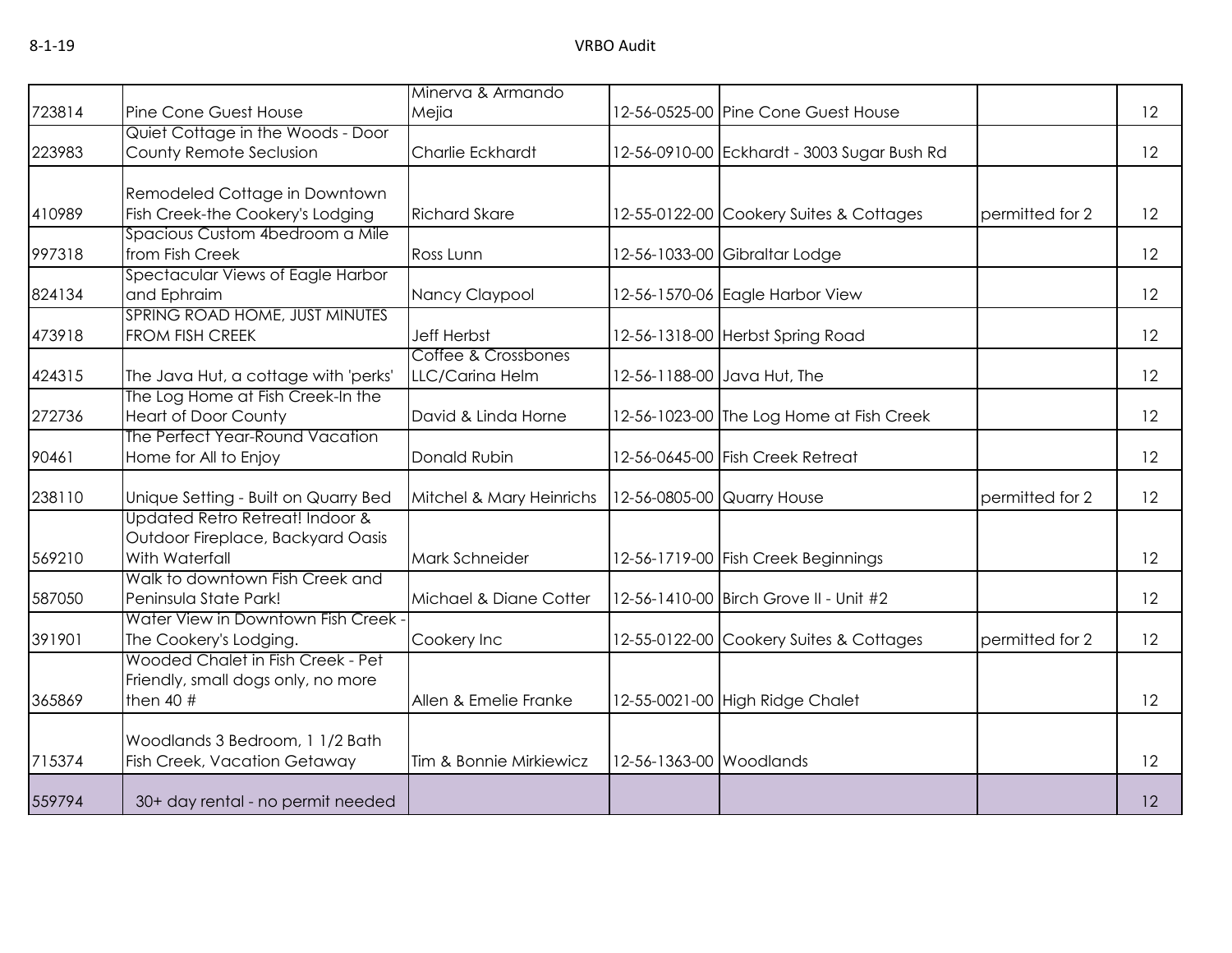|         |                                                                     | <b>WATERFRONT COTTAGE</b><br>ROW CONDO IN THE         |                           |                                            |                  |                 |
|---------|---------------------------------------------------------------------|-------------------------------------------------------|---------------------------|--------------------------------------------|------------------|-----------------|
| 993369  | 30+ day rental - no permit needed                                   | <b>HEART OF FISH CREEK!</b><br>SUNSETS! PET FRIENDLY! |                           |                                            |                  | 12              |
|         |                                                                     |                                                       |                           |                                            |                  |                 |
|         | 4 Bedroom, 4 Bath, 2 Story Home,<br>Sand Beach, Handicapped Access, | Sunrise Shores #7 -                                   |                           |                                            |                  |                 |
| 585337  | Wifi, sleeps 12                                                     | <b>DCRMAALLC</b>                                      |                           | 15-53-1431-00 DCRMAA LLC                   |                  | 15              |
|         | Door County June 1-8 2 bedroom 2                                    |                                                       |                           |                                            |                  |                 |
|         | bath Condo at The Rushes Baileys                                    |                                                       |                           |                                            |                  |                 |
| 1335047 | <b>Harbor</b>                                                       |                                                       |                           | owner info unfound                         | \$0 nightly rate | 15              |
|         | Fantastic Sandy Beach Condo for<br>Family and Friends. Spectacular  |                                                       |                           |                                            |                  |                 |
| 505152  | Sunrises!                                                           | Sanata & Catherine Lau                                |                           | 15-53-1362-00 Sunrise Shores #6 - Lau      |                  | 15              |
|         | Special \$150/nt Thru 6/17:                                         |                                                       |                           |                                            |                  |                 |
|         | Beautiful, Clean, Sand Beach Condo,                                 |                                                       |                           |                                            |                  |                 |
| 171303  | Amazing Views, Wifi                                                 | Sunrise Shores #4                                     |                           | 15-53-1153-00 Jeanne & Paul Wiesner        |                  | 15              |
|         | Sunrise Shores Condo 3, Beautiful                                   |                                                       |                           |                                            |                  |                 |
| 125749  | Sand Beach, CLEAN condo                                             | Sunrise Shores ASH                                    | 15-53-0492-00 Mark Ash    |                                            |                  | 15              |
| 414415  | Arts & Crafts Masterpiece                                           | Craig Nelson                                          |                           | 15-56-0235-00 Nelson House                 |                  | 15              |
|         | Beachfront Cottage, Spring 2018                                     |                                                       |                           | Quietside Cottages "the beach              |                  |                 |
| 352035  | Special 3 nights w/ 4th night free                                  | Quietside Leadership LLC                              | 15-55-0398-00 house"      |                                            | permitted for 2  | 15              |
| 1432604 | <b>Beautiful Clark Lake Cottage</b>                                 | Scot and Kerri Hunt                                   | 15-56-1998-00 Clark Lake  | <b>Beautiful Waterfront Cottage on</b>     |                  | 15              |
|         | Beautiful Sunsets On Clark Lake                                     |                                                       |                           |                                            |                  |                 |
| 744695  | Located in Door County, Wi                                          | Kaufman                                               |                           | 15-56-1536-00 Kaufman - 5543 Clark Lake Dr |                  | 15              |
|         | Book Summer '18 Now! - Prime Weeks                                  |                                                       |                           |                                            |                  |                 |
| 97026   | <b>Book Quickly!</b>                                                | Mary Jo Jump                                          | 15-56-1263-04 Jump Inn    |                                            | permitted for 2  | 15              |
|         | CEDAR SHORES IS EXPANDING!-ON                                       |                                                       |                           |                                            |                  |                 |
| 216654  | SCHEDULE! I Aug Wk Open. Book<br>CHOICE FALL DATES.                 | Linda Schaap                                          |                           | 15-55-0831-00 Cedar Shores - Beach Front   |                  | 15              |
|         |                                                                     |                                                       |                           |                                            |                  |                 |
| 1628001 | Jacksonport Lakeside Park Home                                      | Jacksonport Home                                      | 15-56-1944-00 Rob Geitner |                                            |                  | 15              |
| 852534  | Springl Special 3 Nights/4th free                                   | Quietside Leadership LLC                              | 15-55-0398-00 house"      |                                            | permitted for 2  | 15              |
| 717637  | Lake Michigan Sand Beach!!                                          | Les Kiehnau                                           |                           | 15-56-1531-12 The Beach at Lakeside Park   |                  | $\overline{15}$ |
| 848144  | Lakefront Cottage with Sensational<br>Sunsets!                      | Paul & Tricia Kaye                                    |                           | 15-56-1621-00 Kaye Cottage                 |                  | 15              |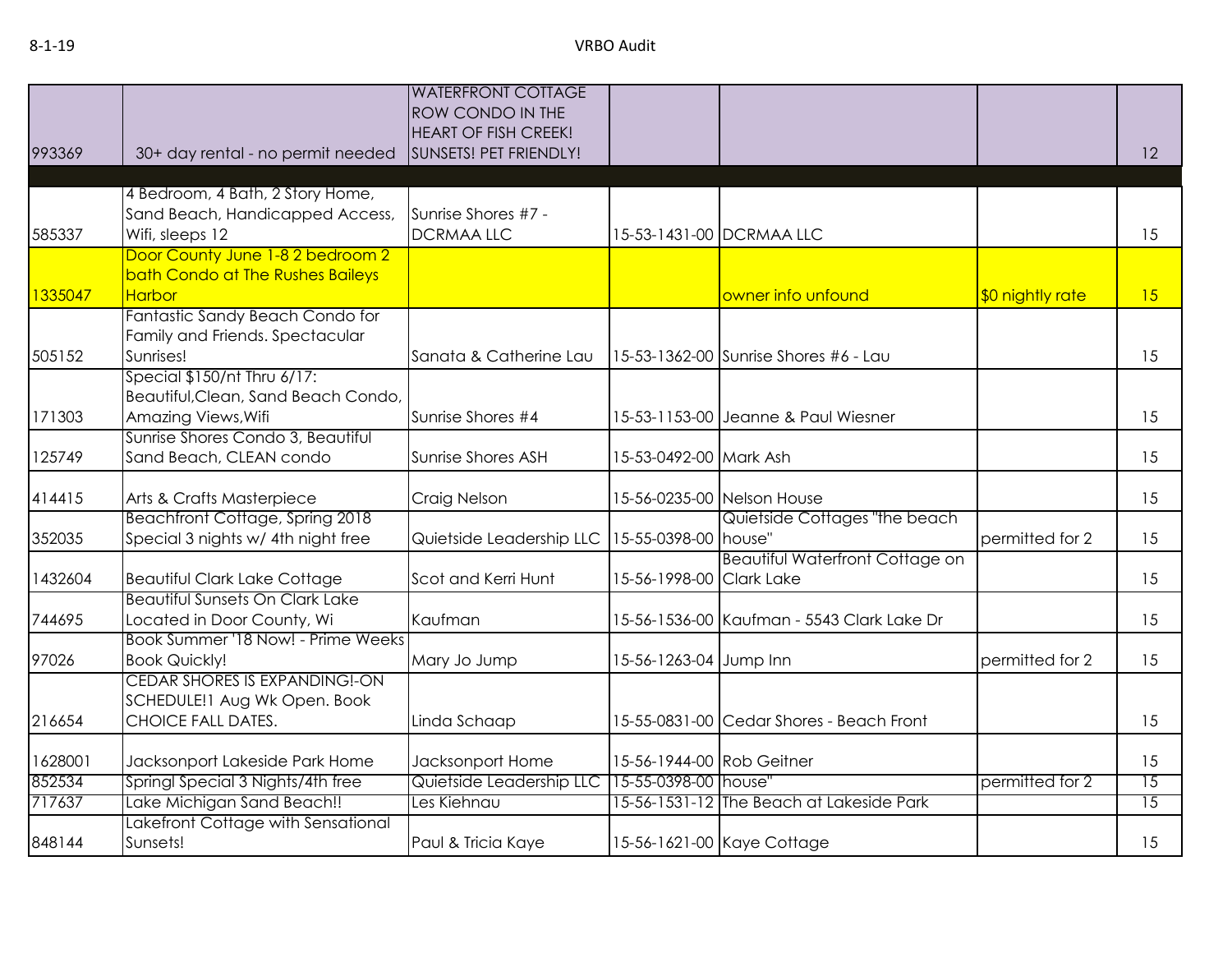| 244227  | Lakefront Home, Architect Designed<br>for His Family and Friends                                                 | Janet Slater                                  |                   | 15-56-1085-00 Lakeside Paradise - Slater                       |                                                                                                                 | 15 |
|---------|------------------------------------------------------------------------------------------------------------------|-----------------------------------------------|-------------------|----------------------------------------------------------------|-----------------------------------------------------------------------------------------------------------------|----|
| 1665895 | Logan Creek Cottage - Jacksonport                                                                                | <b>Rob Geitner</b>                            |                   | 15-56-2105-00 Logan Creek Cottage                              |                                                                                                                 | 15 |
| 746483  | Neat Cottage getaway on the Lake<br>Michigan Rugged Shore=Relax-<br>Romantic-Restore-ah                          | Sommer Property Mgmt<br><b>LLC</b>            |                   | All about the lake shore Door<br>15-56-0023-00 County Cottages | permitted for 3:<br>1) Shadow of<br>Seagulls 2) It's All<br>About the<br>Lakeshore<br>3) same time<br>next year | 15 |
| 1055782 | Neat Cottage Getaway On The Lake<br>Michigan Rugged Shore=relax-<br>romantic-restore-ah                          | Sommer Property Mgmt<br><b>LLC</b>            |                   | All about the lakeshore Door<br>15-56-0023-00 County Cottages  |                                                                                                                 | 15 |
| 1361580 | <b>NEW LISTING: Spacious Cottage</b><br>Close to Lake Michigan with Heated<br>Pool!                              | Michael and Amanda<br>Warecki                 |                   | 15-56-1948-00 Cottage at Cave Point, The                       |                                                                                                                 | 15 |
| 825405  | New Rental w/Lake & Beach Access                                                                                 | Dan Rehberg - Rehberg<br><b>Boathouse LLC</b> |                   | 15-56-1593-12 Cottage at Trails End                            |                                                                                                                 | 15 |
| 1697009 | New! Door County Cottage on Lake<br>Michigan                                                                     | Tamara Faulkner Milgen<br>Woods LLC           |                   | 15-56-2086-04 Milgen Woods LLC - Rustic Charm                  |                                                                                                                 | 15 |
| 1621220 | NEW! Door County Lake Cabin on<br>Private Peninsula with an East & West Jeremy and Caitlyn<br><b>Facing Dock</b> | Jeffery                                       |                   | 15-56-2060-00 The Point on Clark Lake                          |                                                                                                                 | 15 |
| 333509  | Newer Log Home on Clarks Lake with<br>Dock and Boats                                                             | Vans Log Home on Clark<br>Lake                |                   | 15-56-0308-06 Vans Log Home                                    |                                                                                                                 | 15 |
| 414043  | Prime Time Going Fast! May/June<br>Dates Still Available!                                                        | Kris Zeile et al & Mary Jo<br>Jump            | 15-56-1263-04 Inn | Shoreline Ventures Inc & Jump                                  | permitted for 2                                                                                                 | 15 |
| 34399   | Quintessential Door County Cabin on<br>Lake Michigan                                                             | Carolyn Brzezinski                            |                   | 15-56-0713-00 Killasonna Lodge - Brzezinski                    |                                                                                                                 | 15 |
| 1055804 | Romantic Classic Cedar Cottage-<br>door-county-rentals.com//-<br>Brochure.pdf                                    | Sommer Property Mgmt<br><b>LLC</b>            |                   | All about the lakeshore Door<br>15-56-0023-00 County Cottages  |                                                                                                                 | 15 |
| 114970  | Sand beach retreat. Play in the sand<br>or just look at the water. Great<br>location!                            | <b>Emerald Surf</b>                           |                   | 15-56-0501-00 Eugene Takle                                     |                                                                                                                 | 15 |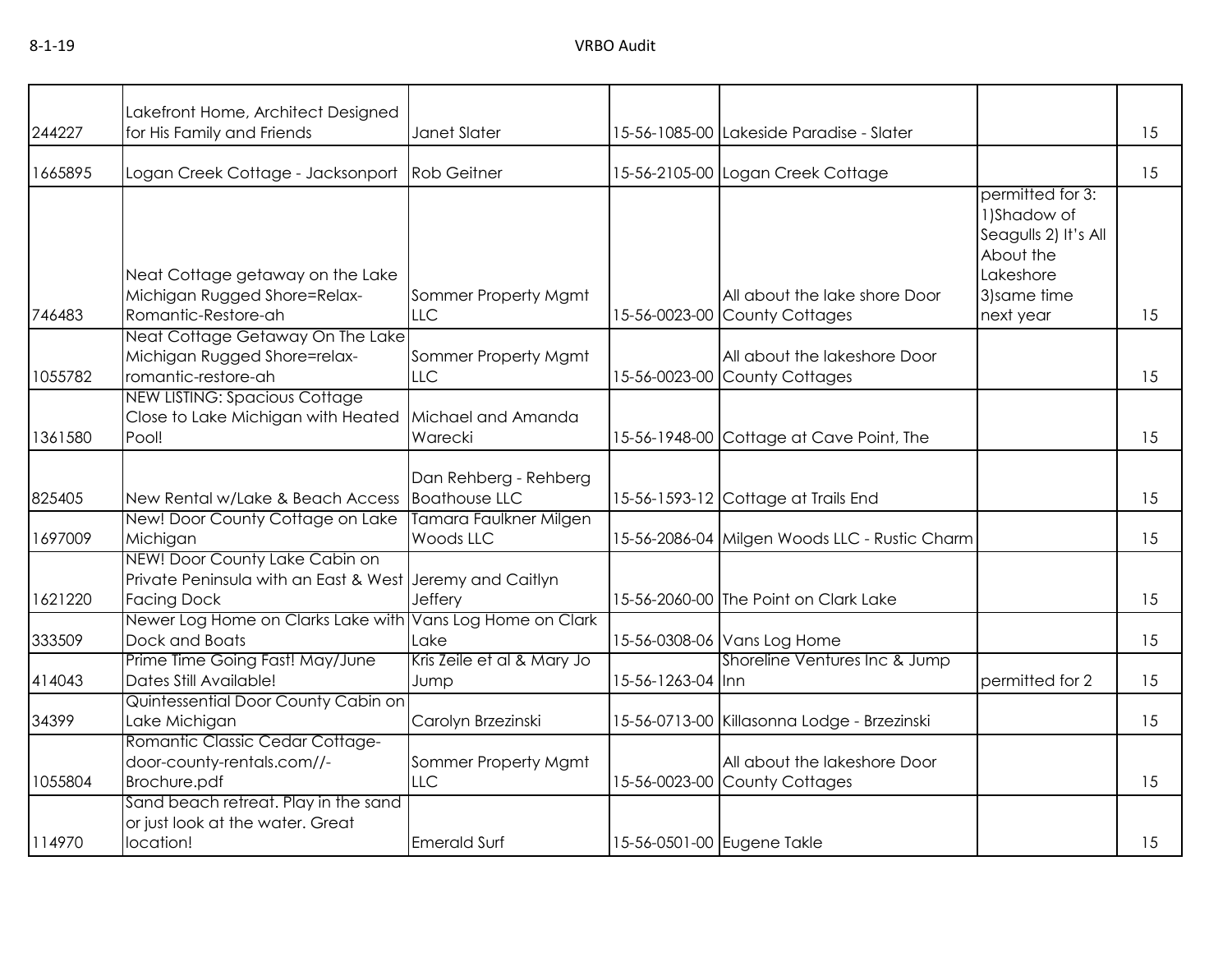|         |                                                                                      | <b>Carrington Family Trust</b>                                |                            |                                                                    |                 |    |
|---------|--------------------------------------------------------------------------------------|---------------------------------------------------------------|----------------------------|--------------------------------------------------------------------|-----------------|----|
| 346952  | SAND BEACH on Lake Michigan                                                          | c/o Fergus                                                    |                            | 15-56-0340-12 Sandy Beach Lake House                               |                 | 15 |
| 369476  | Stella Maris Beach House                                                             | Michael & Valerie Schierl                                     |                            | Stella Maris Beach House/Stella<br>15-56-1170-00 Vista Beach House | permitted for 2 | 15 |
| 432667  | Stella Vista Beach House                                                             | Michael & Valerie Schierl                                     |                            | Stella Maris Beach House/Stella<br>15-56-1170-00 Vista Beach House | permitted for 2 | 15 |
| 1655426 | The Sunrise Beach House                                                              | Anthony & Patricia<br>Waldron                                 |                            | 15-56-2135-12 The Sunrise Beach house                              |                 | 15 |
| 1397692 | Beach House at Beach Harbor                                                          | <b>Beach Harbor Resort</b>                                    | 27-51-0807-00 Jon Hanson   |                                                                    |                 | 27 |
| 921123  | Cozy Studio Cottage Near Water                                                       | <b>Beach Harbor Resort</b>                                    | 27-51-0807-00 Jon Hanson   |                                                                    |                 | 27 |
| 1493156 | 1930 Door County Home on the<br>Water   175' dock                                    | <b>Steve Sullivan</b>                                         |                            | 27-55-0471-17 Merdith House                                        |                 | 27 |
| 112606  | Country setting just outside the city!!!                                             | <b>Terry Kinney</b>                                           |                            | 27-55-0737-00 Door County Country Home                             |                 | 27 |
| 747958  | Cozy retreat Off the beaten path.                                                    | <b>Hideaway Cottage</b><br>Smola                              | 27-56-1542-0               | Connel Smola                                                       |                 | 27 |
| 409619  | Eagle View a Year-Round Country<br>Home Sleeps 8                                     | Lisa B Goldney                                                | 27-56-1228-00 Eagleview    |                                                                    |                 | 27 |
| 1405853 | Family friendly updated home in<br>Idlewild Peninsula, Door County, WI               | Richard and Judith<br>Laessig                                 |                            | 27-56-1995-00 Uncle Bob's Guest House                              |                 | 27 |
| 1062307 | Located at the end of the road,<br>waterfront home with quiet feel of<br>northwoods! | Cabot's Point                                                 |                            | 27-56-1729-06 Cabot's Point Properties LLC                         |                 | 27 |
| 1688165 | Log Cabin House on the Water<br>(Waterfront)                                         |                                                               |                            |                                                                    |                 | 27 |
| 1705210 | New Rental - Breathtaking Water<br>View                                              | Robert Kersher                                                |                            | 27-56-2170-12 Sunrise Shore - Kersher                              |                 | 27 |
| 1368363 | Nasewaupee Trail Log Home                                                            | Nasewaupee Trail Log<br>Home react 5/29/18                    | 27-56-1841-00 Terry Kinney |                                                                    |                 | 27 |
| 1449030 | NEW LISTING • Great Getaway with<br>Lots of Comfort and Charm!                       | Steve and Joan Rockwell 27-56-2008-00 The Doorstop - Rockwell |                            |                                                                    |                 | 27 |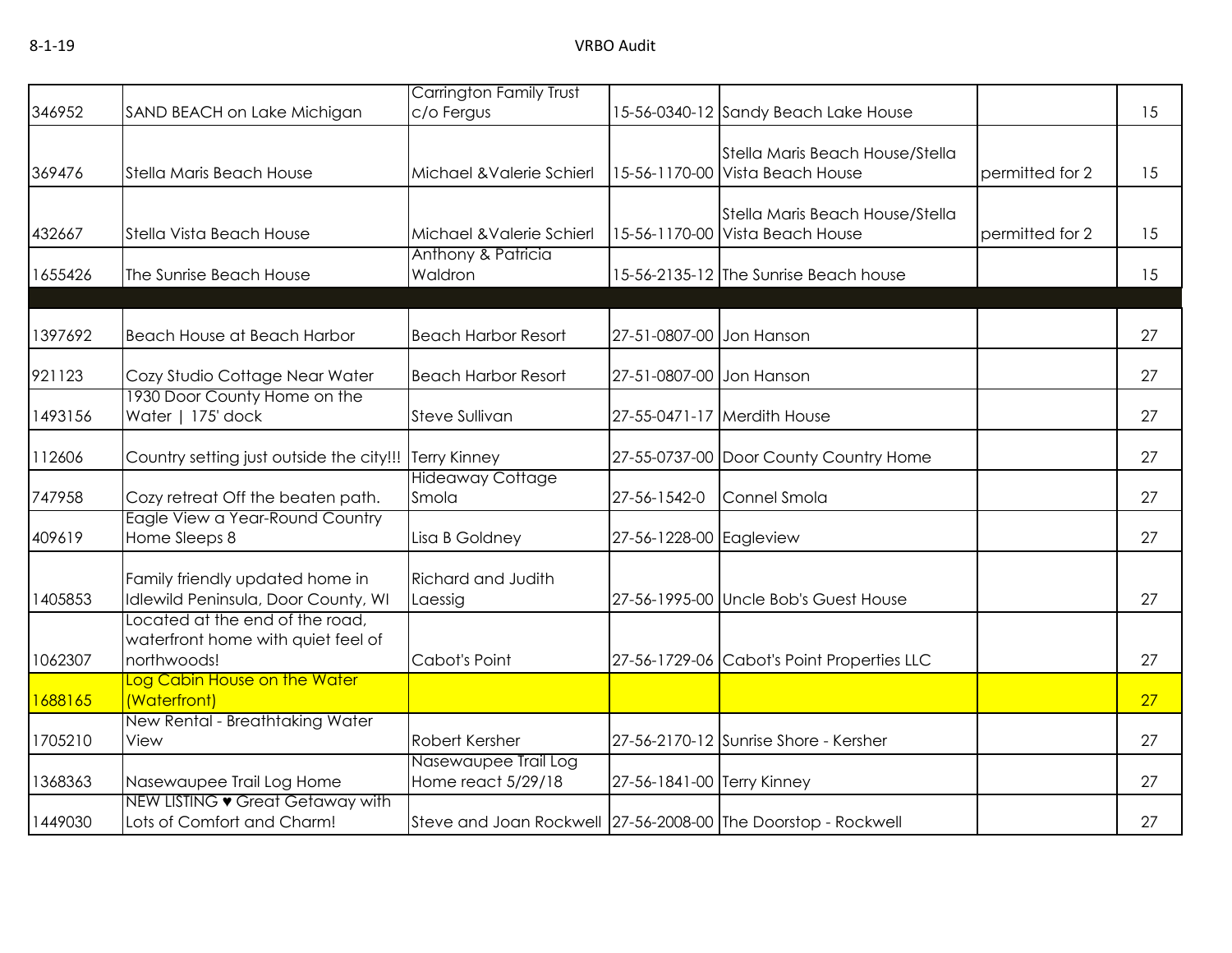| Newly updated cottage on 12 acres        |                                                                                                                                                                                                                                                                                                                                                                                                                                                                    |                                                                                                                                                                                                                                                                                      |                               |                                                                                                                                                                                                                                                                                                                                                                                                                                                                                                                                                            |    |
|------------------------------------------|--------------------------------------------------------------------------------------------------------------------------------------------------------------------------------------------------------------------------------------------------------------------------------------------------------------------------------------------------------------------------------------------------------------------------------------------------------------------|--------------------------------------------------------------------------------------------------------------------------------------------------------------------------------------------------------------------------------------------------------------------------------------|-------------------------------|------------------------------------------------------------------------------------------------------------------------------------------------------------------------------------------------------------------------------------------------------------------------------------------------------------------------------------------------------------------------------------------------------------------------------------------------------------------------------------------------------------------------------------------------------------|----|
|                                          |                                                                                                                                                                                                                                                                                                                                                                                                                                                                    |                                                                                                                                                                                                                                                                                      |                               |                                                                                                                                                                                                                                                                                                                                                                                                                                                                                                                                                            | 27 |
|                                          |                                                                                                                                                                                                                                                                                                                                                                                                                                                                    |                                                                                                                                                                                                                                                                                      |                               |                                                                                                                                                                                                                                                                                                                                                                                                                                                                                                                                                            |    |
| <b>Boathouse Waiting for Your Visit</b>  | Deb Robinson                                                                                                                                                                                                                                                                                                                                                                                                                                                       |                                                                                                                                                                                                                                                                                      |                               |                                                                                                                                                                                                                                                                                                                                                                                                                                                                                                                                                            | 27 |
| <b>Outback Cottages in Door County -</b> |                                                                                                                                                                                                                                                                                                                                                                                                                                                                    |                                                                                                                                                                                                                                                                                      |                               |                                                                                                                                                                                                                                                                                                                                                                                                                                                                                                                                                            |    |
| near beach, modern, private,             |                                                                                                                                                                                                                                                                                                                                                                                                                                                                    |                                                                                                                                                                                                                                                                                      |                               |                                                                                                                                                                                                                                                                                                                                                                                                                                                                                                                                                            |    |
|                                          |                                                                                                                                                                                                                                                                                                                                                                                                                                                                    |                                                                                                                                                                                                                                                                                      |                               |                                                                                                                                                                                                                                                                                                                                                                                                                                                                                                                                                            | 27 |
|                                          |                                                                                                                                                                                                                                                                                                                                                                                                                                                                    |                                                                                                                                                                                                                                                                                      |                               |                                                                                                                                                                                                                                                                                                                                                                                                                                                                                                                                                            |    |
|                                          |                                                                                                                                                                                                                                                                                                                                                                                                                                                                    |                                                                                                                                                                                                                                                                                      |                               |                                                                                                                                                                                                                                                                                                                                                                                                                                                                                                                                                            | 27 |
| <b>Spectacular Water View</b>            | Karen Hyttel                                                                                                                                                                                                                                                                                                                                                                                                                                                       |                                                                                                                                                                                                                                                                                      |                               |                                                                                                                                                                                                                                                                                                                                                                                                                                                                                                                                                            | 27 |
| Trillium Cottage - Family Friendly       |                                                                                                                                                                                                                                                                                                                                                                                                                                                                    |                                                                                                                                                                                                                                                                                      |                               |                                                                                                                                                                                                                                                                                                                                                                                                                                                                                                                                                            |    |
| Retreat on Sand Bay Point in Door        | Trillim Cottage - 4088                                                                                                                                                                                                                                                                                                                                                                                                                                             |                                                                                                                                                                                                                                                                                      |                               |                                                                                                                                                                                                                                                                                                                                                                                                                                                                                                                                                            |    |
| County                                   |                                                                                                                                                                                                                                                                                                                                                                                                                                                                    |                                                                                                                                                                                                                                                                                      |                               |                                                                                                                                                                                                                                                                                                                                                                                                                                                                                                                                                            | 27 |
|                                          |                                                                                                                                                                                                                                                                                                                                                                                                                                                                    |                                                                                                                                                                                                                                                                                      |                               |                                                                                                                                                                                                                                                                                                                                                                                                                                                                                                                                                            |    |
|                                          |                                                                                                                                                                                                                                                                                                                                                                                                                                                                    |                                                                                                                                                                                                                                                                                      |                               |                                                                                                                                                                                                                                                                                                                                                                                                                                                                                                                                                            |    |
|                                          |                                                                                                                                                                                                                                                                                                                                                                                                                                                                    |                                                                                                                                                                                                                                                                                      |                               |                                                                                                                                                                                                                                                                                                                                                                                                                                                                                                                                                            | 27 |
|                                          |                                                                                                                                                                                                                                                                                                                                                                                                                                                                    |                                                                                                                                                                                                                                                                                      |                               |                                                                                                                                                                                                                                                                                                                                                                                                                                                                                                                                                            |    |
|                                          |                                                                                                                                                                                                                                                                                                                                                                                                                                                                    |                                                                                                                                                                                                                                                                                      |                               |                                                                                                                                                                                                                                                                                                                                                                                                                                                                                                                                                            | 27 |
|                                          |                                                                                                                                                                                                                                                                                                                                                                                                                                                                    |                                                                                                                                                                                                                                                                                      |                               |                                                                                                                                                                                                                                                                                                                                                                                                                                                                                                                                                            |    |
|                                          |                                                                                                                                                                                                                                                                                                                                                                                                                                                                    |                                                                                                                                                                                                                                                                                      |                               |                                                                                                                                                                                                                                                                                                                                                                                                                                                                                                                                                            | 27 |
| Waterfront Swedish-style Log Cabin       |                                                                                                                                                                                                                                                                                                                                                                                                                                                                    |                                                                                                                                                                                                                                                                                      |                               |                                                                                                                                                                                                                                                                                                                                                                                                                                                                                                                                                            |    |
| on Sand Bay, Door County -               |                                                                                                                                                                                                                                                                                                                                                                                                                                                                    |                                                                                                                                                                                                                                                                                      |                               |                                                                                                                                                                                                                                                                                                                                                                                                                                                                                                                                                            |    |
| Moonlight Magic                          | Tammy M Leemon                                                                                                                                                                                                                                                                                                                                                                                                                                                     |                                                                                                                                                                                                                                                                                      |                               |                                                                                                                                                                                                                                                                                                                                                                                                                                                                                                                                                            | 27 |
|                                          |                                                                                                                                                                                                                                                                                                                                                                                                                                                                    |                                                                                                                                                                                                                                                                                      |                               |                                                                                                                                                                                                                                                                                                                                                                                                                                                                                                                                                            |    |
|                                          |                                                                                                                                                                                                                                                                                                                                                                                                                                                                    |                                                                                                                                                                                                                                                                                      |                               |                                                                                                                                                                                                                                                                                                                                                                                                                                                                                                                                                            | 27 |
|                                          |                                                                                                                                                                                                                                                                                                                                                                                                                                                                    |                                                                                                                                                                                                                                                                                      |                               |                                                                                                                                                                                                                                                                                                                                                                                                                                                                                                                                                            |    |
| <b>Beautiful Shoreline Condominium</b>   | Condos                                                                                                                                                                                                                                                                                                                                                                                                                                                             |                                                                                                                                                                                                                                                                                      |                               |                                                                                                                                                                                                                                                                                                                                                                                                                                                                                                                                                            | 32 |
| Water View Condominium at                | Shoreline Resort and                                                                                                                                                                                                                                                                                                                                                                                                                                               |                                                                                                                                                                                                                                                                                      |                               |                                                                                                                                                                                                                                                                                                                                                                                                                                                                                                                                                            |    |
| Shoreline Resort in Gills Rock           | Condos                                                                                                                                                                                                                                                                                                                                                                                                                                                             |                                                                                                                                                                                                                                                                                      |                               |                                                                                                                                                                                                                                                                                                                                                                                                                                                                                                                                                            | 32 |
| Ellison Bay Bluff Waterview Condo        |                                                                                                                                                                                                                                                                                                                                                                                                                                                                    |                                                                                                                                                                                                                                                                                      | Daniel & Cynthia Shaulis      |                                                                                                                                                                                                                                                                                                                                                                                                                                                                                                                                                            |    |
| Retreat                                  | Ellison Bay Bluff Retreat                                                                                                                                                                                                                                                                                                                                                                                                                                          |                                                                                                                                                                                                                                                                                      |                               |                                                                                                                                                                                                                                                                                                                                                                                                                                                                                                                                                            | 32 |
|                                          |                                                                                                                                                                                                                                                                                                                                                                                                                                                                    |                                                                                                                                                                                                                                                                                      |                               |                                                                                                                                                                                                                                                                                                                                                                                                                                                                                                                                                            |    |
|                                          |                                                                                                                                                                                                                                                                                                                                                                                                                                                                    |                                                                                                                                                                                                                                                                                      |                               |                                                                                                                                                                                                                                                                                                                                                                                                                                                                                                                                                            | 32 |
|                                          | only minutes from Potawatomi State<br>Park!<br>One of a Kind Door County<br>peaceful<br>Sand Bay Lodge And Cottages<br>Waterfront Sleeps 23<br>Waterfront 2 b.r. Bay View<br>/beaches/fishing<br>Waterfront 4 b.r./3<br>ba/beaches/fishing/sunsets/wineries<br>/lighthouses/state parks<br>Waterfront Cottage: 2 bedroom, 1.5<br>bathrooms<br>Waterside Retreat -- Swedish Stuga<br>(Cottage)<br>Great Waterview Home in Door<br>County. Fabulous Home Sleeps 14!! | Park-Isaacson<br>Outback Cottages<br>Sand Bay Lodge<br><b>Snake Island Road</b><br>Cottage/sunsets/wineries/lighthouses<br>Sand Bay Lodge<br>Sand Bay Lodge<br>McComb's= 4143 Snake<br><b>Island Road</b><br>Barbro & Glen Wilson<br>Shoreline Resort and<br>Hale - 1615 Big Pine Ln | <b>Bungalow at Potawatomi</b> | 27-56-2011-00 Andrew and Erin Isaacson<br>One of a kind Door County Boat<br>27-56-1050-00 House<br>27-56-1143-00 Galen & Pam Carpenter<br>27-55-0667-00 Dan Farah<br>27-56-1540-00 Bay House - Hyttel<br>27-56-2118-00 Andrew Swartz and Kristin Long<br>27-55-0667-00 Dan Farah<br>27-55-0667-00 Dan Farah<br>27-56-1598-00 John McCombs<br>27-56-1014-00 Moonlight Magic<br>27-56-0948-00 Wilson Sherwood Point<br>32-51-0796-00 Rockton-Shoreline LLC<br>32-51-0796-00 Rockton-Shoreline LLC<br>32-53-1533-00 Revocable Trust<br>32-53-0717-00 Lyn Hale |    |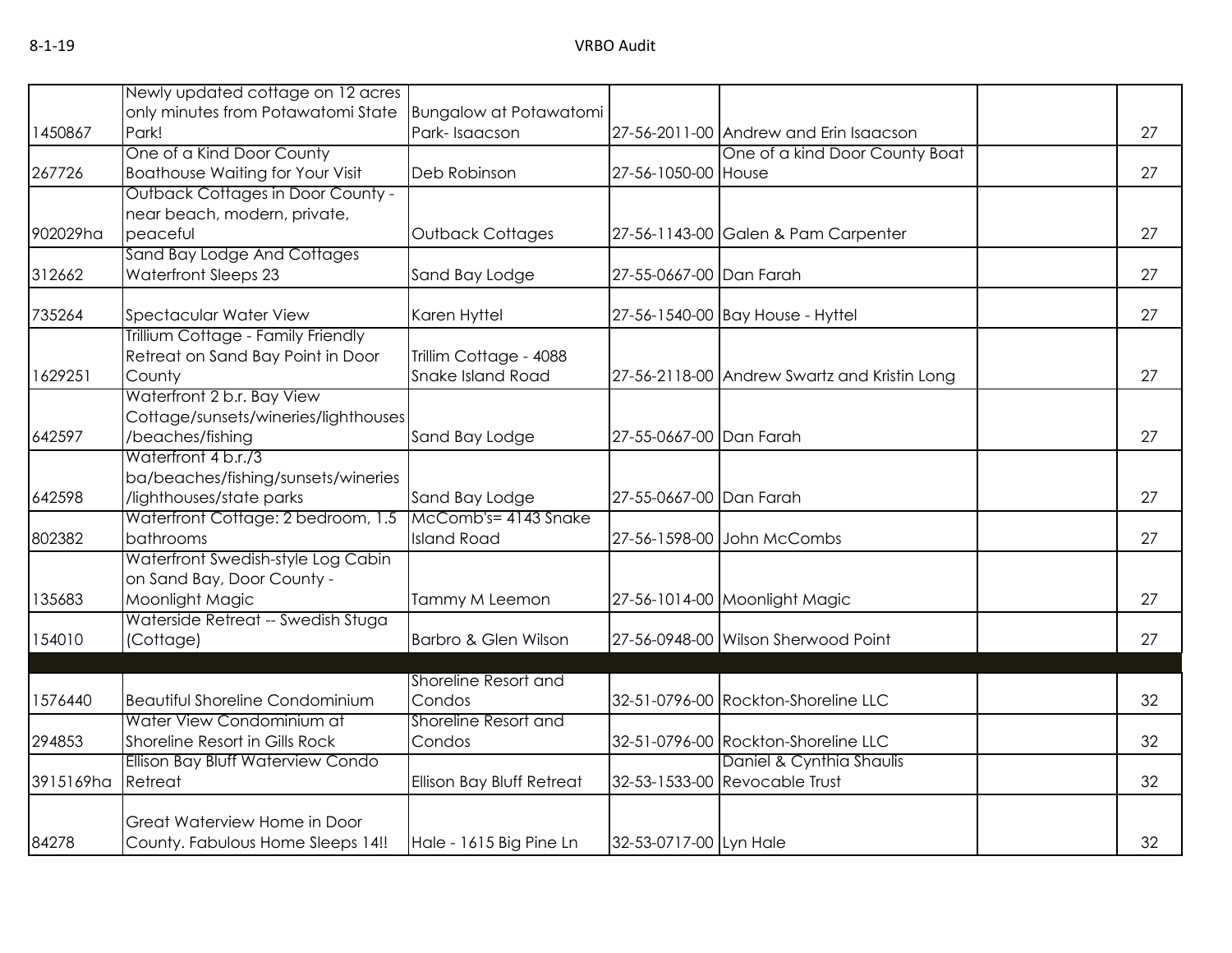| 340966    | The Hideaway: New Construction<br>walk to Beach and Town | Hideaway the Herman                                    |                             | 32-53-0955-06 Greg Herman               |                 | 32 |
|-----------|----------------------------------------------------------|--------------------------------------------------------|-----------------------------|-----------------------------------------|-----------------|----|
|           | 2500 sq ft open floor plan short walk                    |                                                        |                             |                                         |                 |    |
| 567511    | to water!                                                | <b>Arnies Sanctuary</b>                                |                             | 32-56-1352-06 James Arneson             |                 | 32 |
|           | 4 Bedrm, 3 Bath! Between Sister Bay                      |                                                        |                             |                                         |                 |    |
|           | & Ellison Bay. New on VRBO, Spring,                      |                                                        |                             |                                         |                 |    |
| 1161665   | 2018.                                                    | Woodfield House                                        |                             | 32-56-1710-00 Susanne Beaumont          |                 | 32 |
|           | 4 bedroom countryside home yet                           |                                                        |                             |                                         |                 |    |
| 1691117   | close to town!                                           | Greg & Suzanne Sunstrom 32-56-2144-06 Counry Lane Home |                             |                                         |                 | 32 |
|           | 4 Bedroom Water Front Home, Sunset                       |                                                        |                             |                                         |                 |    |
| 1650318   | Views!                                                   | Windermere                                             |                             | 32-56-2103-06 Barton Warner             |                 | 32 |
|           | Beach @ Sky Ledge - Spectacular                          |                                                        |                             |                                         |                 |    |
| 177327ha  | <b>Water Views</b>                                       | Beach at Sky Ledge                                     |                             | 32-56-0403-00 Daniel & Cynthia Schaulis |                 | 32 |
|           | Beautiful 3 Bedroom Door County,                         |                                                        |                             |                                         |                 |    |
|           | Heavily Wooded, Pet Friendly, NOW                        |                                                        |                             |                                         |                 |    |
| 1140156   | <b>OFFERS WIFI</b>                                       | Door Stop                                              |                             | 32-56-1612-00 Terrence Rogers           | permitted for 2 | 32 |
|           |                                                          | On the Rocks - Gills Rock-                             |                             |                                         |                 |    |
| 4039459ha | <b>Beautiful Bayfront Sunset Views</b>                   | Steeno                                                 |                             | 32-56-1464-00 David and Susan Steeno    |                 | 32 |
|           | <b>Beautiful Cottage on the Green Bay</b>                |                                                        |                             |                                         |                 |    |
| 133165    | Waterfront                                               | Schwandt Cottage                                       |                             | 32-55-0177-00 Georgina Schwandt         |                 | 32 |
|           |                                                          |                                                        |                             |                                         |                 |    |
|           | <b>Beautiful Home with specatcular</b>                   |                                                        |                             |                                         |                 |    |
| 880863    | views of Garrett Bay and Gills Rock!                     | Garret Bay Bluff                                       | 32-56-1641-06 William Berry |                                         |                 | 32 |
|           | <b>Beautiful Home With Water Views in</b>                | <b>Hedgehog Harbor House</b>                           |                             |                                         |                 |    |
| 996903    | <b>Peaceful Gills Rock</b>                               | & Cottage                                              |                             | 32-56-1506-00 David & Patricia Bernhard |                 | 32 |
|           |                                                          |                                                        |                             |                                         |                 |    |
|           | Beautiful log home on 5 acres just                       |                                                        |                             | Hoffman's Up North LLC - Matthel        |                 |    |
| 659326    | steps away from Lake Michigan                            | <b>Hoffmans Up North</b>                               | 32-56-1463-06 Hoffman       |                                         |                 | 32 |
|           |                                                          | The Refuge/Appleport                                   |                             |                                         |                 |    |
| 116351    | Beautiful Log Home on 5 quiet acres                      | Enterprises                                            |                             | 32-55-0623-00 Marc & Lori Maillefer     |                 | 32 |
|           | <b>Beautiful, Newly Renovated Peaceful</b>               |                                                        |                             |                                         |                 |    |
| 788481    | Place                                                    | <b>Beach Road Rentals</b>                              |                             | 32-56-1541-00 Alma Vaicekauskas         |                 | 32 |
|           | Cappy Cottage, Over 300 Ft. of                           |                                                        |                             |                                         |                 |    |
| 340765    | Private Shoreline on North Bay                           | Cappy Cottage                                          |                             | 32-56-1132-06 Hakes Family Trust        |                 | 32 |
|           | Cedar Dell Chalet is the                                 |                                                        |                             |                                         |                 |    |
| 601468    | quintessential Door county cabin                         | <b>Cedar Dell Chalet</b>                               |                             | 32-56-1203-06 Vicky Kalscheur           |                 | 32 |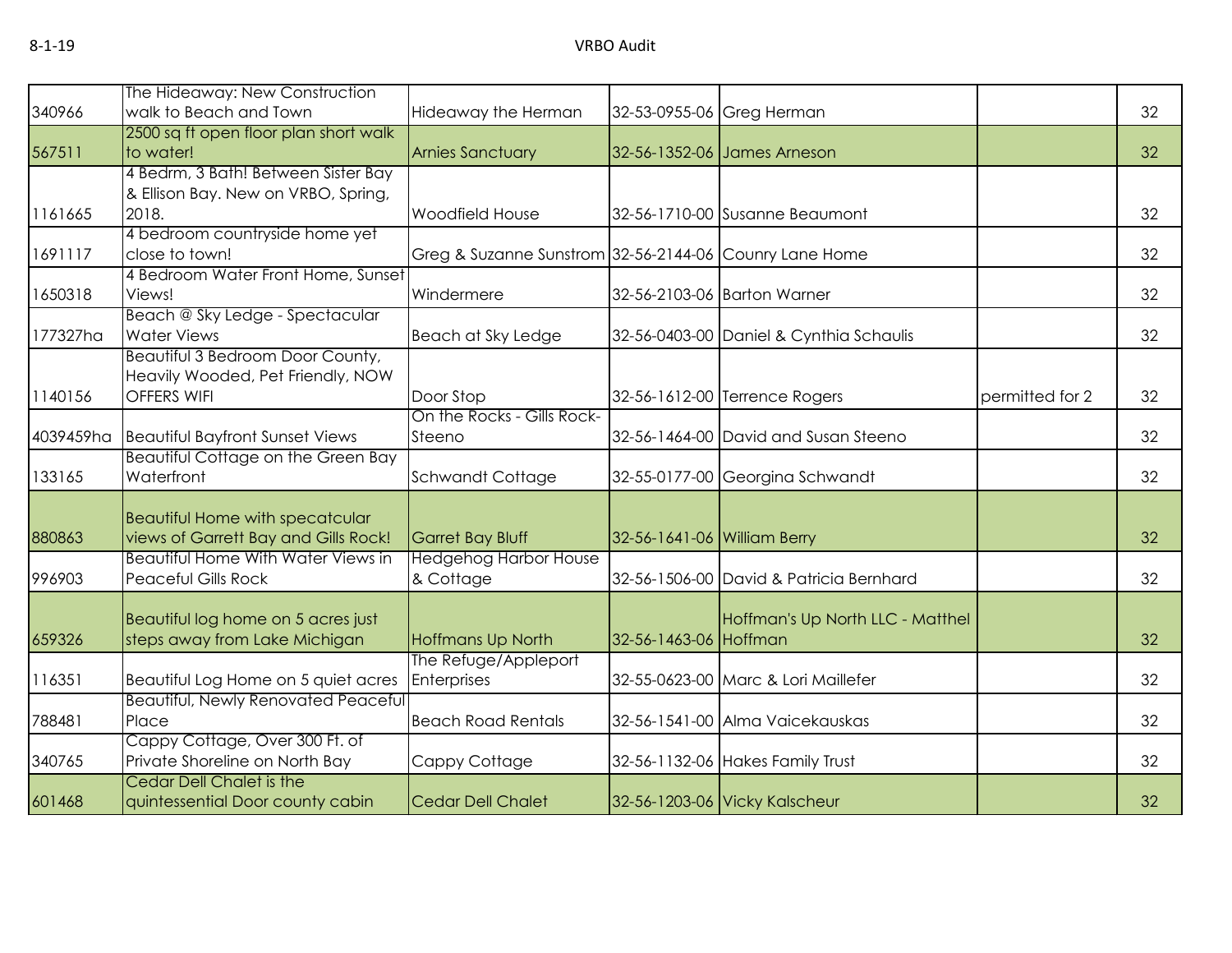|           | Charming cedar log cabin nestled in                                |                              |                            |                                               |                 |    |
|-----------|--------------------------------------------------------------------|------------------------------|----------------------------|-----------------------------------------------|-----------------|----|
|           | the woods, footsteps from Rowley's                                 | Wagon Trail Dombrowski       |                            |                                               |                 |    |
| 1217459   | Bay                                                                | Unit 1                       |                            | 32-56-1831-00 Edward and Jill Dombrowski      |                 | 32 |
|           | Charming Cottage On The Shore Of                                   |                              |                            |                                               |                 |    |
| 482895    | Lake Michigan!                                                     | <b>Appleport Sunrise</b>     |                            | 32-56-1913-06 Kathleen & Edward Callahan      |                 | 32 |
|           | <b>Charming Traditional Cottages</b>                               |                              |                            |                                               |                 |    |
| 343690    | Affordable and Travel Green                                        | Terra Cottages               |                            | 32-55-0124-00 Deborah Taubert Gehan           | permitted for 5 | 32 |
|           | Charming, Warm, and Naturally Well- Wagon Trail #26 Lengh-         |                              |                            |                                               |                 |    |
| 706539    | Lit with Wooded Privacy                                            | Little House in the Woods    |                            | 32-56-1589-00 Carolyn Lengh                   |                 | 32 |
|           | Classic 1927 Shore Log Home. Sleeps                                |                              |                            |                                               |                 |    |
|           | 8. Enjoy water views from 7 of 9                                   | Northern Lights Properties   |                            |                                               |                 |    |
| 571419    | rooms!                                                             | Summer Joy & Windsong        | 32-56-1325-00 Alan Frisoni |                                               | permitted for 2 | 32 |
|           | Classic Waterfront Estate,                                         |                              |                            |                                               |                 |    |
| 1603939   | Spectacular Sunset Views, Sleeps 20                                | <b>Shadow Lawn</b>           |                            | 32-56-0190-06 John Peterson                   |                 | 32 |
|           |                                                                    |                              |                            |                                               |                 |    |
| 7064918ha | Country Haven on Mink River Road                                   | Country Haven                |                            | 32-55-0329-00 Myron & Andrea Beard            | permitted for 2 | 32 |
|           | Ellison Bay bluff retreat with water                               | The Refuge/Appleport         |                            |                                               |                 |    |
| 571451    | views                                                              | Enterprises                  |                            | 32-55-0623-00 Marc & Lori Maillefer           |                 | 32 |
|           | Ellison Bay tranquility close to Europe                            |                              |                            |                                               |                 |    |
| 4555418ha | Lake and Newport State Park!                                       | Country Comfot               |                            | 32-56-1753-00 Daniel & Valerie Austgen        |                 | 32 |
|           |                                                                    |                              |                            |                                               |                 |    |
|           | Enjoy Your Own Private View Of Sister                              |                              |                            |                                               |                 |    |
| 724130    | Bay Sunsets on the Waterfront                                      | The Nest                     |                            | 32-56-1514-06 Paul O'Keeffe & Tiffany Hubbard |                 | 32 |
|           | Family Retreat Lake Front Wifi Bikes                               |                              |                            |                                               |                 |    |
| 1022944   | Grill Lakeshore Fire Pits                                          | <b>Sunset Shore Cottages</b> |                            | 32-56-1720-00 David & Deborah Cresto          | permitted for 2 | 32 |
|           | Family Retreat Lake View Wifi Cable                                |                              |                            |                                               |                 |    |
|           | Tv Grill Lakeshore Fire Pits Dog                                   |                              |                            |                                               |                 |    |
| 1036054   | Friendly                                                           | <b>Sunset Shore Cottages</b> |                            | 32-56-1720-00 David & Deborah Cresto          | permitted for 2 | 32 |
|           | Great water view in peaceful                                       | <b>Hedgehog Harbor House</b> |                            |                                               |                 |    |
| 998960    | Northern Door                                                      | & Cottage                    |                            | 32-56-1506-00 David & Patricia Bernhard       | permitted for 2 | 32 |
|           |                                                                    |                              |                            |                                               |                 |    |
| 254081    | Historic Log Cabin (winter rate)<br>Little House on the Bay---Door | Docs Hideaway                |                            | 32-55-0770-00 Terry & Kermit Bott             |                 | 32 |
|           |                                                                    |                              |                            | Schaulis & Schaulis & Werdeard &              |                 |    |
| 396817ha  | County Retro Style/ Comfortable--                                  | Little House on the Bay      | 32-56-1142-00 Schaulis     |                                               |                 | 32 |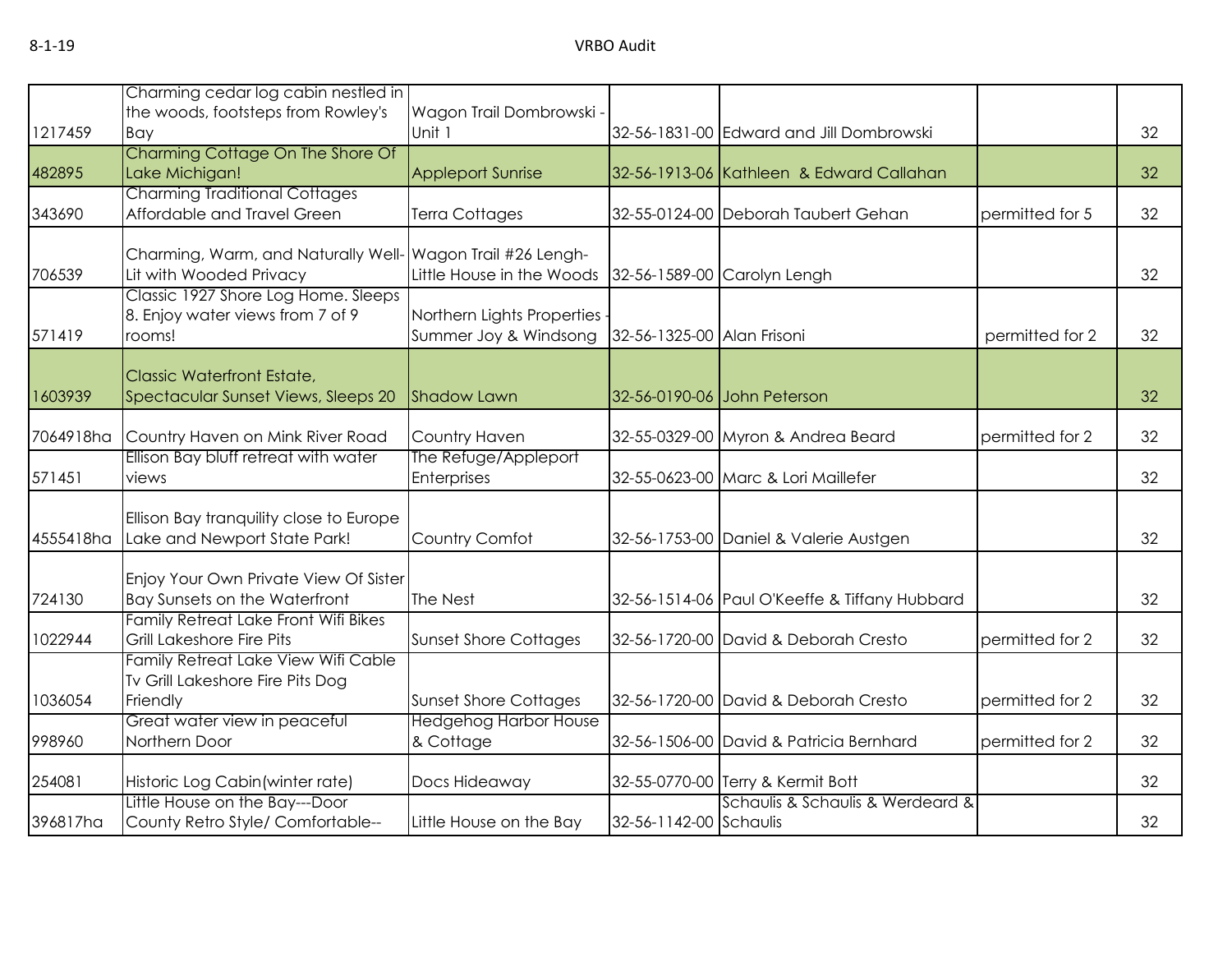|         | Located in Ellison Bay, less than 1/4                 |                                                  |                            |                                                                 |                 |                 |
|---------|-------------------------------------------------------|--------------------------------------------------|----------------------------|-----------------------------------------------------------------|-----------------|-----------------|
|         | mile from a public boat launch on                     |                                                  |                            |                                                                 |                 |                 |
| 821538  | beautiful                                             | <b>Beechers Cabin</b>                            |                            | 32-56-1571-06 Susan Szabo & Mark Beecher                        |                 | 32              |
|         |                                                       |                                                  |                            |                                                                 |                 |                 |
| 1459031 | Lovely Moonbird Cottage                               | Moonbird<br><b>Waterfront Home</b>               |                            | 32-56-2015-00 Desire Bromstad                                   |                 | 32              |
|         | Luxurious and spacious Door County<br>Waterfront Home |                                                  |                            |                                                                 |                 | 32              |
| 1236321 | Marina Breeze, Spectacular Ellison                    | <b>Bruckner</b>                                  | 32-56-1865-00 Dan Brucker  |                                                                 |                 |                 |
| 181532  | Bay View & Dbl Master Suites                          | Marina Breeze                                    |                            |                                                                 |                 | 32              |
|         |                                                       |                                                  |                            | 32-55-0759-00 Robert & Sherry Stein                             |                 |                 |
| 1185191 | Murphy's "KipDee" Cottage                             | Murphy's Kipdee Cottage 32-56-1827-00 Jon Murphy |                            |                                                                 |                 | 32              |
|         |                                                       |                                                  |                            |                                                                 |                 |                 |
|         | Nestled amongst the trees with                        |                                                  |                            |                                                                 |                 |                 |
| 581649  | commanding views of Green Bay!                        | A Pearl                                          |                            | 32-56-1409-06 Jeffrey & Allison Ockwood                         |                 | 32              |
|         |                                                       |                                                  |                            |                                                                 |                 |                 |
|         | NEW IN 2018! Serendipity Meadow:                      |                                                  |                            |                                                                 |                 |                 |
| 1362190 | Family-friendly, 7-acre oasis                         | Serendipity Meadow                               |                            | 32-56-1963-00 Cecilia & Dennis Lindell                          |                 | 32              |
|         |                                                       |                                                  |                            |                                                                 |                 |                 |
|         | NEW! DOOR 42- minutes away from                       |                                                  |                            |                                                                 |                 |                 |
| 1409799 | the hustle and bustle of Sister Bay!                  | Door 42                                          |                            | 32-56-1976-00 Shawn and Kim Marshall                            |                 | 32              |
|         | NEW! Cottage in Roweleys Bay w/                       |                                                  |                            |                                                                 |                 |                 |
| 7921159 | Deck & Grill!                                         | <b>Rowleys Bay Cabins</b>                        | 32-55-0014-00 Mary Cole    |                                                                 |                 | 32              |
|         | NEW! Rowleys Bay Cottage w/Grill &                    |                                                  |                            |                                                                 |                 |                 |
| 7921221 | Fire Pit!                                             | <b>Rowleys Bay Cabins</b>                        | 32-55-0014-00 Mary Cole    |                                                                 |                 | 32              |
|         |                                                       | On the Shore of Deaths                           |                            |                                                                 |                 |                 |
| 1032665 | On the Shore of Deaths Door                           | Door                                             | 32-56-1745-00 Todd Frisoni |                                                                 |                 | 32              |
|         |                                                       |                                                  |                            |                                                                 |                 |                 |
|         | Porcupine Shores Has An Elevated                      |                                                  |                            |                                                                 |                 |                 |
| 886997  | <b>View And Access To The Water</b>                   | Porcupine Shores                                 |                            | 32-56-1603-06 Brian Bartell & Kim Winburn                       |                 | 32              |
| 1177141 | Walk to The Heart of Sister Bay!!                     | <b>Sister Bay Respite</b>                        |                            | 32-56-1838-00 Todd and Michelle Cox                             |                 | $\overline{32}$ |
|         | Premier Vacation Rental, Pet                          |                                                  |                            |                                                                 |                 |                 |
|         | Friendly, Walk to Water, Restaurant,                  |                                                  |                            |                                                                 |                 |                 |
| 835033  | Shopping, WiFi                                        | Door Stop                                        |                            | 32-56-1612-00 Terrence Rogers                                   | permitted for 2 | 32              |
|         |                                                       |                                                  |                            |                                                                 |                 |                 |
|         | Romantic Waterfront Suite with                        | Dan's Fish, Inc. d/b/a                           |                            |                                                                 |                 |                 |
| 403817  | amazing water views (Cherry)                          |                                                  |                            | Hedgehog Harbor Rental 32-56-1195-00 Daniel and Sherrie Schwarz |                 | 32              |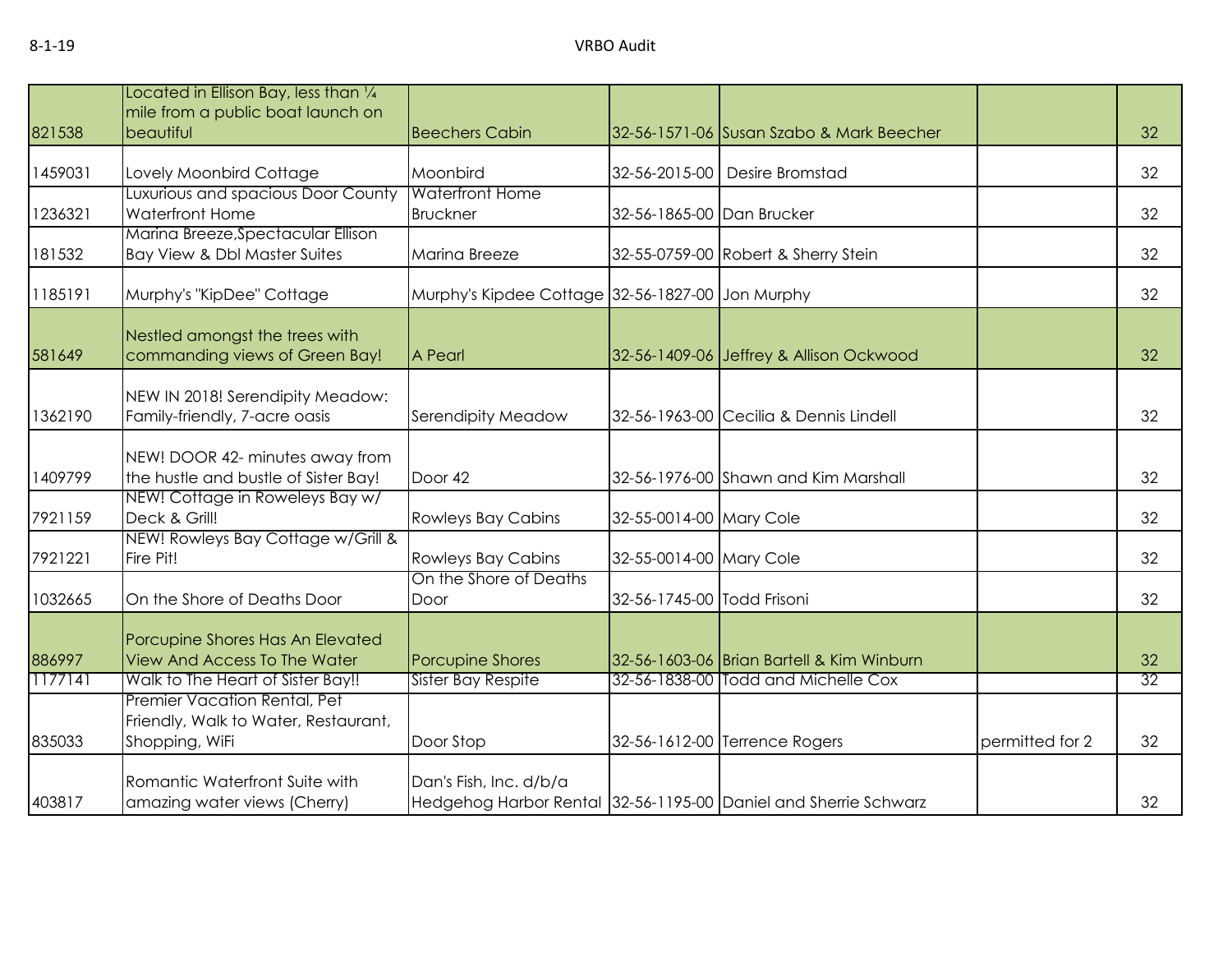| 981731<br>and beauty<br>32<br>Serenity House<br>32-56-0438-00 James K Larson<br><b>Sister Bay Door County Private</b><br><b>Vacation Paradise</b><br>32<br>59435<br>Dovetail Acres<br>32-55-0422-00 Terry Wurster<br>Spacious Lakefront Home Minutes<br>From Sister Bay<br>32<br>1153343<br>Wagon Trail #20 - DiSalvo 32-56-1786-00 Michah & August DiSalvo<br>Summer Joy Cottage in Sister Bay,<br>WIYou Can't Get Any Closer to the<br>Northern Lights Properties<br>482130<br>Water<br>Summer Joy & Windsong<br>32-56-1325-00 Alan Frisoni<br>permitted for 2<br>32<br>32<br>738760<br>Sunny Cottage in Ellison Bay<br>Terra Cottages<br>32-55-0124-00 Deborah Taubert Gehan<br>permitted for 5<br>The Cro's Nest - The Rat Race Stops<br>32-56-0486-00 Nicholas J Kerpan<br>32<br>245293ha<br>here!<br>The Cros Nest<br>The Goddess Door Family Home near<br>32<br>1639724<br>The Clearing<br>32-56-2126-00 Jennifer Gaddes<br><b>Goddess Door</b><br>Three Sisters Meadow Sweet Retreat-<br>a quiet, spacious relaxation haven to<br>unwind<br>Three Sisters Farm<br>4465521<br>32-56-1523-00 Tim and Kathleen Kay<br>32<br><b>Totally Remodeled 2012 Brenner</b><br>Tower!<br>611204<br><b>Brenner Tower</b><br>32-56-1227-06 Brenner Tower, LLC<br>Two person efficiency cottage on<br>Door County Vacation<br>green bay<br>Cottage<br>permitted for 2<br>431068<br>32-56-0932-00 John Finn & Carol Molepske<br>View the Lake from Every Room -<br><b>Hedgehog Harbor</b><br>336228<br>Retreat<br>32-56-0404-00 Daniel & Cynthia Schaulis<br>Hedgehog Harbor--<br>839291<br><b>Water Front Log Cabin!</b><br>East Haven<br>32-56-1592-06 Barbara Moline<br>Waterfront Cottage Nestled in<br>Picturesque Setting, Gills Rock<br>241353<br>32<br>Teskies Cottage<br>32-56-0962-00 Lyle Teskie<br>Waterfront Cottage with Views of<br>Bells Cottage - 12748 N<br>Deaths Door, New Kitchen<br>350098<br>Port Des Mortes<br>32-56-1131-06 Matt & Ryan Bell<br>32<br>Waterfront Dream Cottage with a<br>Dan's Fish, Inc. d/b/a<br>Million Dollar View (Apple)<br>Hedgehog Harbor Rental 32-56-1195-00 Daniel and Sherrie Schwarz<br>403462<br>32<br>Your own sandy shore on the most<br>32-56-1870-06 Matthew P Shumway |         | Serenity House located in quiet   |                       |  |    |
|--------------------------------------------------------------------------------------------------------------------------------------------------------------------------------------------------------------------------------------------------------------------------------------------------------------------------------------------------------------------------------------------------------------------------------------------------------------------------------------------------------------------------------------------------------------------------------------------------------------------------------------------------------------------------------------------------------------------------------------------------------------------------------------------------------------------------------------------------------------------------------------------------------------------------------------------------------------------------------------------------------------------------------------------------------------------------------------------------------------------------------------------------------------------------------------------------------------------------------------------------------------------------------------------------------------------------------------------------------------------------------------------------------------------------------------------------------------------------------------------------------------------------------------------------------------------------------------------------------------------------------------------------------------------------------------------------------------------------------------------------------------------------------------------------------------------------------------------------------------------------------------------------------------------------------------------------------------------------------------------------------------------------------------------------------------------------------------------------------------------------------------------------------------------------------------------------------------------------|---------|-----------------------------------|-----------------------|--|----|
|                                                                                                                                                                                                                                                                                                                                                                                                                                                                                                                                                                                                                                                                                                                                                                                                                                                                                                                                                                                                                                                                                                                                                                                                                                                                                                                                                                                                                                                                                                                                                                                                                                                                                                                                                                                                                                                                                                                                                                                                                                                                                                                                                                                                                          |         | Rowleys Bay offering water, woods |                       |  |    |
|                                                                                                                                                                                                                                                                                                                                                                                                                                                                                                                                                                                                                                                                                                                                                                                                                                                                                                                                                                                                                                                                                                                                                                                                                                                                                                                                                                                                                                                                                                                                                                                                                                                                                                                                                                                                                                                                                                                                                                                                                                                                                                                                                                                                                          |         |                                   |                       |  |    |
|                                                                                                                                                                                                                                                                                                                                                                                                                                                                                                                                                                                                                                                                                                                                                                                                                                                                                                                                                                                                                                                                                                                                                                                                                                                                                                                                                                                                                                                                                                                                                                                                                                                                                                                                                                                                                                                                                                                                                                                                                                                                                                                                                                                                                          |         |                                   |                       |  |    |
|                                                                                                                                                                                                                                                                                                                                                                                                                                                                                                                                                                                                                                                                                                                                                                                                                                                                                                                                                                                                                                                                                                                                                                                                                                                                                                                                                                                                                                                                                                                                                                                                                                                                                                                                                                                                                                                                                                                                                                                                                                                                                                                                                                                                                          |         |                                   |                       |  |    |
|                                                                                                                                                                                                                                                                                                                                                                                                                                                                                                                                                                                                                                                                                                                                                                                                                                                                                                                                                                                                                                                                                                                                                                                                                                                                                                                                                                                                                                                                                                                                                                                                                                                                                                                                                                                                                                                                                                                                                                                                                                                                                                                                                                                                                          |         |                                   |                       |  |    |
|                                                                                                                                                                                                                                                                                                                                                                                                                                                                                                                                                                                                                                                                                                                                                                                                                                                                                                                                                                                                                                                                                                                                                                                                                                                                                                                                                                                                                                                                                                                                                                                                                                                                                                                                                                                                                                                                                                                                                                                                                                                                                                                                                                                                                          |         |                                   |                       |  |    |
|                                                                                                                                                                                                                                                                                                                                                                                                                                                                                                                                                                                                                                                                                                                                                                                                                                                                                                                                                                                                                                                                                                                                                                                                                                                                                                                                                                                                                                                                                                                                                                                                                                                                                                                                                                                                                                                                                                                                                                                                                                                                                                                                                                                                                          |         |                                   |                       |  |    |
|                                                                                                                                                                                                                                                                                                                                                                                                                                                                                                                                                                                                                                                                                                                                                                                                                                                                                                                                                                                                                                                                                                                                                                                                                                                                                                                                                                                                                                                                                                                                                                                                                                                                                                                                                                                                                                                                                                                                                                                                                                                                                                                                                                                                                          |         |                                   |                       |  |    |
|                                                                                                                                                                                                                                                                                                                                                                                                                                                                                                                                                                                                                                                                                                                                                                                                                                                                                                                                                                                                                                                                                                                                                                                                                                                                                                                                                                                                                                                                                                                                                                                                                                                                                                                                                                                                                                                                                                                                                                                                                                                                                                                                                                                                                          |         |                                   |                       |  |    |
|                                                                                                                                                                                                                                                                                                                                                                                                                                                                                                                                                                                                                                                                                                                                                                                                                                                                                                                                                                                                                                                                                                                                                                                                                                                                                                                                                                                                                                                                                                                                                                                                                                                                                                                                                                                                                                                                                                                                                                                                                                                                                                                                                                                                                          |         |                                   |                       |  |    |
|                                                                                                                                                                                                                                                                                                                                                                                                                                                                                                                                                                                                                                                                                                                                                                                                                                                                                                                                                                                                                                                                                                                                                                                                                                                                                                                                                                                                                                                                                                                                                                                                                                                                                                                                                                                                                                                                                                                                                                                                                                                                                                                                                                                                                          |         |                                   |                       |  |    |
|                                                                                                                                                                                                                                                                                                                                                                                                                                                                                                                                                                                                                                                                                                                                                                                                                                                                                                                                                                                                                                                                                                                                                                                                                                                                                                                                                                                                                                                                                                                                                                                                                                                                                                                                                                                                                                                                                                                                                                                                                                                                                                                                                                                                                          |         |                                   |                       |  |    |
|                                                                                                                                                                                                                                                                                                                                                                                                                                                                                                                                                                                                                                                                                                                                                                                                                                                                                                                                                                                                                                                                                                                                                                                                                                                                                                                                                                                                                                                                                                                                                                                                                                                                                                                                                                                                                                                                                                                                                                                                                                                                                                                                                                                                                          |         |                                   |                       |  |    |
|                                                                                                                                                                                                                                                                                                                                                                                                                                                                                                                                                                                                                                                                                                                                                                                                                                                                                                                                                                                                                                                                                                                                                                                                                                                                                                                                                                                                                                                                                                                                                                                                                                                                                                                                                                                                                                                                                                                                                                                                                                                                                                                                                                                                                          |         |                                   |                       |  |    |
|                                                                                                                                                                                                                                                                                                                                                                                                                                                                                                                                                                                                                                                                                                                                                                                                                                                                                                                                                                                                                                                                                                                                                                                                                                                                                                                                                                                                                                                                                                                                                                                                                                                                                                                                                                                                                                                                                                                                                                                                                                                                                                                                                                                                                          |         |                                   |                       |  |    |
|                                                                                                                                                                                                                                                                                                                                                                                                                                                                                                                                                                                                                                                                                                                                                                                                                                                                                                                                                                                                                                                                                                                                                                                                                                                                                                                                                                                                                                                                                                                                                                                                                                                                                                                                                                                                                                                                                                                                                                                                                                                                                                                                                                                                                          |         |                                   |                       |  |    |
|                                                                                                                                                                                                                                                                                                                                                                                                                                                                                                                                                                                                                                                                                                                                                                                                                                                                                                                                                                                                                                                                                                                                                                                                                                                                                                                                                                                                                                                                                                                                                                                                                                                                                                                                                                                                                                                                                                                                                                                                                                                                                                                                                                                                                          |         |                                   |                       |  | 32 |
|                                                                                                                                                                                                                                                                                                                                                                                                                                                                                                                                                                                                                                                                                                                                                                                                                                                                                                                                                                                                                                                                                                                                                                                                                                                                                                                                                                                                                                                                                                                                                                                                                                                                                                                                                                                                                                                                                                                                                                                                                                                                                                                                                                                                                          |         |                                   |                       |  |    |
|                                                                                                                                                                                                                                                                                                                                                                                                                                                                                                                                                                                                                                                                                                                                                                                                                                                                                                                                                                                                                                                                                                                                                                                                                                                                                                                                                                                                                                                                                                                                                                                                                                                                                                                                                                                                                                                                                                                                                                                                                                                                                                                                                                                                                          |         |                                   |                       |  | 32 |
|                                                                                                                                                                                                                                                                                                                                                                                                                                                                                                                                                                                                                                                                                                                                                                                                                                                                                                                                                                                                                                                                                                                                                                                                                                                                                                                                                                                                                                                                                                                                                                                                                                                                                                                                                                                                                                                                                                                                                                                                                                                                                                                                                                                                                          |         |                                   |                       |  |    |
|                                                                                                                                                                                                                                                                                                                                                                                                                                                                                                                                                                                                                                                                                                                                                                                                                                                                                                                                                                                                                                                                                                                                                                                                                                                                                                                                                                                                                                                                                                                                                                                                                                                                                                                                                                                                                                                                                                                                                                                                                                                                                                                                                                                                                          |         |                                   |                       |  | 32 |
|                                                                                                                                                                                                                                                                                                                                                                                                                                                                                                                                                                                                                                                                                                                                                                                                                                                                                                                                                                                                                                                                                                                                                                                                                                                                                                                                                                                                                                                                                                                                                                                                                                                                                                                                                                                                                                                                                                                                                                                                                                                                                                                                                                                                                          |         |                                   |                       |  | 32 |
|                                                                                                                                                                                                                                                                                                                                                                                                                                                                                                                                                                                                                                                                                                                                                                                                                                                                                                                                                                                                                                                                                                                                                                                                                                                                                                                                                                                                                                                                                                                                                                                                                                                                                                                                                                                                                                                                                                                                                                                                                                                                                                                                                                                                                          |         |                                   |                       |  |    |
|                                                                                                                                                                                                                                                                                                                                                                                                                                                                                                                                                                                                                                                                                                                                                                                                                                                                                                                                                                                                                                                                                                                                                                                                                                                                                                                                                                                                                                                                                                                                                                                                                                                                                                                                                                                                                                                                                                                                                                                                                                                                                                                                                                                                                          |         |                                   |                       |  |    |
|                                                                                                                                                                                                                                                                                                                                                                                                                                                                                                                                                                                                                                                                                                                                                                                                                                                                                                                                                                                                                                                                                                                                                                                                                                                                                                                                                                                                                                                                                                                                                                                                                                                                                                                                                                                                                                                                                                                                                                                                                                                                                                                                                                                                                          |         |                                   |                       |  |    |
|                                                                                                                                                                                                                                                                                                                                                                                                                                                                                                                                                                                                                                                                                                                                                                                                                                                                                                                                                                                                                                                                                                                                                                                                                                                                                                                                                                                                                                                                                                                                                                                                                                                                                                                                                                                                                                                                                                                                                                                                                                                                                                                                                                                                                          |         |                                   |                       |  |    |
|                                                                                                                                                                                                                                                                                                                                                                                                                                                                                                                                                                                                                                                                                                                                                                                                                                                                                                                                                                                                                                                                                                                                                                                                                                                                                                                                                                                                                                                                                                                                                                                                                                                                                                                                                                                                                                                                                                                                                                                                                                                                                                                                                                                                                          |         |                                   |                       |  |    |
|                                                                                                                                                                                                                                                                                                                                                                                                                                                                                                                                                                                                                                                                                                                                                                                                                                                                                                                                                                                                                                                                                                                                                                                                                                                                                                                                                                                                                                                                                                                                                                                                                                                                                                                                                                                                                                                                                                                                                                                                                                                                                                                                                                                                                          |         |                                   |                       |  |    |
|                                                                                                                                                                                                                                                                                                                                                                                                                                                                                                                                                                                                                                                                                                                                                                                                                                                                                                                                                                                                                                                                                                                                                                                                                                                                                                                                                                                                                                                                                                                                                                                                                                                                                                                                                                                                                                                                                                                                                                                                                                                                                                                                                                                                                          |         |                                   |                       |  |    |
|                                                                                                                                                                                                                                                                                                                                                                                                                                                                                                                                                                                                                                                                                                                                                                                                                                                                                                                                                                                                                                                                                                                                                                                                                                                                                                                                                                                                                                                                                                                                                                                                                                                                                                                                                                                                                                                                                                                                                                                                                                                                                                                                                                                                                          |         |                                   |                       |  |    |
|                                                                                                                                                                                                                                                                                                                                                                                                                                                                                                                                                                                                                                                                                                                                                                                                                                                                                                                                                                                                                                                                                                                                                                                                                                                                                                                                                                                                                                                                                                                                                                                                                                                                                                                                                                                                                                                                                                                                                                                                                                                                                                                                                                                                                          | 1351557 | pleasant bay in Door County!      | <b>Vandelay Shore</b> |  | 32 |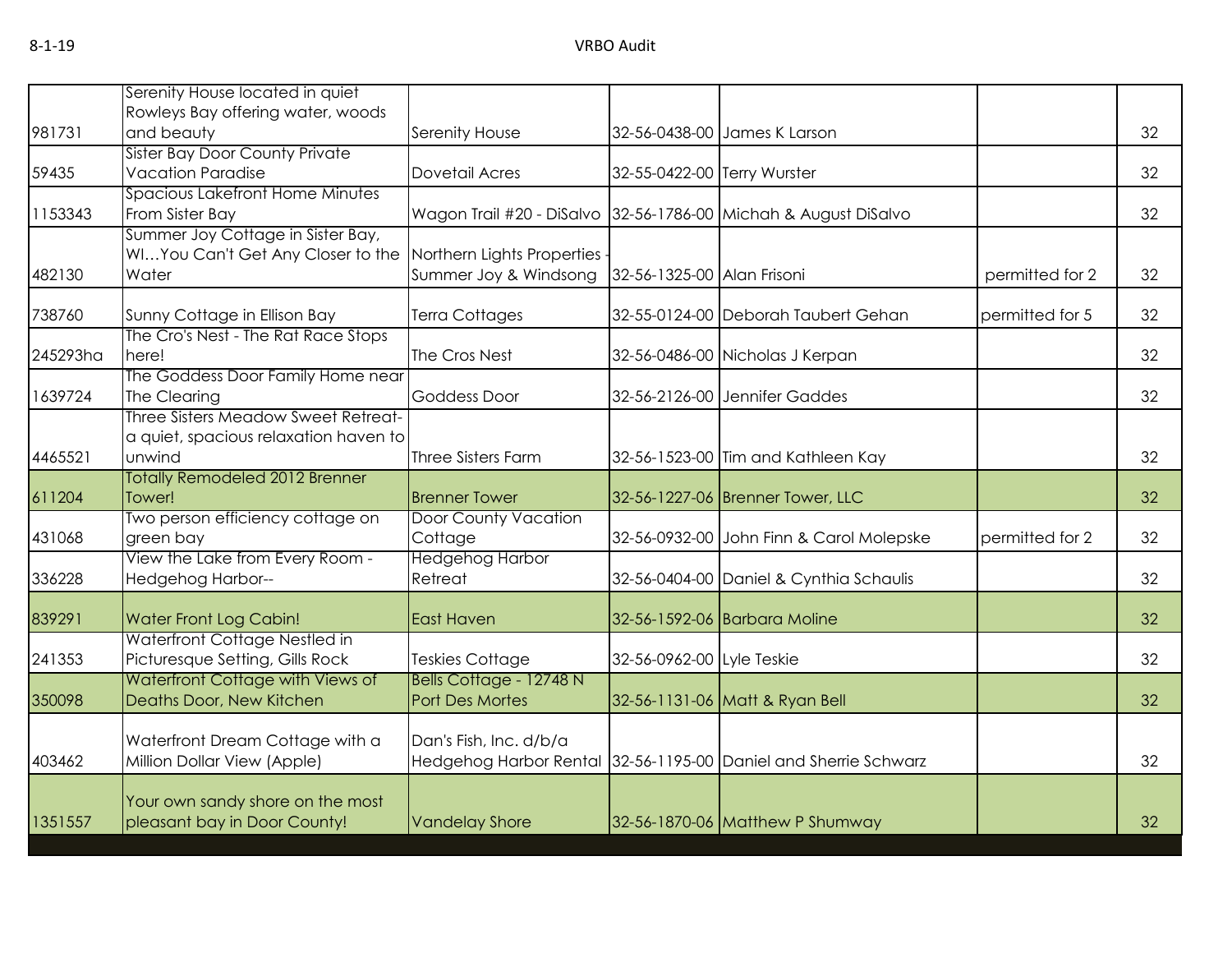|           | 240' of Lake Michigan Sandy Beach     |                                                      |                           |                                                               |                   |    |
|-----------|---------------------------------------|------------------------------------------------------|---------------------------|---------------------------------------------------------------|-------------------|----|
|           | awaits! Have some fun in the sun      |                                                      |                           |                                                               |                   |    |
| 847672    | and sand!                             | Linzmeier's on Glidden                               |                           | 33-56-1604-00 Mark & Margaret Linzmeier                       |                   | 33 |
|           | 8 miles of Sand Beach and 1/2 price   |                                                      |                           |                                                               |                   |    |
| 130307ha  | rates Monday - Thurs                  | Mary Spangler                                        |                           | 33-56-0400-00 Mary's Beach House                              |                   | 33 |
|           | A Waterfront Home for All-Seasons in  |                                                      |                           |                                                               |                   |    |
| 137311    | Door County!                          | Killkare                                             | 33-55-0483-00 Tom Nebel   |                                                               | 369083ha          | 33 |
|           | A Waterfront Home for All-Seasons in  |                                                      |                           |                                                               |                   |    |
| 369083ha  | Door County!                          | Killkare                                             | 33-55-0483-00 Tom Nebel   |                                                               | duplicate listing | 33 |
|           | At-The-Lake Lake Michigan Cape        |                                                      |                           |                                                               |                   |    |
|           | Cod Home with Sand Beach Access       |                                                      |                           |                                                               |                   |    |
| 371719    | to Lake Mich.                         | At the Lake                                          | 33-56-0350-00 Sally Jilot |                                                               |                   | 33 |
|           | <b>Beachfront Cottage with Rustic</b> |                                                      |                           |                                                               |                   |    |
| 114234    | Charm and Beautiful Sunsets           | BayShore Sunset Cottage 33-55-0240-00 Paul Peot      |                           |                                                               |                   | 33 |
|           |                                       |                                                      |                           |                                                               |                   |    |
|           | Best Location, ON THE BEACH.          |                                                      |                           |                                                               |                   |    |
| 330470    | borders Whitefish Dunes State Park    | William Thornton                                     |                           | 33-56-2075-00 Door County Beach Home                          |                   | 33 |
|           | Big Sully's Bay Shore House! July is  |                                                      |                           |                                                               |                   |    |
|           | Booked. August Has Limited            |                                                      |                           |                                                               |                   |    |
| 3554564ha | Availability.                         | Tim Sullivan                                         |                           | 33-55-0829-00 Hidden Gem Cottages                             |                   | 33 |
|           | Borders the Whitefish Dunes State     |                                                      |                           |                                                               |                   |    |
|           | Park, Private Sand Beach - Best       |                                                      |                           |                                                               |                   |    |
| 327497ha  | Beach in Dc!!                         | William Thornton                                     |                           | 33-55-0726-00 Door County Beach Retreat                       |                   | 33 |
|           | <b>Camelot Cliffs-Making Magical</b>  |                                                      |                           |                                                               |                   |    |
| 1024399   | Memories                              | <b>Brian Dougal</b>                                  |                           | 33-56-1740-00 Camelot Cliffs                                  |                   | 33 |
|           | Clark Lanke - Door County's Best      |                                                      |                           |                                                               |                   |    |
| 804324    | Kept Secret                           | Chuck & Kathy Steinmetz 33-56-1581-12 Steinmetz Home |                           |                                                               |                   | 33 |
|           |                                       |                                                      |                           |                                                               |                   |    |
|           | Clean Cozy Cottage On Waterfront      | Andrew J & Annette J                                 |                           | Andropolis Waterfront Cottages -                              |                   |    |
| 1154220   | Property Privacy Yet Close To Town    | Andropolis                                           |                           | 33-55-0030-00 4309 Bay Shore                                  | permitted for 4   | 33 |
|           |                                       |                                                      |                           |                                                               |                   |    |
|           | Clean Cozy Door County Cottage        | Andropolis Waterfront                                |                           |                                                               |                   |    |
| 1154198   | On A Quiet Resort Property            | Cottages                                             |                           | 33-55-0030-00 Andrew J & Annette J Andropolis permitted for 4 |                   | 33 |
|           | Clean Cozy Door County Cottage.       |                                                      |                           |                                                               |                   |    |
|           | Waterfront Property, Free row boat    | Andropolis Waterfront                                |                           |                                                               |                   |    |
| 1123981   | use + WiFi.                           | Cottages                                             |                           | 33-55-0030-00 Andrew J & Annette J Andropolis Permitted for 4 |                   | 33 |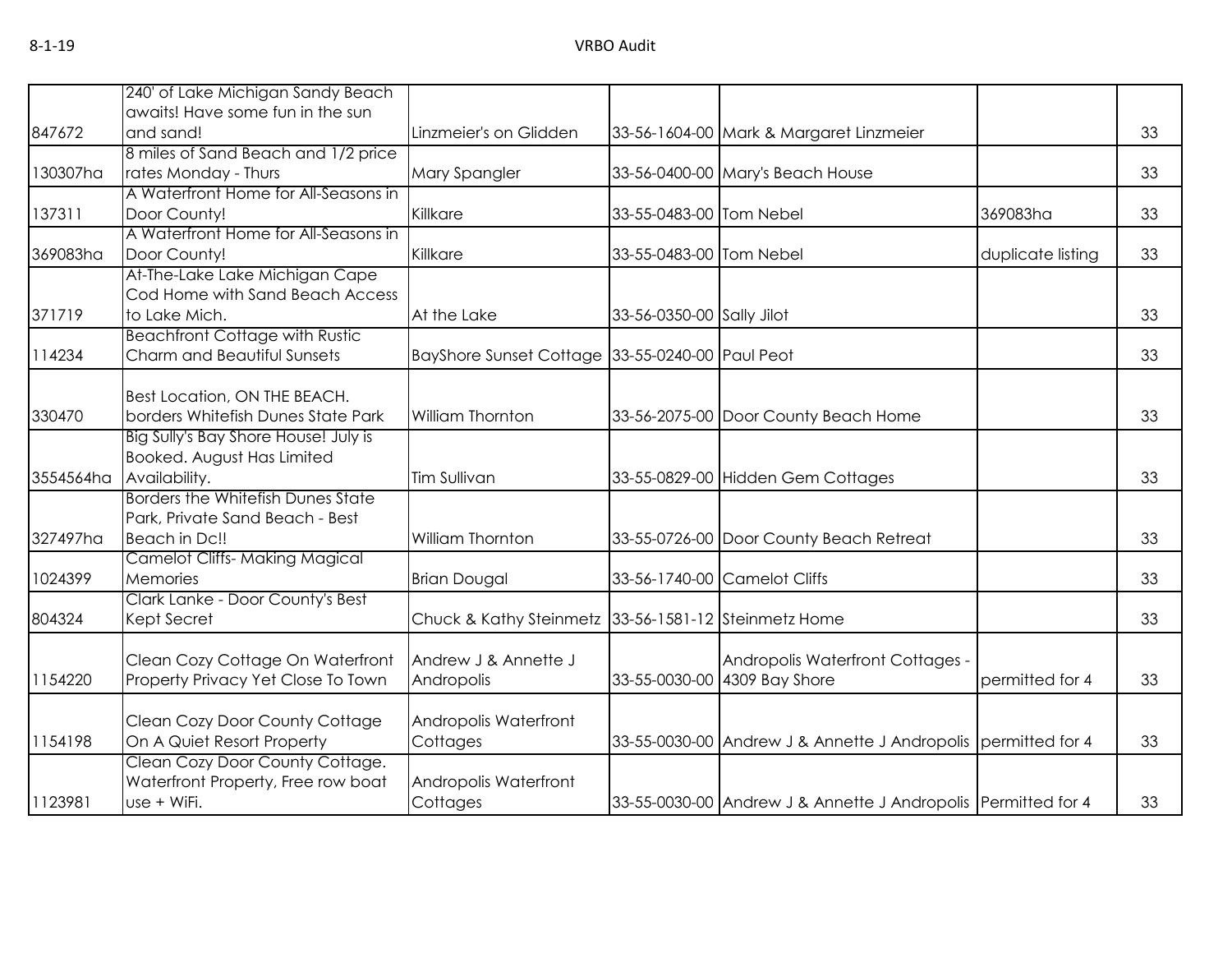|          | Coastal Cottage Resort. Comfy Cozy               |                             |                          |                                                               |    |
|----------|--------------------------------------------------|-----------------------------|--------------------------|---------------------------------------------------------------|----|
|          | Cottage. Sleeps upto 5, Free WiFi,               | Andropolis Waterfront       |                          |                                                               |    |
| 1108105  | secluded                                         | Cottages                    |                          | 33-55-0030-00 Andrew J & Annette J Andropolis permitted for 4 | 33 |
|          | Country Charm-North Of Sturgeon                  |                             |                          |                                                               |    |
| 569474   | Bay On Hwy 42                                    | Country Charm               | 33-56-1436-00 Nancy Raye |                                                               | 33 |
|          | Cozy Cottage Newly Available for                 |                             |                          |                                                               |    |
| 26252    | Winter and All 2019 Dates!                       | Kevin & Laura Forrest       |                          | 33-55-0619-00 Hidden Glidden                                  | 33 |
|          | Cozy Fireplace, Waterfront Grill,                | Jon Hanson / Snug           |                          |                                                               |    |
| 579668   | <b>Campfires &amp; Gorgeous Sunsets</b>          | Harbor                      |                          | 33-56-0906-00 Little Harbor Cottages                          | 33 |
|          | Door County Bayside Waterfront                   |                             |                          |                                                               |    |
| 1370751  | Home                                             | Scott & Tammy Duncan        |                          | 33-56-2018-00 Duncan - 5092 Bay Shore Dr                      | 33 |
|          |                                                  |                             |                          |                                                               |    |
|          |                                                  | Polly and Doug Kerkman      |                          |                                                               |    |
| 1469978  | Door County Waterfront                           | <b>Shirley Becker Trust</b> |                          | 33-56-1492-17 Lodge on Laurie Lane                            | 33 |
|          | 'Dream Home' Borders Whitefish                   |                             |                          |                                                               |    |
| 235306ha | Dunes Park, Private Sand Beach - Wifi Fred Suchy |                             |                          | 33-56-0695-00 Door County Dream Home                          | 33 |
|          |                                                  |                             |                          |                                                               |    |
|          | Enjoy beautiful sunset on the bay in             |                             |                          |                                                               |    |
| 813345   | this large lakefront family retreat              | Ian & Lindsey Kazian        |                          | 33-56-1584-00 Camp Sunset                                     | 33 |
|          |                                                  |                             |                          |                                                               |    |
|          | Enjoy the best of Door County with               |                             |                          |                                                               |    |
| 433696   | waterfront Lake Michigan Views                   | Lakeside Haven              |                          | 33-56-1240-06 Kathy Richmond                                  | 33 |
|          | Family Friendly Glidden Drive Beach              | Glidden Drive Beach         |                          |                                                               |    |
| 567961   | Retreat on Lake Michigan                         | Retreat                     |                          | 33-56-1405-00 Jill Parak & Ryan Cantzler                      | 33 |
|          | Fantastic Family Cottage on Sand                 |                             |                          |                                                               |    |
| 194419   | Beach                                            | Nicola Kaftan               | 33-55-0777-00 Kaftan     |                                                               | 33 |
|          | Featured in Door County Magazine                 |                             |                          |                                                               |    |
| 113217   | Luxuy                                            | Travis & Jolyn Boland       | 33-56-0620-00 Boland     |                                                               | 33 |
|          | Just a short walk or bike ride to                |                             |                          |                                                               |    |
| 705536   | downtown Sturgeon Bay.                           | The Green House             |                          | 33-56-1493-06 A&J Properties, LLC                             | 33 |
|          | Lake House - Spacious Newly                      |                             |                          |                                                               |    |
|          | Renovated with Relaxing Wave                     | Garth Kolterjahn & Greg     |                          |                                                               |    |
| 1326854  | Ambiance                                         | Powlowski                   | 33-56-1380-04 Lake House |                                                               | 33 |
|          | Log Cabin on the Water- Best Beach               |                             |                          |                                                               |    |
| 241956ha | in Door County - Wifi                            | Fred Suchy                  |                          | 33-56-1447-00 Log Cabin on the Water                          | 33 |
|          | New As Of June '18 - Sunrise Cove -              |                             |                          |                                                               |    |
| 1352380  | Sandy Beach                                      | Sunrise Cove - Cecchini     |                          | 33-56-1871-04 Jill and Tony Cecchini                          | 33 |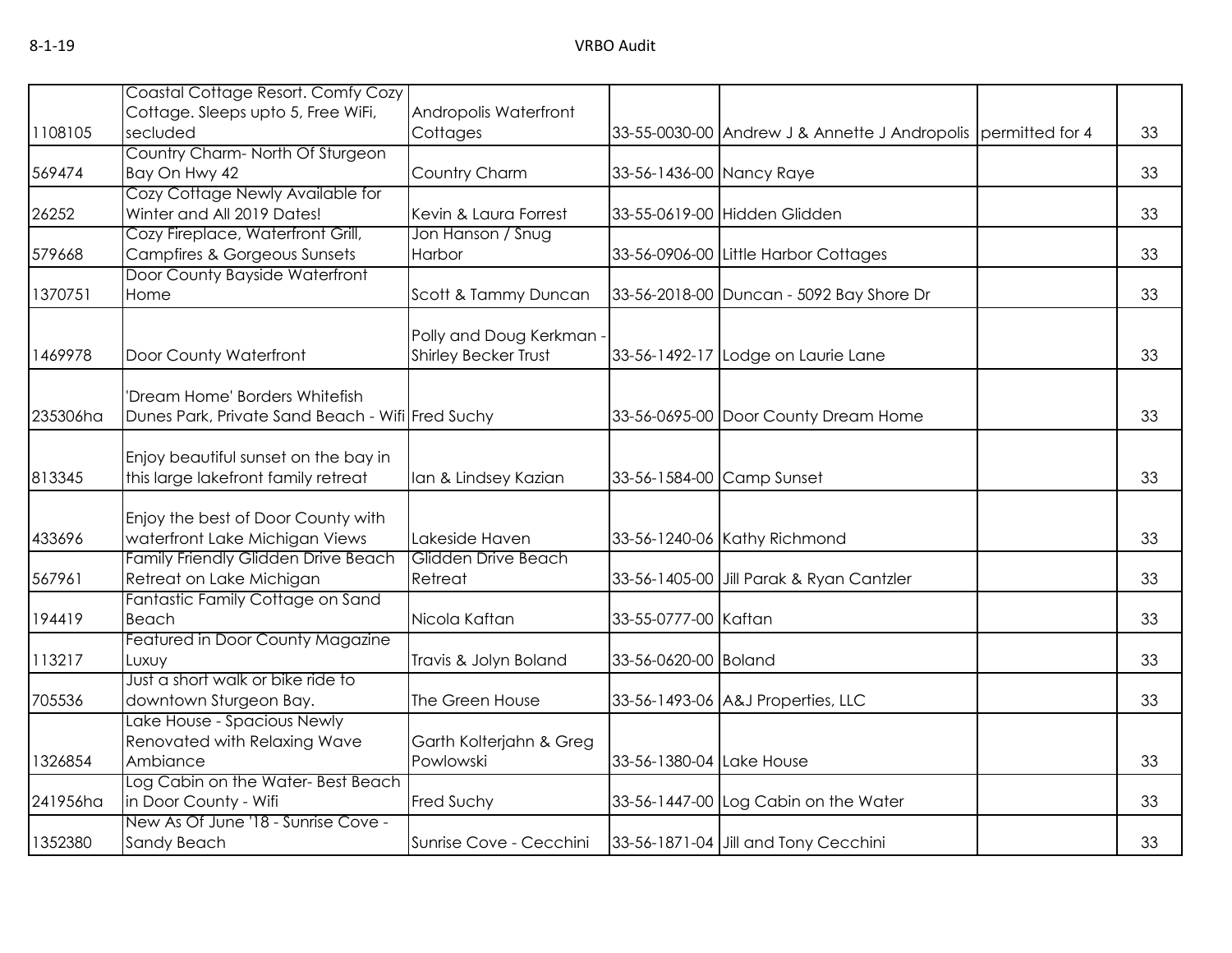| 1610629   | NEW LISTING - Thenell Cottage -<br>Rustic Charm just steps from the Bay! | Thenells Cottage        | 33-55-0063-07 John Thenell |                                      |                | 33 |
|-----------|--------------------------------------------------------------------------|-------------------------|----------------------------|--------------------------------------|----------------|----|
|           | New Listing! Sand beach and                                              | Sand Beach Cottage -    |                            | Greg, Mary, Nick and Jennelle        |                |    |
| 1331712   | Amazing views on Lake Michigan                                           | Anderson                | 33-56-1942-00 Anderson     |                                      |                | 33 |
|           |                                                                          |                         |                            |                                      |                |    |
| 1070197   | New Rental! SAND BEACH!                                                  | Crescent Beach Holiday  |                            | 33-56-2134-12 William Aylward        |                | 33 |
|           | New 7/2019* Beautiful * Secluded *                                       |                         |                            |                                      |                |    |
|           | Romantic or Kid-Friendly * Unique                                        | Estes Equestrian - 4606 |                            |                                      |                |    |
| 1695687   | Experience                                                               | <b>Bechtel Rd</b>       | 33-56-2172-00 Tammy Estes  |                                      |                | 36 |
|           | Newly Constructed 1900 sq foot                                           |                         |                            |                                      |                |    |
|           | home, located on Private road and                                        |                         |                            |                                      |                |    |
| 983613    | 6 wooded acres                                                           | Serenity in the Woods   |                            | 33-56-1691-06 Jeffrey & Lana Pray    |                | 33 |
|           | On the Water, In the Woods, Close to                                     |                         |                            |                                      |                |    |
| 476585    | Everything. Perfect for Two.                                             | <b>Gmamas Place</b>     |                            | 33-56-1246-00 Diane Knutson          |                | 33 |
|           | Prancing Pony - Norwegian                                                |                         |                            |                                      |                |    |
|           | Timberframe Home in Whitefish                                            |                         |                            |                                      |                |    |
| 676548    | <b>Bay/Family Friendly</b>                                               | Laura Siebert           |                            | 33-56-0283-00 Prancing Pony          |                | 33 |
|           | Sit on the Dock of the Bay, Watching                                     |                         |                            |                                      |                |    |
|           | Boats Float by, Sunsets Sizzle on the                                    | Jon Hanson / Snug       |                            |                                      |                |    |
| 580389    | Water                                                                    | Harbor                  |                            | 33-56-0906-00 Little Harbor Cottages |                | 33 |
|           |                                                                          |                         |                            |                                      |                |    |
|           | The Cottage on Lake Michigan-sand                                        |                         |                            |                                      |                |    |
| 236281ha  | beach, wooded lot, family friendly                                       | <b>Stehling Cottage</b> |                            | 33-56-0970-00 Susan M Stehling       |                | 33 |
|           | Waterfront+Grill+Campfire+S'Mores+                                       | Jon Hanson / Snug       |                            |                                      |                |    |
| 580438    | <b>Sunsets = Starboard Cottage</b>                                       | Harbor                  |                            | 33-56-0906-00 Little Harbor Cottages | pemitted for 3 | 33 |
|           | Scandinavian Lodge - Near                                                |                         |                            |                                      |                |    |
|           | Waterfront Park - Studio Suite, 1 King                                   | Scandinavian Lodge      |                            |                                      |                |    |
| 4884541ha | <b>Bed</b>                                                               | COA, Inc                |                            | 34-51-0036-00 Scandinavian Lodge     |                | 34 |
|           |                                                                          |                         |                            |                                      |                |    |
|           | Amazing winter deals!!! Thanksgiving                                     |                         |                            |                                      |                |    |
| 347875    | 4 nights for the price of 3 nights!!                                     | Richard & Ellen Weber   |                            | 34-53-0392-00 Skogland Weber         |                | 34 |
|           | <b>Beautiful and Cozy Condo in Sister</b>                                |                         |                            |                                      |                |    |
| 297305    | Bay!                                                                     | Sarah George            |                            | 34-53-1039-00 George's Getaway       |                | 34 |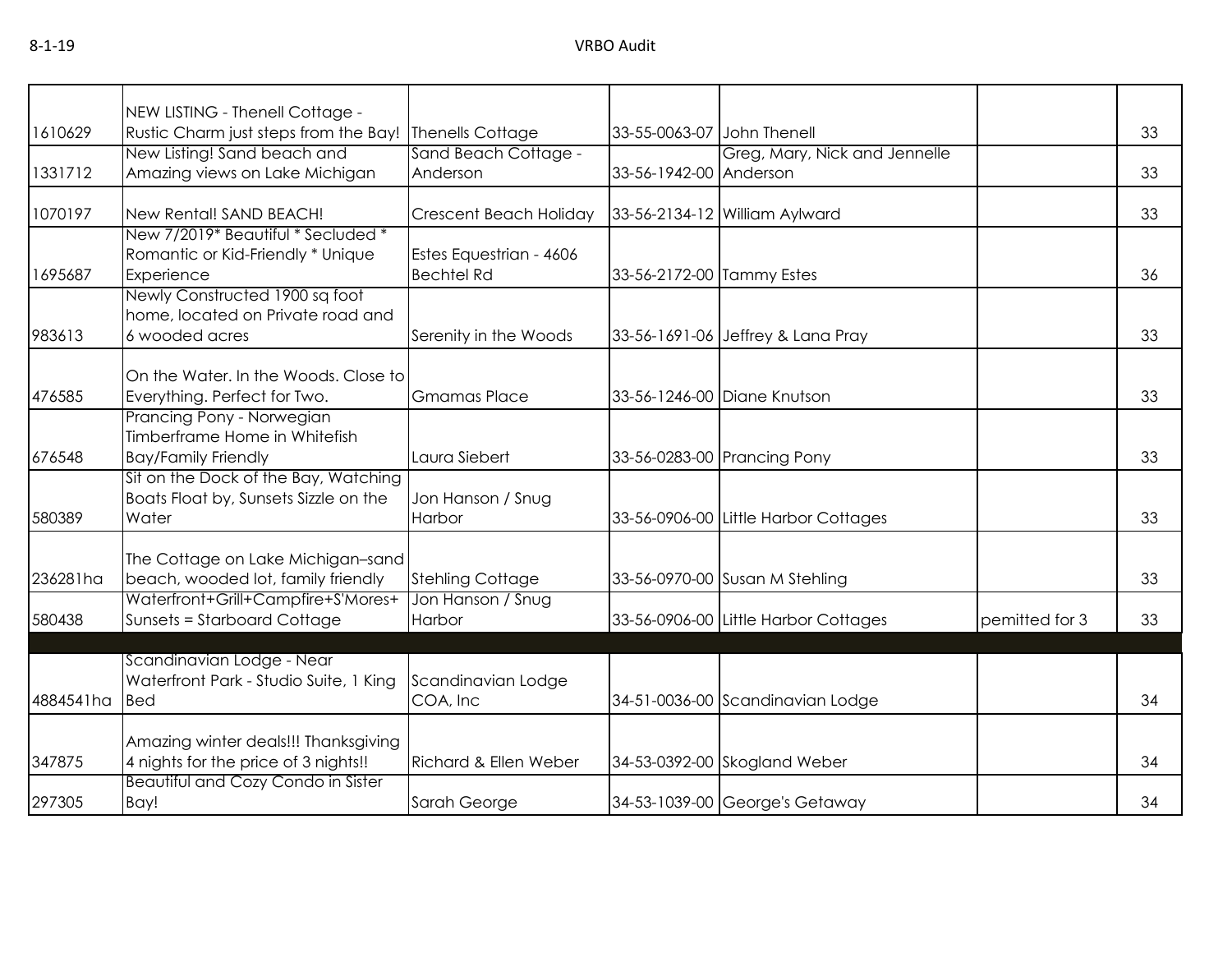|         | <b>Brand new Water View Condo</b>                           |                         |                                                                   |      |    |
|---------|-------------------------------------------------------------|-------------------------|-------------------------------------------------------------------|------|----|
|         | across from marina and walk to                              |                         |                                                                   |      |    |
| 1647494 | everything in town!                                         | Max McCormick           | 34-53-2023-06 Marina View Condo #104                              | dcpm | 34 |
| 1166404 | Downtown Sister Bay!                                        | Susan Schlieble         | 34-53-1795-00 Harborview Condo - Schieble                         |      | 34 |
|         | Marina View 102! High End                                   |                         |                                                                   |      |    |
|         | Downtown New Construction Now                               |                         |                                                                   |      |    |
| 1434839 | Renting For Summer 2019!                                    |                         | Marina Development LLC 34-53-2021-18 Marina View Condominium #102 |      | 34 |
|         | Marina View 103! Water View                                 |                         |                                                                   |      |    |
|         | Downtown New Construction Now                               |                         |                                                                   |      |    |
| 1432397 | Renting Summer 2019!                                        |                         | Marina Development LLC 34-53-2022-18 Marina View Condominium #103 |      | 34 |
|         | Marina View 203! Water View                                 |                         |                                                                   |      |    |
|         | Downtown New Construction Now                               |                         |                                                                   |      |    |
| 1477900 | Renting Summer 2019!                                        |                         | Marina Development LLC 34-53-2025-18 Marina View Condominium #203 |      | 34 |
|         | Marina View 204! Water View                                 |                         |                                                                   |      |    |
|         | Downtown New Construction Now                               |                         |                                                                   |      |    |
| 1468836 | Renting Summer 2019!                                        |                         | Marina Development LLC 34-53-2026-18 Marina View Condominium #204 |      | 34 |
|         | NEW 2019 Condo Downtown Sister                              | <b>McCormick Family</b> |                                                                   |      |    |
|         | Bay (walk to everything)                                    | Enterprises LLP-Kris    |                                                                   |      |    |
| 1653227 | Waterveiw!!!!<br>Newly built Excecutive Condo               | <b>McCormick</b>        | 34-53-2024-06   Marina View Condo #201                            | dcpm | 34 |
| 1647469 | located in heart of Sister Bay!                             | <b>Patrick Quinn</b>    | 34-53-2072-06 Mill Road Place 1                                   |      | 34 |
|         | 101: Downtown Sister Bay, Door                              |                         |                                                                   |      |    |
| 7931748 | County, Wisconsin                                           | Mary Erickson           | 34-53-2150-00 Marina View Condominium #101                        |      | 34 |
|         |                                                             |                         |                                                                   |      |    |
|         | Newly constructed Condo in town                             |                         |                                                                   |      |    |
| 1669304 | only a block from Sister Bay Beach!                         | Kevin and Vicki Quinn   | 34-53-2120-06 Mill Road Place 2                                   |      | 34 |
|         |                                                             |                         |                                                                   |      |    |
|         | Newly constructed Condominium in                            | Ken Larsen - Mill Road  |                                                                   |      |    |
| 1680444 | the heart of Sister Bay!                                    | Place LLC               | 34-53-2112-06 Mill Road Place 3                                   |      | 34 |
|         |                                                             |                         |                                                                   |      |    |
|         | Newly constructed Mill Road Place is Ken Larsen - Mill Road |                         |                                                                   |      |    |
| 1658821 | in heart of downtown Sister Bay!                            | Place LLC               | 34-53-2113-06 Mill Road Place 4                                   |      | 34 |
|         | 3800 Sq Ft Home On Wood Lot,                                |                         |                                                                   |      |    |
| 482635  | Walking Distance To Town!                                   | Jack and Teresa Wall    | 34-56-1335-06 Wall to Wall Retreat                                |      | 34 |
|         | Amazing water views from the                                |                         |                                                                   |      |    |
| 1585184 | moment you drive up                                         | Lynn and Jason Gilroy   | 34-56-2102-00 Sunny Bluff - Gilroy                                |      | 34 |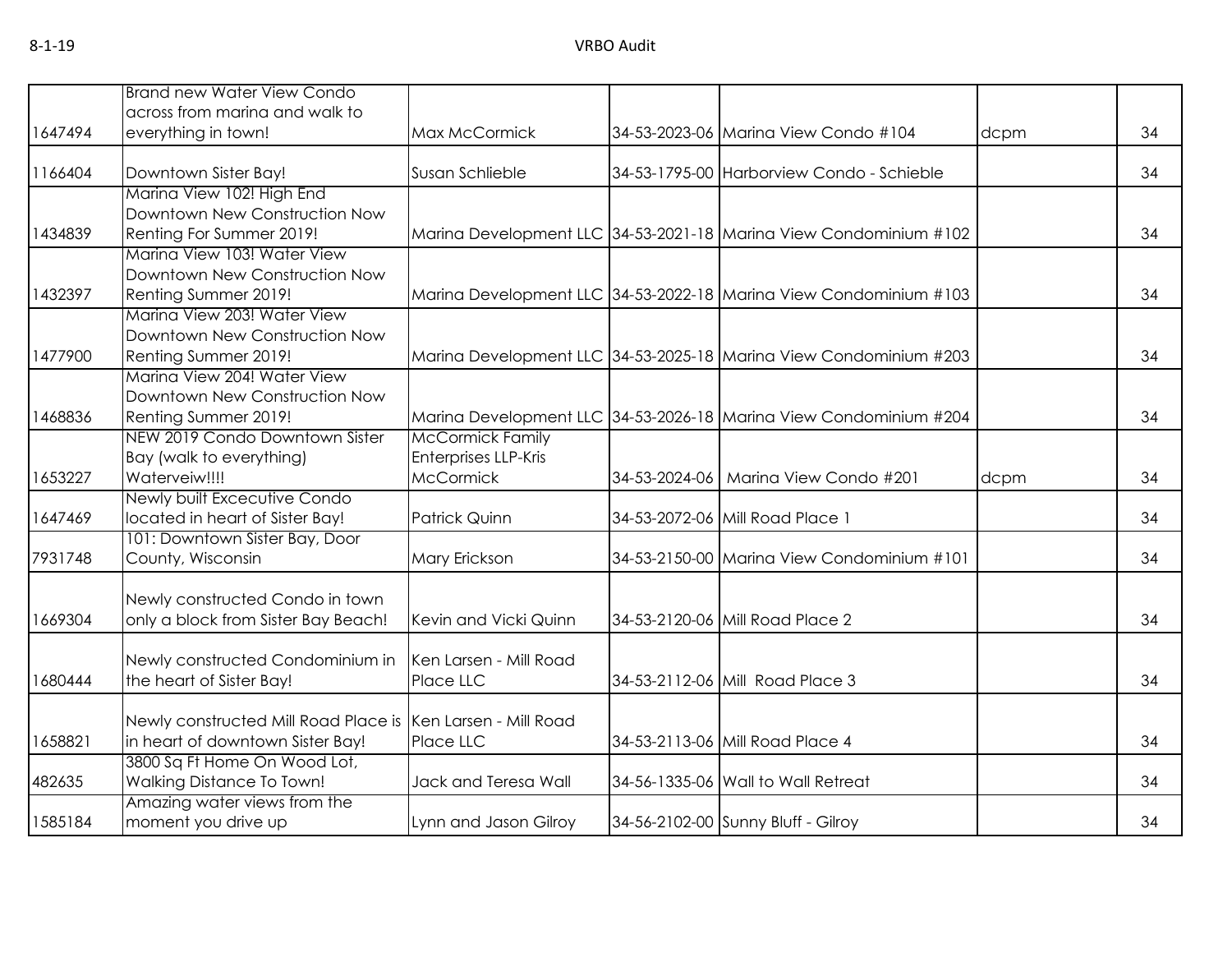| 127227    | An inn all your own                                                                   | Deb Homan                                                              | 34-55-0743-00 Sweetbriar |                                            |                 | 34 |
|-----------|---------------------------------------------------------------------------------------|------------------------------------------------------------------------|--------------------------|--------------------------------------------|-----------------|----|
| 854329    | <b>Beach Views, Waterfront Park</b><br>Access, Downtown Convenience!                  | Dawn and Walter Nawrot 34-56-1620-00 The Sister Bay Getaway            |                          |                                            |                 | 34 |
| 188785    | Copper Moon Cottage                                                                   | Donald & Linda Denny                                                   |                          | 34-55-0761-06 Copper Moon Cottage          |                 | 34 |
| 299942    | Door County Church Restored to a<br><b>Beautiful Home</b>                             | <b>Gary Polipnick</b>                                                  |                          | 34-56-2050-00 Maple Manor                  |                 | 34 |
| 1282834   | Door County Farm House Sister Bay                                                     | Dorin Colcer                                                           |                          | 34-56-1945-00 My Door County Home - Colcer |                 | 34 |
| 1179558   | Door County Sunsets in Sister Bay!                                                    | Corrine B. Vieth Survivors<br>Trust                                    |                          | 34-56-1675-00 Woldts Waterfront Retreat    |                 | 34 |
| 4941549ha | Downtown Sister Bay Cottage (walk<br>to everything), Sleeps 15, Open Year<br>Round.   | <b>Brandon Cotter</b>                                                  |                          | 34-56-1885-00 Cotter Cottage               |                 | 34 |
| 788504    | Downtown-Walking Distance to<br>Everything                                            | Alma Vaicekauskas                                                      |                          | 34-56-1597-00 Parkview Rental              |                 | 34 |
| 1098719   | Enjoy the holidays in the heart of<br>Sister Bay.                                     | David and Karen Bushre                                                 |                          | 34-56-1771-00 Sunset Drive - Bushre        |                 | 34 |
| 1359639   | Enjoy this restored, old log home with<br>recently completed renovations              | David R Peterson                                                       |                          | 34-56-1805-06 Another Thyme                |                 | 34 |
| 4444671ha | Family Friendly Retreat in the Heart of<br><b>Sister Bay</b>                          | Pam Schmitz                                                            |                          | 34-56-1695-00 Sister Bay Chalet            |                 | 34 |
| 1201340   | IN THE HEART OF SISTER BAY!!!                                                         | Dan and Chris Murphy                                                   |                          | 34-56-1289-00 Waterview Place              | permitted for 3 | 34 |
| 810432    | In Town Sister Bay, Completely<br>Renovated In 2015 With Excellent<br><b>Upgrades</b> | Jeff & Alicia Wiswell -<br><b>Wiswell Property Group</b><br><b>LLC</b> |                          | 34-56-1888-06 High Garden Wiswell          |                 | 34 |
| 1624727   | Mid-Century Home Close to the<br><b>Beach</b>                                         | Louis J Wuollett                                                       |                          | 34-56-2106-00 Mid Century on Forest        |                 | 34 |
| 1239848   | New 2018 Condo - Water View -<br>Walk To Everything                                   | Dan & Chris Murphy                                                     |                          | 34-56-1289-00 Waterview Place              | permitted for 3 | 34 |
| 1215728   | New Condo in the heart of Sister Bay<br>Waterview!!!                                  | Chris and Dan Murphy                                                   |                          | 34-56-1289-00 Water View Place             | permitted for 3 | 34 |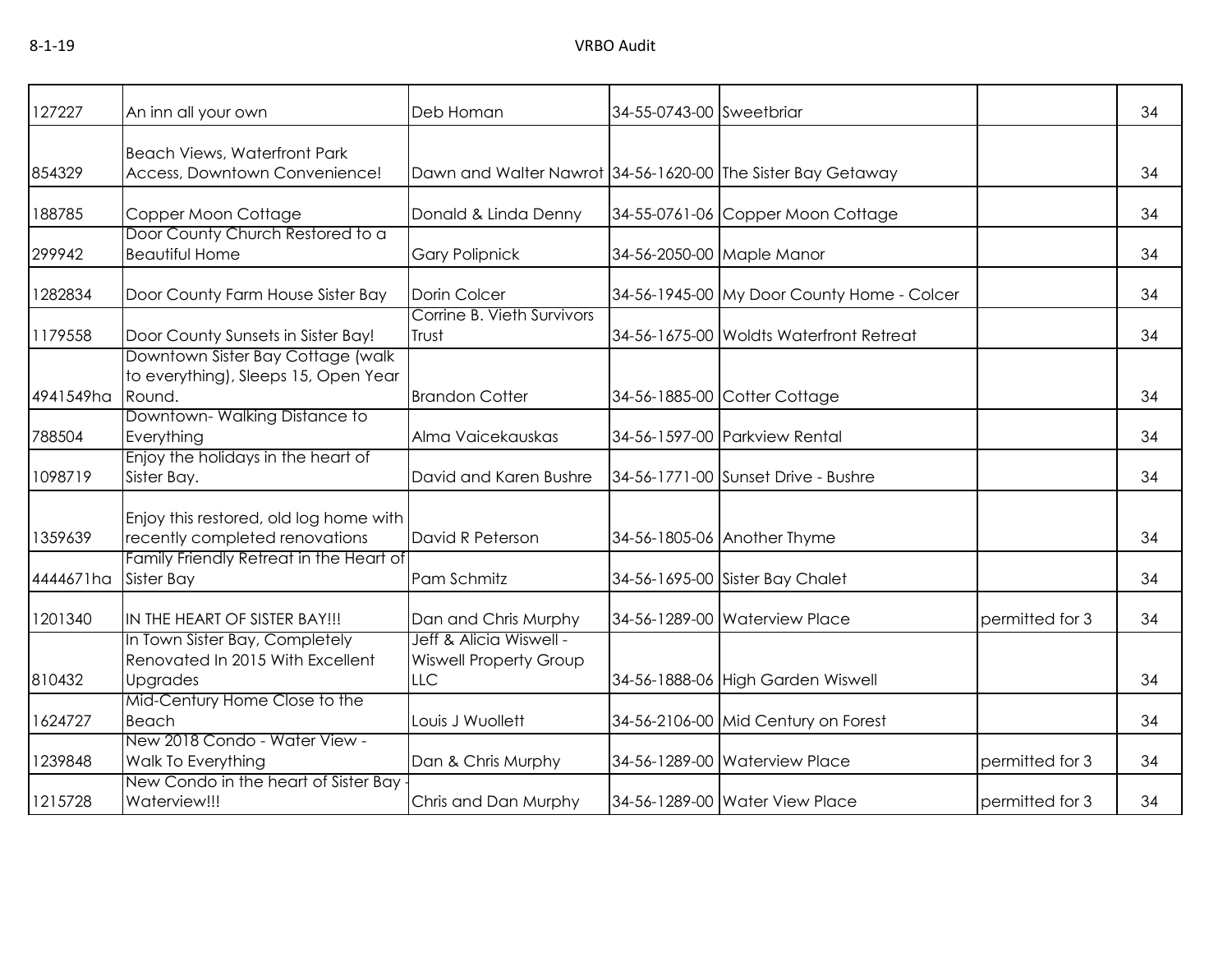|           | New for 2016, Luxuriously Renovated, |                               |                           |                                                 |                 |    |
|-----------|--------------------------------------|-------------------------------|---------------------------|-------------------------------------------------|-----------------|----|
|           | Walk to the Beach & Downtown         | <b>Wiswell Property Group</b> |                           |                                                 |                 |    |
| 849698    | Sister Bay                           | <b>LLC</b>                    |                           | 34-56-1602-06 Kings Landing                     |                 | 34 |
|           | New Gathering Spot in Heart of Door  |                               |                           |                                                 |                 |    |
| 1635434   | County!                              | Daniel & Laurel Simons        |                           | 34-56-2173-00 Treetops in Sister Bay            |                 | 34 |
|           | 4 bedroom, 5 bathroom newly          |                               |                           |                                                 |                 |    |
|           | remodeled water view home Sister     | Donna & Kirk                  |                           |                                                 |                 |    |
| 1666689   | Bay!                                 | Scattergood                   | 32-56-2132-06 Bumpgy Hill |                                                 |                 | 34 |
|           | Port New, One Block from Downtown    |                               |                           |                                                 |                 |    |
| 286713    | and Public Beach                     | Andrew Boockmeier             | 34-56-0075-06 Port New    |                                                 |                 | 34 |
|           | Remodeled Cottage only steps         |                               |                           |                                                 |                 |    |
| 1359612   | away from Sister Bay!                | Jim Sailinsky                 |                           | 34-56-1757-06 Salinsky's Domicile - Cottage     |                 | 34 |
|           | Sister Bay Condo, Walk to the Beach  |                               |                           |                                                 |                 |    |
| 1335838   | and Village                          | Jean Rosio                    | 34-56-1941-00 Rosio Condo |                                                 |                 | 34 |
| 1158494   | Sister Bay Cozy Cottage              | Karen Berndt                  |                           | 34-56-1788-00 Sister Bay Cottage - Berndt       |                 | 34 |
|           | Sister Bay Modern Farmhouse on       |                               |                           |                                                 |                 |    |
| 1631282   | Northwoods                           | Louis J Wuollett              |                           | 34-56-2080-00 Farmhouse on Northwoods           |                 | 34 |
|           | Sister Bay Parkview Beach Cottage    |                               |                           |                                                 |                 |    |
| 1208896   | #1                                   | Kim Erzinger                  |                           | 34-55-1385-00 Parkview Beach Cottage            | permitted for 2 | 34 |
|           | Sister Bay Parkview Beach Cottage    |                               |                           |                                                 |                 |    |
| 1218114   | #2                                   | Kim Erzinger                  |                           | 34-55-1385-00 Parkview Beach Cottage            | permitted for 2 | 34 |
|           | Trillium Retreat is conveniently     |                               |                           |                                                 |                 |    |
| 1360790   | located in the Village of Sister Bay | Dennis & Maribeth Dorn        |                           | 34-56-0495-06 Trillium Retreat                  |                 | 34 |
|           | Walk to town! Newly furnished 4      |                               |                           |                                                 |                 |    |
| 1022700   | bedrooom home in Sister Bay          | Julie & Nathan Slovin         |                           | 34-56-1702-06 Hidden Gem on Trillium            |                 | 34 |
|           | Walk to Town, Quiet, Wooded          |                               |                           |                                                 |                 |    |
| 7465774ha | Neighborhood                         | Pam Schmitz                   |                           | 34-56-2051-00 Hillside Hideaway                 |                 | 34 |
| 7625994ha | Minutes away from downtown Sis       | Enza Piech                    |                           | 34-56-2064-00 Piech -10873 N Spring             |                 | 34 |
|           | Walking Distance to beach, shops     | Tom Ahlbeck - Daisy           |                           |                                                 |                 |    |
| 1357055   | and Sister Bay!                      | Ahlbeck Trust                 |                           | 34-56-1892-06 Door in the Woods                 |                 | 34 |
|           |                                      |                               |                           |                                                 |                 |    |
|           | Welcome to your home away from       |                               |                           |                                                 |                 |    |
| 1607444   | home in the heart of Sister Bay!     | Dennis King                   |                           | 34-56-2101-00 Sister Bay House - DJK Properties |                 | 34 |
|           |                                      |                               |                           |                                                 |                 |    |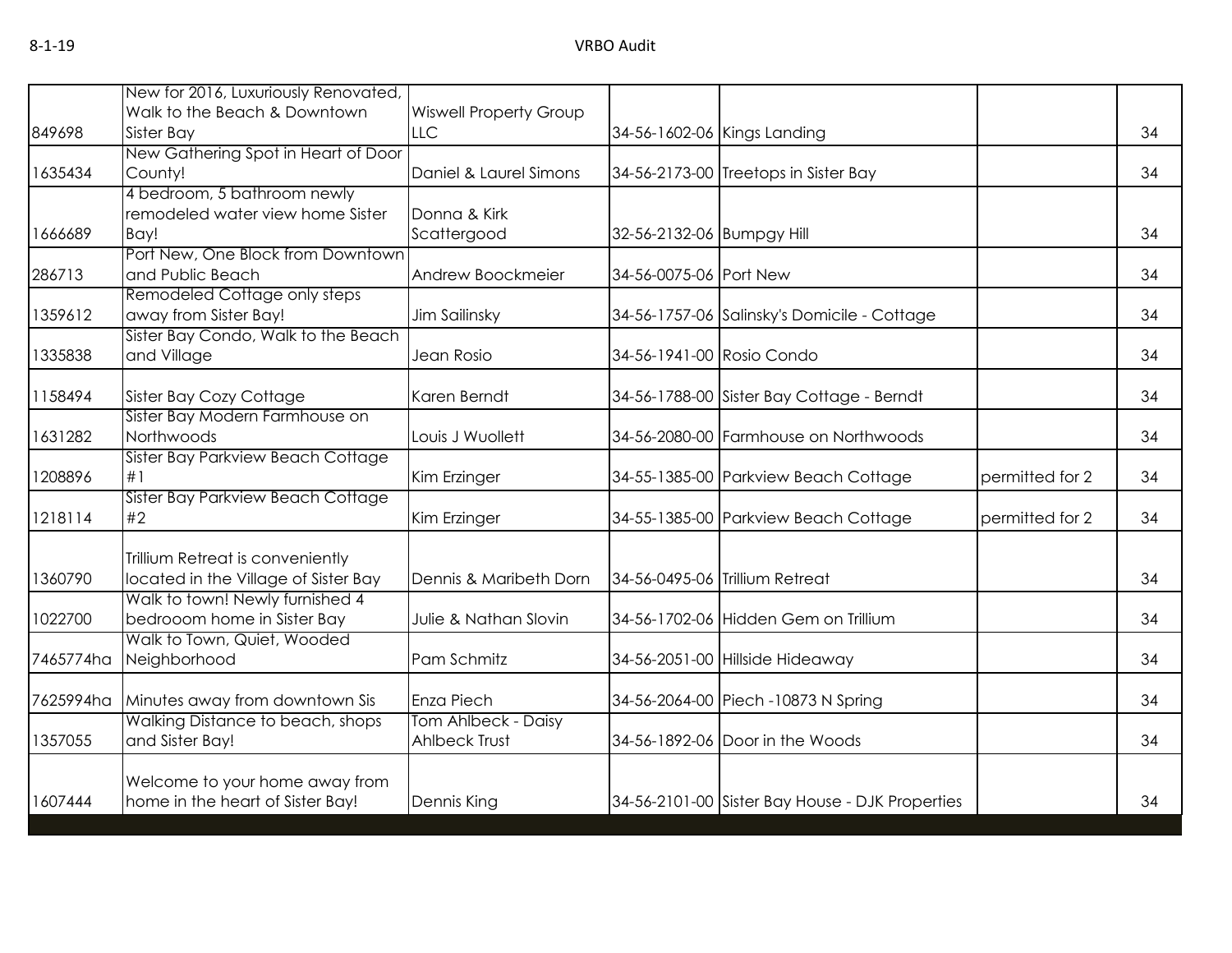|           | Overlooking 3rd Ave Downtown                                           |                                                       |                           |                                               |                          |                 |
|-----------|------------------------------------------------------------------------|-------------------------------------------------------|---------------------------|-----------------------------------------------|--------------------------|-----------------|
| 4768058ha | Sturgeon Bay                                                           | Overlooking 3rd Ave                                   |                           | 35-53-1816-00 Joe Baw and Rob Paul            |                          | 35              |
|           | Rustic Italian Charm In Downtown                                       |                                                       |                           |                                               |                          |                 |
| 862731    | Sturgeon Bay                                                           | Villa and Corner Suite                                | 35-53-1628-00 ADIP LLC    |                                               | permitted for 3          | 35              |
| 746476    | The Heart Of Downtown Sturgeon                                         | <b>RME Holdings</b>                                   |                           | 35-53-1452-00 Robert Esposito RME Holdings    | permitted for 2          | $\overline{35}$ |
|           | The Coach House Suite - Downtown                                       | Villa, Coach and Corner                               |                           |                                               |                          |                 |
| 1103228   | Sturgeon Bay                                                           | Suite                                                 | 35-53-1628-00 ADIP LLC    |                                               |                          | 35              |
|           | The Magnolia Suite-Romantic                                            |                                                       |                           |                                               |                          |                 |
| 360120    | Victorian Elegance                                                     | Diane Allen & Mike Perski                             |                           | 35-53-1096-00 The Magnolia Suite              |                          | 35              |
|           | The Postcard: Modern Comfort in the RME Holdings - Robert              |                                                       |                           |                                               |                          |                 |
| 483699    | Heart of Downtown Sturgeon Bay                                         | Esposito                                              |                           | 35-53-1452-00 Arbor & Postcard - RME Holdings | permitted for 2          | 35              |
|           | Historic Luxurious Suite, Modern<br>Amenitites, Downtown, One block to |                                                       |                           |                                               |                          |                 |
| 794064    | waterfront                                                             | Tami Dal Santo                                        |                           | 35-54-1544-00 Diplomat B&B                    | permitted for 6<br>units | 35              |
|           | Historic Luxurious Suite, Modern                                       |                                                       |                           |                                               |                          |                 |
|           | Amenitites, Downtown, One block to                                     |                                                       |                           |                                               | permitted for 6          |                 |
| 814648    | waterfront                                                             | Tami Dal Santo                                        |                           | 35-54-1544-00 Diplomat B&B                    | units                    | 35              |
|           | Charming Home Within Walking                                           |                                                       |                           |                                               |                          |                 |
|           | Distance To Beach, Park And                                            | Perfectly Downtown and                                |                           |                                               |                          |                 |
| 1073150   | Downtown Shops!                                                        | Delaware Dream                                        |                           | 35-56-1746-00 Carter Holdings                 | permitted for 2          | 35              |
|           | Charming Private Home for Your                                         |                                                       |                           |                                               |                          |                 |
| 1503292   | <b>Relaxing Door County Vacation</b>                                   | Ballard House - Restassure 35-56-2044-17 Geri Ballard |                           |                                               |                          | 35              |
|           | Door County Home Away From                                             | Door County Home Away                                 |                           |                                               |                          |                 |
| 1391961   | Home                                                                   | from Home - Weckler                                   |                           | 35-56-2001-00 Phil and Alison Weckler         |                          | 35              |
|           |                                                                        | Door County Waterfront                                |                           |                                               |                          |                 |
| 1017982   | Door County Waterfront Cottage                                         | Cottage - Minten                                      | 35-56-1767-00 Eric Minten |                                               |                          | 35              |
|           |                                                                        | Marina                                                |                           |                                               |                          |                 |
|           | Door County Waterfront Cottage                                         | Cottages/Centerpointe                                 |                           |                                               |                          |                 |
| 7713779ha | with Indoor/Outdoor Pools                                              | Marina                                                |                           | 35-56-0911-00 Shipyard Partners               | permitted for 3          | 35              |
|           |                                                                        | Marina                                                |                           |                                               |                          |                 |
|           | Door County Waterfront Cottage                                         | Cottages/Centerpointe                                 |                           |                                               |                          |                 |
| 243639ha  | with Indoor/Outdoor Pools                                              | Marina                                                |                           | 35-56-0911-00 Shipyard Partners               | permitted for 3          | 35              |
| 892303    | Door County's Chalet on the Shore                                      | Chalet on the Shore                                   |                           | 35-56-1663-00 Jennifer Jorns & Brian Frisque  |                          | 35              |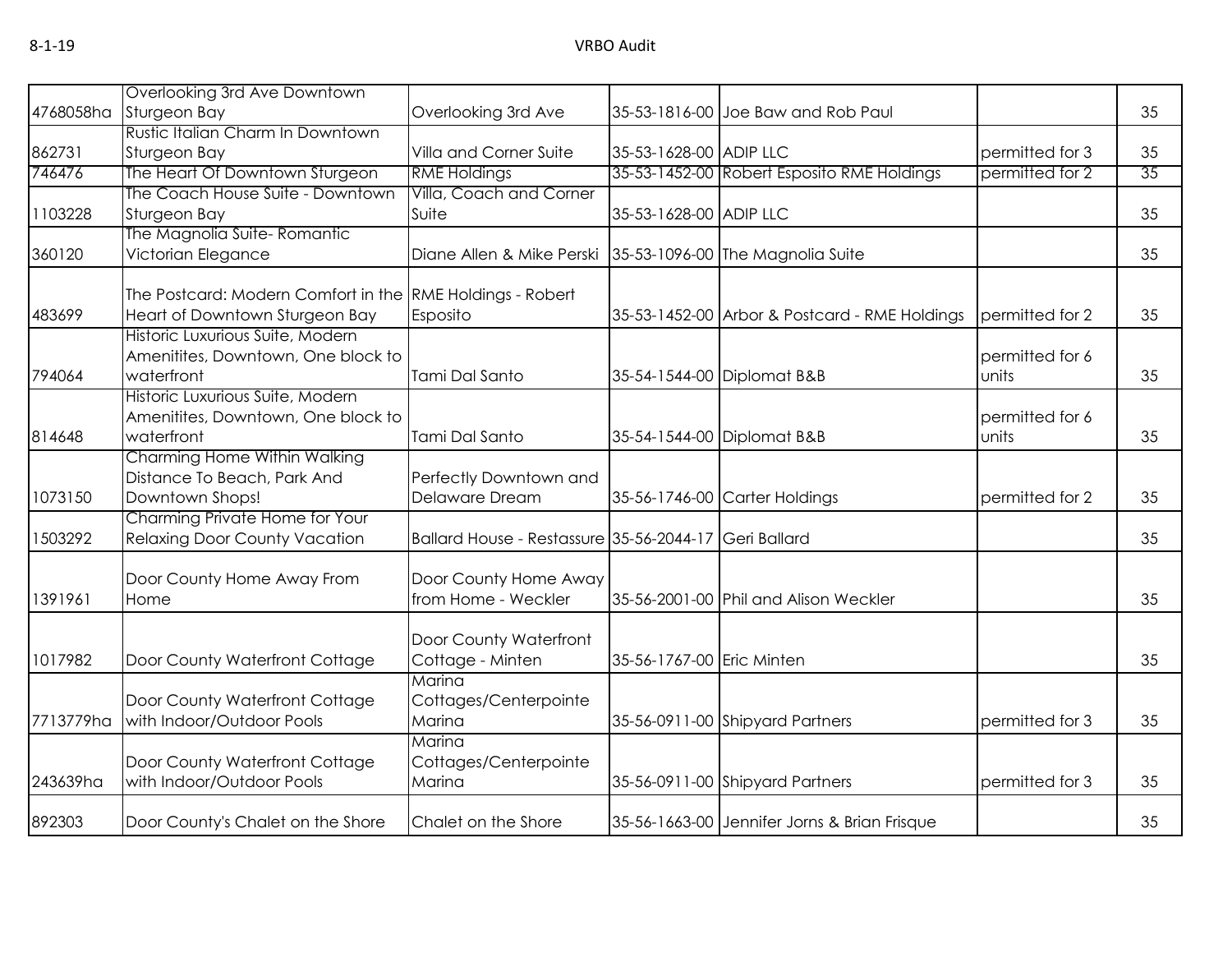|           |                                                                                        | Lily Pad Cottage & Eagles                                                           |                            |                                                                                                  |                 |    |
|-----------|----------------------------------------------------------------------------------------|-------------------------------------------------------------------------------------|----------------------------|--------------------------------------------------------------------------------------------------|-----------------|----|
| 1618234   | Eagle's Nest, Waterfront Apartment                                                     | <b>Nest</b>                                                                         |                            | 35-56-1808-00 Alisa Landman                                                                      | permitted for 2 | 35 |
| 1656214   | House Sturgeon Bay                                                                     | Barlas Holdings - 610 Jeffersor 35-56-2076-00                                       |                            | <b>Barlas Holdings</b>                                                                           |                 | 35 |
| 1618607   | Lily Pad, a Door County Waterfront<br>Cottage in Sturgeon Bay                          | Lily Pad Cottage & Eagles<br><b>Nest</b>                                            |                            | 35-56-1808-00 Alisa Landman                                                                      | permitted for 2 | 35 |
| 1318797   | New Listing -Lagoon Bungalow<br>Retreat in Sturgeon Bay, with direct<br>water access!  | Lagoon Bungalow                                                                     | 35-56-1898-00 Anne Thenell |                                                                                                  |                 | 35 |
| 1359613   | New Listing!! Beautiful Waterfront<br>Retreat On Sturgeon Bay with 114'<br>private doc | Tacoma Beach Getaway 35-56-0880-00 Anne Thenell                                     |                            |                                                                                                  |                 | 35 |
| 7154645ha | NEW! 'Collectic Farmhouse Suite!' in<br>Sturgeon Bay!                                  | Hilpipre- 228 N 7th Ave -<br>Collectic Farmhouse Suite 35-56-1939-00 Aaron Hilpipre |                            |                                                                                                  |                 | 35 |
| 7571025ha | NEW! Downtown Sturgeon Bay Home Ben Keleny - ODK<br>- Walk to Bridge!                  | Properties LLC                                                                      | 35-56-2017-00 PROPERTIES   | Sunset House - Keleny - ODK                                                                      | permitted for 2 | 35 |
| 7124043ha | NEW! Sturgeon Bay Home Near<br>Potawatomi State Park!                                  | Port View Cottage                                                                   |                            | 35-56-1927-00 Christine Dehnert                                                                  |                 | 35 |
| 1576606   | Sturgeon Bay Hidden Gem                                                                | Sturgeon Bay Hidden<br>Gem                                                          | 35-56-2074-00 Paul Peot    |                                                                                                  |                 | 35 |
| 1349260   | Sturgeon Bay Waterfront Estate                                                         | R & H Bayshore Estate                                                               |                            | 35-56-1957-00 Helen & Robin Urban                                                                |                 | 35 |
| 1314613   | The Boathouse Waterfront Home<br>Sturgeon Bay                                          | The Boathouse                                                                       |                            | 35-56-1629-06 Bill and Heather Anderson                                                          |                 | 35 |
| 862730    | The Corner Suite: Modern Comfort in<br>the Heart of Downtown Sturgeon Bay Esposito     | <b>Robert and Teresa</b>                                                            |                            | 35-56-1628-00 Villa and Corner Suite                                                             | permitted for 3 | 35 |
| 1643221   | Waterfront cottage 2bdrm                                                               | Bleck-316 N Joliet                                                                  | 35-56-1911-00 Mike Bleck   |                                                                                                  |                 | 35 |
| 4976711ha | Waterfront Sturgeon Bay Home w/<br>Deck & Fire Pit                                     | Cheryl Link                                                                         |                            | 35-56-1875-00 On Bay Thyme                                                                       |                 | 35 |
| 1075127   | Desiree, the Floating Cottage                                                          | Door County Houseboat<br><b>Rentals LLC</b>                                         |                            | The Yacht Harbor LLC & Sturgeon<br>35-59-1676-00 Bay Marinas.com - Daniel Schott permitted for 4 |                 | 35 |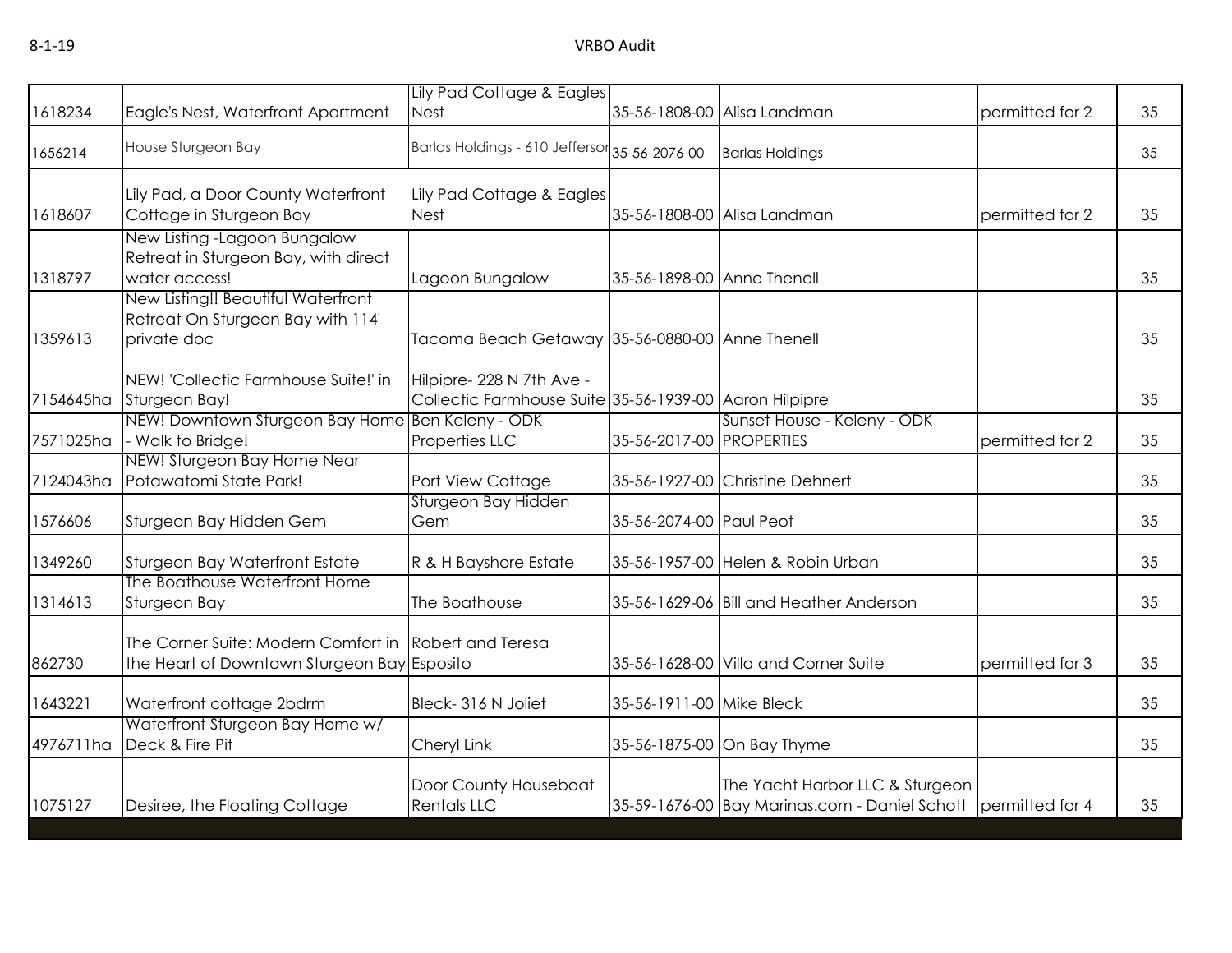|         | A Scenic Lakefront cottage. Door                        |                         |                           |                                         |                 |    |
|---------|---------------------------------------------------------|-------------------------|---------------------------|-----------------------------------------|-----------------|----|
|         | County spring is comsing soon                           |                         |                           | Jenkins 2359-2361 S Lake                |                 |    |
| 418990  | flowers wildlife                                        | David & Kay Jenkins     | 36-56-1243-00 Michigan Dr |                                         | permitted for 3 | 36 |
|         | All Season Home- 200 Ft. of                             |                         |                           |                                         |                 |    |
|         | Beachfront, Spectacular Views of Lily                   |                         |                           |                                         |                 |    |
| 437119  | Bay                                                     | Mike Moreno             |                           | 36-56-1323-00 Moreno All Season Home    |                 | 36 |
|         |                                                         |                         |                           |                                         |                 |    |
|         | Arrowhead Waterfront Log Cottage                        |                         |                           |                                         |                 |    |
| 838167  | On Sand Beach With Fireplace.                           | Arrowhead Cottage       |                           | 36-56-0844-00 Tom Groenfeldt            |                 | 36 |
|         | Authentic Waterfront Log Cottage                        |                         |                           |                                         |                 |    |
| 893687  | On Sand Beach                                           | Pioneer Cottage         |                           | 36-56-0866-00 David Groenfeldt          |                 | 36 |
|         | Beach Cottage on Lake Michigan                          |                         |                           |                                         |                 |    |
| 515430  | near Sturgeon Bay                                       | Philip & Miriam Cote    |                           | 36-56-0882-00 Cotes Cottages            |                 | 36 |
|         | Beachfront, waterview, RUSTIC, dog                      |                         |                           |                                         |                 |    |
|         | friendly, Sturgeon Bay, Door County,                    |                         |                           |                                         |                 |    |
| 379533  | sleeps 6                                                | <b>Firefly Cottages</b> |                           | 36-56-0879-00 Irene Johnson             | permitted for 3 | 36 |
|         | Beautiful cozy cottage on Lake                          |                         |                           |                                         |                 |    |
|         | Michigan. Steps to sandy beach.                         |                         |                           | Jenkins 2359-2361 S Lake                |                 |    |
| 429277  | Shake off winter!                                       | David & Kay Jenkins     | 36-56-1243-00 Michigan Dr |                                         | permitted for 3 | 36 |
|         | Beautiful waterfront home with                          |                         |                           |                                         |                 |    |
| 659505  | swimming pond - North Unit                              | Joe Fittshur            |                           | 36-56-1329-00 Porthaven Executive Homes | permitted for 2 | 36 |
|         | <b>Beautiful Waterfront Home with</b>                   |                         |                           |                                         |                 |    |
| 659503  | swimming pond - south unit                              | Joe Fittshur            |                           | 36-56-1329-00 Porthaven Executive Homes | permitted for 2 | 36 |
|         |                                                         |                         |                           |                                         |                 |    |
|         | Get away from it all at this serene,                    | The Clerestory on Lake  |                           | Christopher Mohar and Kerry             |                 |    |
| 1154854 | modern Door County estate.                              | Michigan                | 36-56-1789-00 Kretchmar   |                                         |                 | 36 |
|         | Lake Michigan Home; Awesome                             |                         |                           |                                         |                 |    |
| 505916  | SAND Beach; Taking October<br>Reservations; filling up! | Mike Boyer              |                           | 36-56-1358-00 Boyer Beach House         |                 | 36 |
|         |                                                         |                         |                           |                                         |                 |    |
|         | Lakefront, waterview, sand beach,                       |                         |                           |                                         |                 |    |
|         | RUSTIC, dog friendly, Sturgeon Bay                      |                         |                           |                                         |                 |    |
| 897656  | Door County                                             | <b>Firefly Cottages</b> |                           | 36-56-0879-00 Irene Johnson             | permitted for 3 | 36 |
|         |                                                         |                         |                           |                                         |                 |    |
|         | Merry Breeze 4 Cottage~Romantic                         |                         |                           |                                         |                 |    |
|         | Getaway With 212 Ft Of Sandy Lake                       |                         |                           |                                         |                 |    |
| 701320  | Michigan Beach                                          | Merry Breeze Unit 4     |                           | 36-55-1438-00 Peggy & Don Donaldson     |                 | 36 |
|         |                                                         |                         |                           |                                         |                 |    |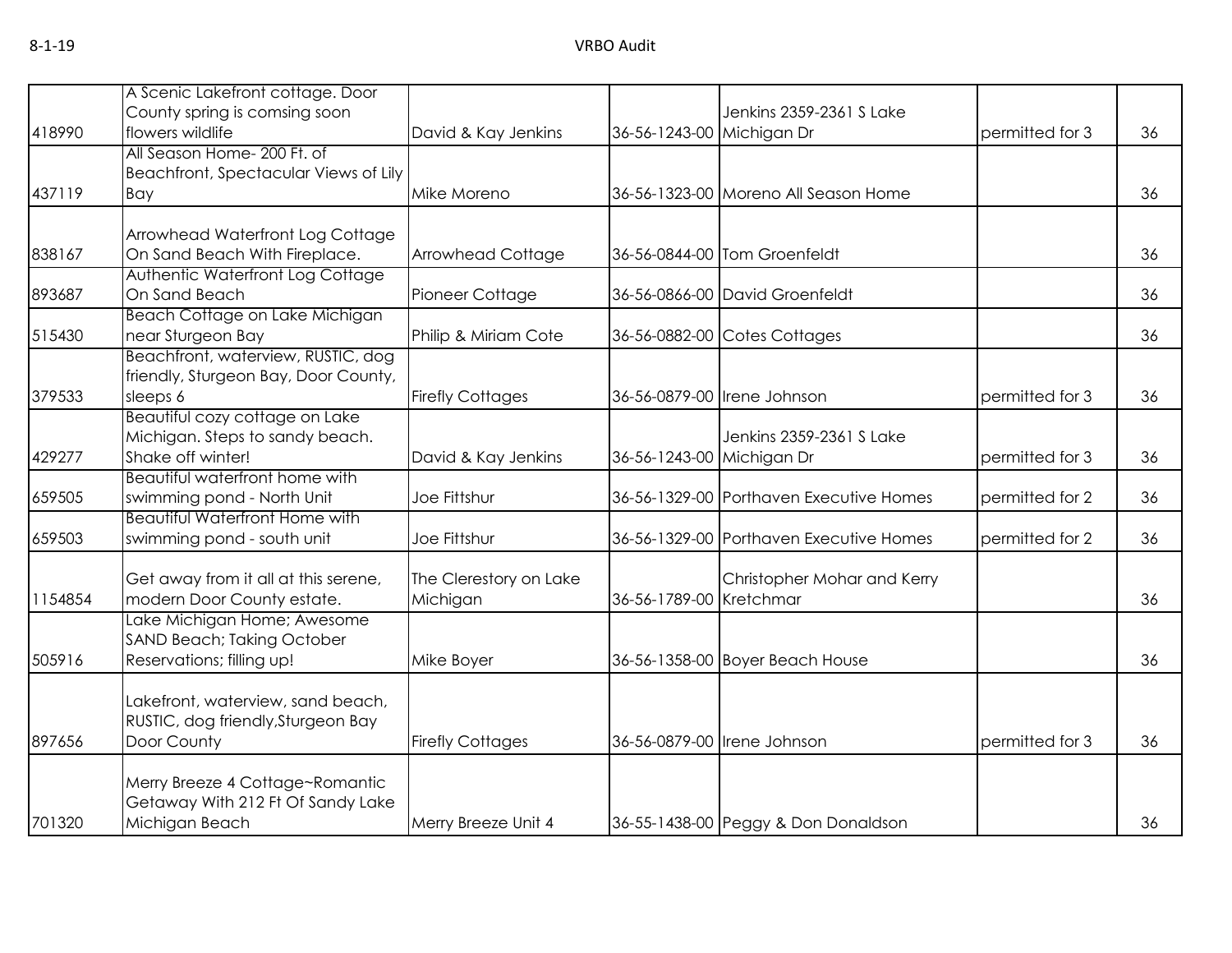|           | New! Lake Michigan Beach Home            |                                                           |                           |                                                |                 |    |
|-----------|------------------------------------------|-----------------------------------------------------------|---------------------------|------------------------------------------------|-----------------|----|
| 1375405   | with 107' of Private Sand Beach          | <b>Just Beechy</b>                                        |                           | 36-56-1924-00 Kristin & Theodore Blackwood     |                 | 36 |
|           | Peace of Beach Cottage, private          |                                                           |                           |                                                |                 |    |
|           | cottage on beautiful shores of Door      |                                                           |                           |                                                |                 |    |
| 7189649ha | County                                   | Chris Jeanquart                                           |                           | 36-56-1969-00 Jeanquart -3140 Lake Forest Park |                 | 36 |
|           | Relaxing cottage in the woods near       |                                                           |                           |                                                |                 |    |
| 1616605   | Lake Michigan                            | Chickadee Cottage                                         |                           | 36-56-2073-00 KL Development Group LLC         |                 | 36 |
|           | Sand Beach For Miles Awaits You,         |                                                           |                           |                                                |                 |    |
| 1013091   | <b>Relax And Make Memories</b>           | Harbour Lake House                                        | 36-56-1701-00 Tammy Estes |                                                |                 | 36 |
|           | Sand Beach on Lake Michigan-             |                                                           |                           |                                                |                 |    |
| 870129    | Rustic-Tolan's Log Cabin                 | <b>Tolans Cottage</b>                                     |                           | 36-56-0816-13 Sally Tolan (Sandy Tolan)        |                 | 36 |
|           | Spring is Coming. Soon. Great Lake       |                                                           |                           |                                                |                 |    |
|           | Michigan Beach in Door County. 4         |                                                           |                           | Jenkins 2359-2361 S Lake                       |                 |    |
| 433883    | Bed/2 Bath.                              | David & Kay Jenkins                                       | 36-56-1243-00 Michigan Dr |                                                | permitted for 3 | 36 |
|           | Sunrises, Quiet Beach WalksRelax         |                                                           |                           |                                                |                 |    |
|           | with Family & Friends. Dogs              |                                                           |                           | Great Wulf Partners LLC/Capn                   |                 |    |
| 451482    | Welcome!                                 | Abode on the Beach                                        | 36-56-0811-00 Wulf        |                                                |                 | 36 |
|           |                                          |                                                           |                           |                                                |                 |    |
|           | Walking distance to Lake Michigan -      | Clay Banks Woodsy                                         |                           |                                                |                 |    |
| 1489258   | Public Beaches   Family-Pet friendly     | Retreat                                                   |                           | 36-56-1731-17 David Goettelman                 |                 | 36 |
|           |                                          |                                                           |                           |                                                |                 |    |
|           | Beautiful spacious home with 260         |                                                           |                           |                                                |                 |    |
| 224425    | feet of lakefront                        | <b>Steve Pratapas</b>                                     |                           | 39-56-1015-00 White Star Lodge                 |                 | 39 |
|           | <b>BOOKING NOW! WATERFRONT-</b>          |                                                           |                           |                                                |                 |    |
|           | ISLAND-LG.SCREEN PORCH-SUNRISE-          | Gordon's Isle View                                        |                           | Jane & Brett Barr/ Jerry &                     |                 |    |
| 810620    | SUNSET-CAMPFIRES                         | Cottages                                                  |                           | 39-56-1648-00 Jacquelyn Gordon                 |                 | 39 |
|           | <b>BOOKING NOW-WATERFRONT-</b>           |                                                           |                           |                                                |                 |    |
|           | ISLAND- FIRE PIT-SUNRISE SUNSET-9        | Gordon's Isle View                                        |                           | Jane & Brett Barr/ Jerry &                     |                 |    |
| 570935    | <b>MI.TO STURGEON BAY</b>                | Cottages                                                  |                           | 39-56-1648-00 Jacquelyn Gordon                 | permitted for 2 | 39 |
|           | <b>Breathtaking peaceful Door County</b> |                                                           |                           |                                                |                 |    |
| 1412219   | <b>Vacation Rental</b>                   | Dan and Sue Lind                                          |                           | 39-56-1986-00 Sunset Serenity LLC              |                 | 39 |
|           | Cozy Cottage On The Water: Relax,        |                                                           |                           |                                                |                 |    |
| 1447164   | Fish, Kayak                              | Cottage Creek Ahlswede 39-56-2005-00 Rob & Emily Ahlswede |                           |                                                |                 | 39 |
|           | Cozy newly built home 35 feet off the    |                                                           |                           |                                                |                 |    |
| 1492937   | Bay with stunning sunsets                | Fox Lane Beach House                                      |                           | 39-56-2039-00 Duane and Linda Nolte            |                 | 39 |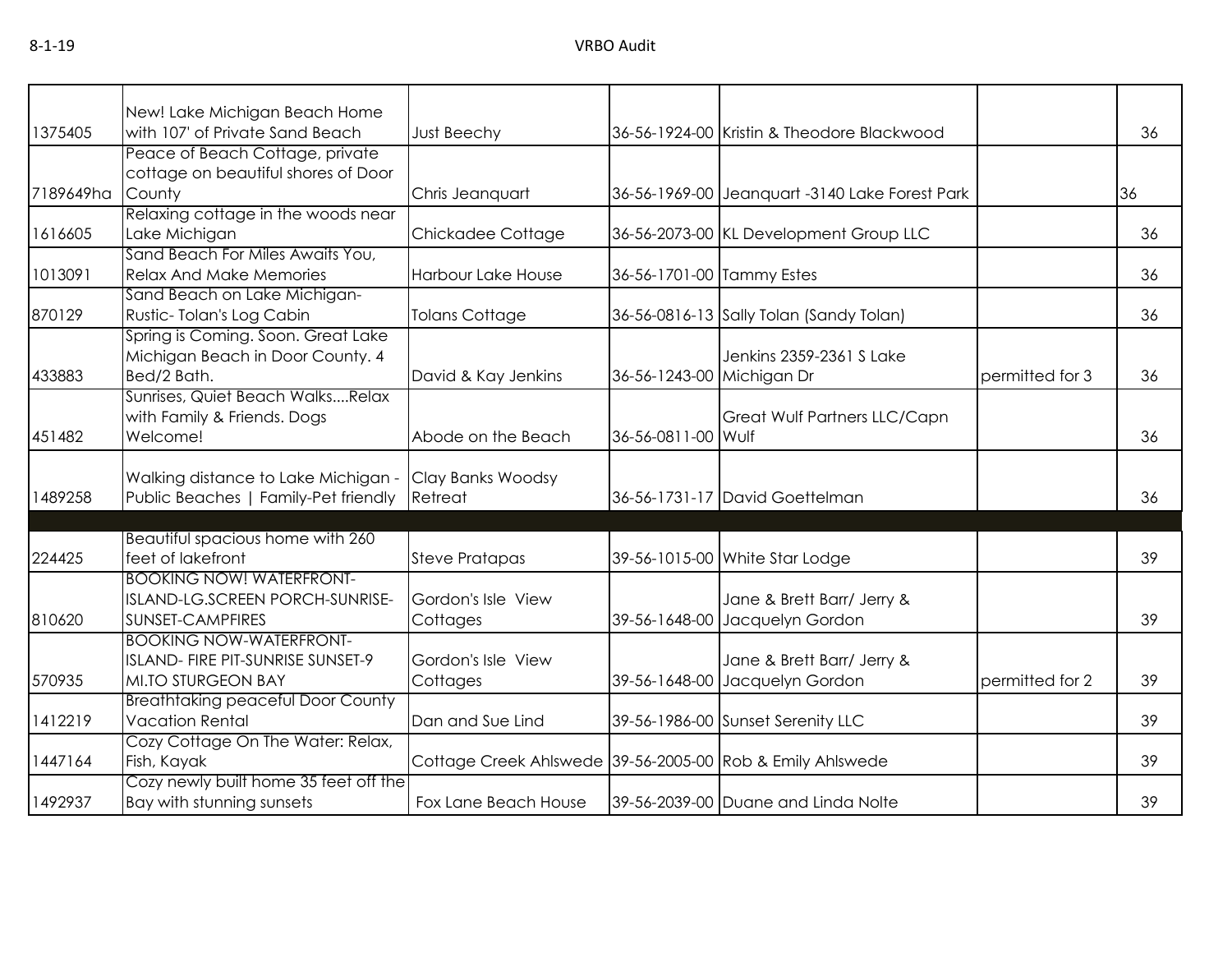|           | Door County Shorefront 2 Bedroom                                            |                                            |                           |                                             |    |
|-----------|-----------------------------------------------------------------------------|--------------------------------------------|---------------------------|---------------------------------------------|----|
|           | Home On 1.2 Acres w/100 Ft Of                                               |                                            |                           |                                             |    |
| 559164    | Shoreline                                                                   | Cabin Sun Over Beach                       |                           | 39-56-1398-00 Pat O' Donnell                | 39 |
|           |                                                                             | Cabin on the Bay -                         |                           |                                             |    |
| 962273    | Family Friendly Cabin On The Bay!                                           | Goffard                                    |                           | 39-56-1709-00 Gregory Goffard               | 39 |
|           | Sunset Cliff Cottage - Peaceful &                                           |                                            |                           |                                             |    |
|           | Serene perched on a 35' Cliff                                               | Jon Hanson / Snug                          |                           |                                             |    |
| 586665    | breathtaking views                                                          | Harbor                                     |                           | 39-56-0860-00 Sunset Cliff Cottage          | 39 |
|           |                                                                             |                                            |                           |                                             |    |
| 1150626   | Dock, Firepit, WIFI, Large Private Yard Property                            | <b>Desotell Waterfront</b>                 |                           | 42-56-1781-13 Helen and Tim Desotell        | 42 |
|           |                                                                             |                                            |                           |                                             |    |
| 1269309   | Door county rental on Sand Beach or Madl                                    |                                            |                           | 42-56-1862-00 George Madle                  | 42 |
| 4264111ha | Cottage. 20 minutes to Green Bay                                            | Waterfront Cottage - Bur                   |                           | 42-56-1666-00 Waterfront Cottage - Bur      | 42 |
|           | NEW!!! STUNNING BAY-FRONT NEW                                               |                                            |                           | KAMI LLC-315 Breezy Acres LLC -             |    |
| 1688188   | CONSTRUCTION IN SOUTHERN DOOR!                                              | 315 Breezy Acres                           |                           | 42-56-2115-07 Michael Martell               | 42 |
|           | Waterfront Cottage in Southern Door                                         |                                            |                           |                                             |    |
|           | County, near Green Bay and                                                  | Waterfront Cottage                         |                           |                                             |    |
| 1117085   | Sturgeon Bay                                                                | Soukup                                     | 42-56-1774-00 Lisa Soukup |                                             | 42 |
|           |                                                                             |                                            |                           |                                             |    |
|           |                                                                             |                                            |                           |                                             |    |
| 702550    | 2 Bedroom 1 bath on Lake Michigan                                           | <b>Bill Smardo</b>                         | 46-55-0603-00 Smardo      |                                             | 46 |
|           | 2 Bedroom(sleeps 6) Cottage on                                              | Dan Jorgenson & Naomi                      |                           | Detriot Harbor Homestead -                  |    |
| 1548669   | Lake Michigan includes 2 Kayaks!                                            | <b>Burke</b>                               | 46-56-1937-00 Skinny Dip  |                                             | 46 |
|           |                                                                             |                                            |                           |                                             |    |
| 557405    | 60 Acre Farmhouse, Grat property to<br>enterain friends family and children |                                            |                           | 46-56-1332-00 Buckwild Farm                 | 46 |
|           | Amazing Sunsets*80ft shore* 25                                              | Dan Jorgenson                              |                           |                                             |    |
| 285175    | acres*great cottage                                                         | Amy Jorgenson                              |                           | 46-56-0581-00 Funks Cottage                 | 46 |
|           | Beautiful lake front 4 bedrom home                                          |                                            |                           |                                             |    |
| 292728    | with incredible sunsets                                                     | <b>RC Rudolph</b>                          |                           | 46-55-0566-00 Cascio Cottages               | 46 |
|           |                                                                             |                                            |                           |                                             |    |
| 1391479   | <b>Breezy Beach Cottage</b>                                                 | <b>Richard Tobey</b>                       |                           | 46-56-1940-00 Breezy Beach                  | 46 |
|           |                                                                             |                                            |                           |                                             |    |
| 806333    | Century farmhouse with 4 bedrooms                                           | Debra Sheridan (Thielke)<br>and Dawn Chier |                           |                                             |    |
|           | and large outside deck.                                                     |                                            |                           | 46-56-1867-00 Old Orchard Century Farmhouse | 46 |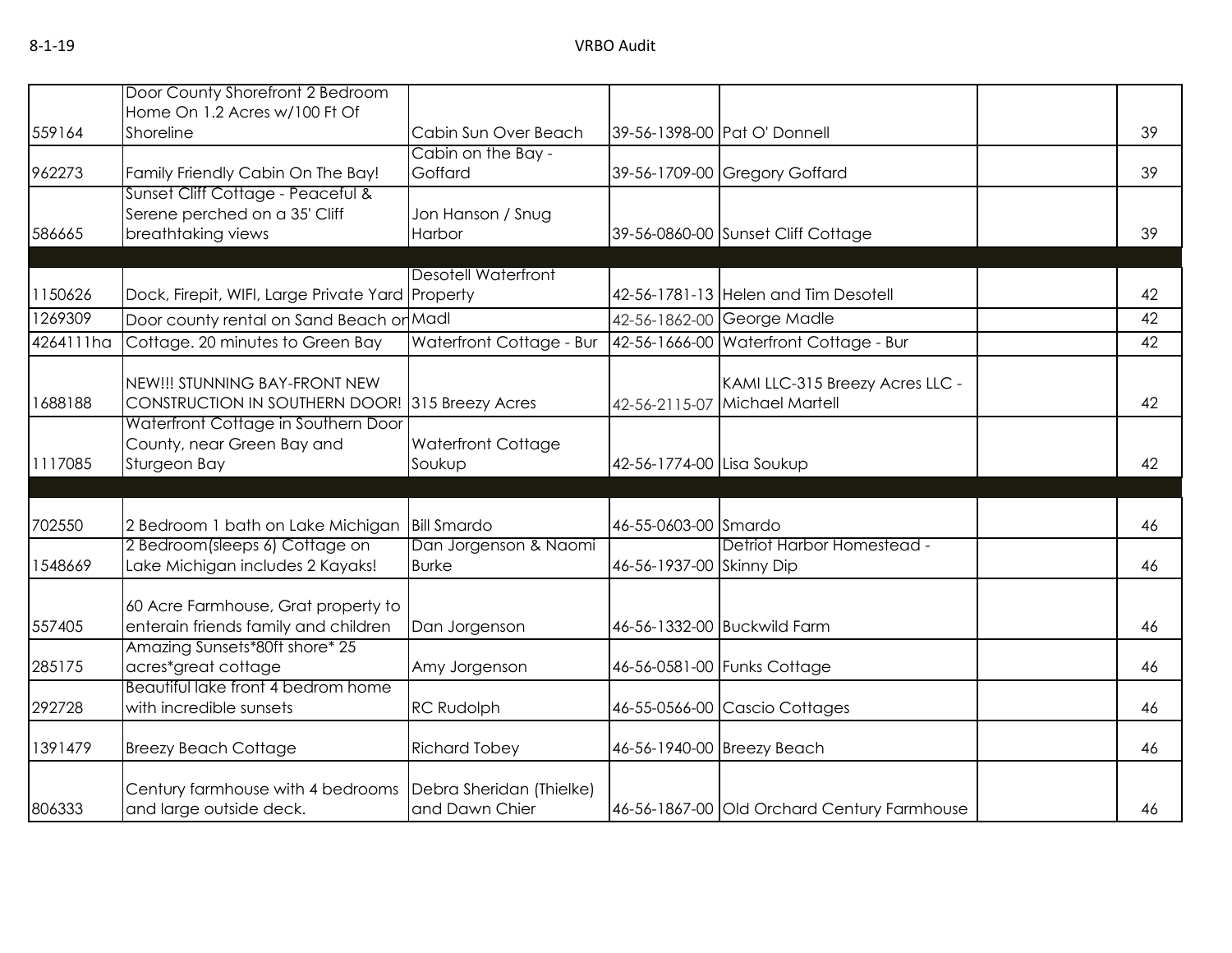|         | Cute Cabin Located Close to Beach                   |                         |                       |                                        |                 |    |
|---------|-----------------------------------------------------|-------------------------|-----------------------|----------------------------------------|-----------------|----|
|         | On Washington Island, Lake                          |                         |                       |                                        |                 |    |
| 1054806 | Michigan                                            | Dawn Chier              |                       | 46-55-0731-00 Coffee Creek Cabins      | permitted for 2 | 46 |
|         | Great sunrises 200 ft of Lake                       |                         |                       |                                        |                 |    |
|         | Michigan Shorefront 1.5 acres, 2                    |                         |                       |                                        |                 |    |
| 780911  | bedroom 1 bath                                      | Greg & Kristine Koetter | 46-56-1588-00 Koetter |                                        |                 | 46 |
| 594977  | Home Owner Custom Built Log Cabin Dan & Lory Porter |                         |                       | 46-56-1668-00 Log Cabin House - Porter |                 | 46 |
|         | Initiative's Retreat - Ultimate                     |                         |                       |                                        |                 |    |
| 1243560 | Lakefront Destination!                              | Initiatives Retreat LLC |                       | 46-56-1846-00 Initiatives Retreat      |                 | 46 |
|         | Sectacular Sunsets from Becutiful                   |                         |                       |                                        |                 |    |
| 362233  | Lake Shore Home                                     | Trudy Schelitzche       |                       | 46-55-0564-00 Deer Run Shorefront Home |                 | 46 |
|         | Spacious Washington Island Home                     |                         |                       | <b>Washington Island Historical</b>    |                 |    |
| 1308276 | 4bed 2bath                                          | Carol Lemon             |                       | 46-56-1917-00 Home - Lemon             |                 | 46 |
|         | Washington Island Westside                          |                         |                       |                                        |                 |    |
| 806850  | <b>Shorefront Home</b>                              | William & Mary Filer    |                       | 46-56-1428-00 Above and Beyond Cottage |                 | 46 |
|         | Waterfront cottage on Detroit                       |                         |                       |                                        |                 |    |
|         | Harbor, Beautiful beach and                         |                         |                       |                                        |                 |    |
| 1392021 | dockage.                                            | Leon A Shellswick       |                       | 46-55-0587-00 Spring Beach Cottage     |                 | 46 |
|         | Wickman Waterfront Cottage                          |                         |                       | Lakefront Cottage - Wickman            |                 |    |
| 1282279 | overlooking Hog Island                              | Lynn Carpenter          |                       | 46-56-1968-00 Waterfront Carpenter     |                 | 46 |

|         | 2 Bdrm Waterfront condo in beautiful   |                    |
|---------|----------------------------------------|--------------------|
|         | Algoma, minutes to Door County         |                    |
| 1318887 | and Lambeau                            | Not in Door County |
|         | Beautiful Apartments in a turn-of-the- |                    |
| 428159  | century historic building              | Not in Door County |
|         | Rivers Edge Condominiums,              |                    |
|         | Waterfront condos located in           |                    |
| 843879  | Algoma WI. Lake Michigan               | Not in Door County |
|         | Beautiful Gem of a Home in Algoma      |                    |
| 4590279 | Wisconsin                              | Not in Door County |
|         | <b>Home Base for Discovering Green</b> |                    |
| 25466   | <b>Bay &amp; Door County!</b>          | Not in Door County |
|         |                                        |                    |
|         | Waterfront, Beautiful Sunrises, WIFI,  |                    |
| 344207  | Direct TV, Sleeps a Family of Six.     | Not in Door County |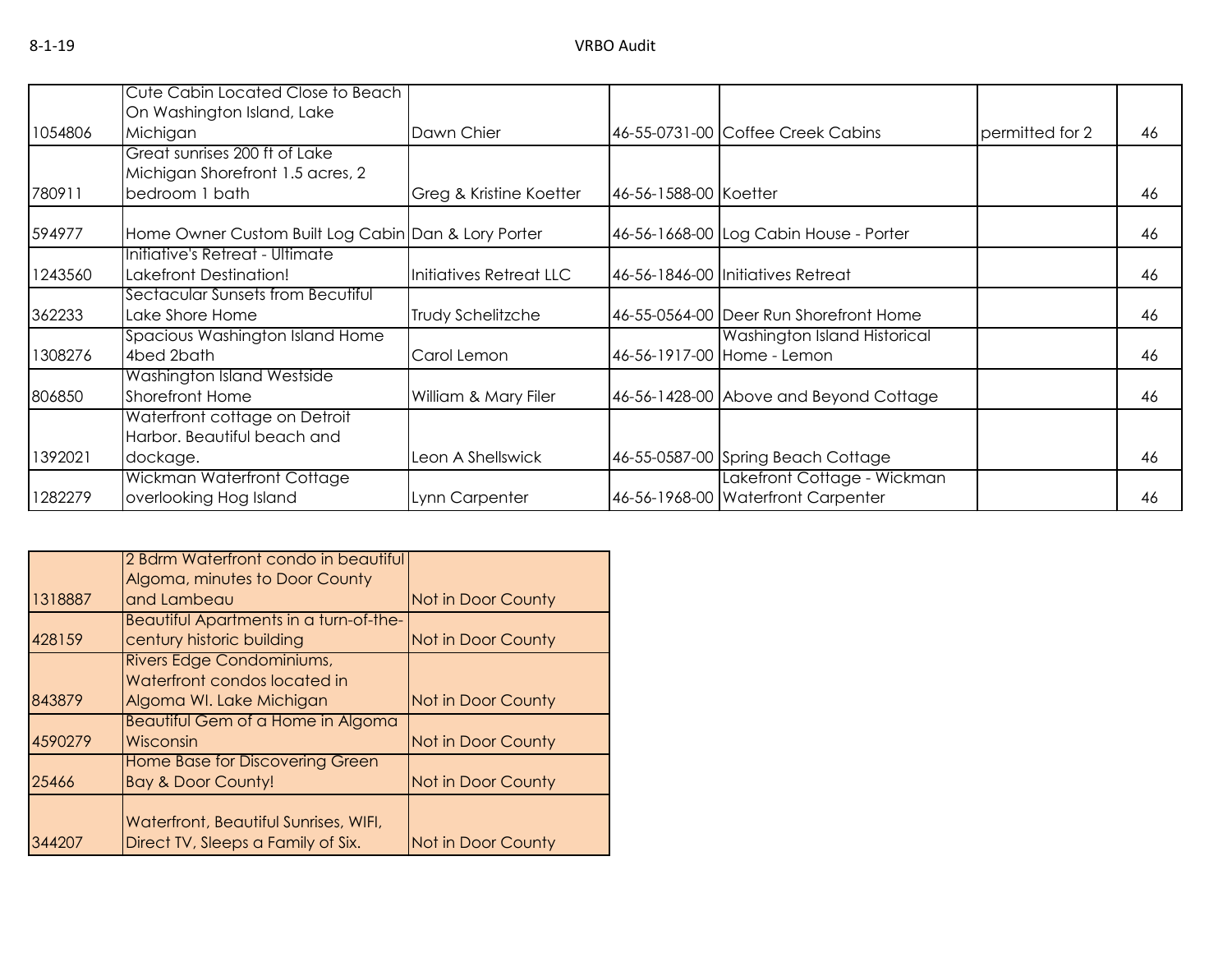|         | Secluded Beach Cottage - 100ft of   |                           |
|---------|-------------------------------------|---------------------------|
| 394047  | <b>Private, Sandy Beachfront</b>    | Not in Door County        |
|         |                                     |                           |
|         | Captains Cove - Spectacular         |                           |
| 405736  | Lakefront Home W/Pool - Sleeps 15   | Not in Door County        |
|         | Cozy Condo with Gorgeous Views on   |                           |
| 1414157 | Lake Michigan                       | <b>Not in Door County</b> |
|         | Charming farmhouse located near     |                           |
|         | National Shrine of Our Lady of Good |                           |
| 1574130 | Help                                | <b>Not in Door County</b> |
|         | <b>CEDAR CABIN on the BAY (Lake</b> |                           |
|         | Michigan--Green Bay): Just listed!  |                           |
| 7855081 | Sleeps 6, Dog friendly,             | Not in Door County        |
|         | Lakeview Chalet - perfect for your  |                           |
| 1689283 | retreat                             | Not in Door County        |
| 1726086 | <b>Camp Bayshore</b>                | <b>Not in Door County</b> |

| <b>MUNI</b>     |                               | # of VRBO Properties |
|-----------------|-------------------------------|----------------------|
| $\overline{2}$  | <b>Baileys Harbor</b>         | 71                   |
| $\overline{6}$  | <b>Clay Banks</b>             | 4                    |
| 8               | Town of Egg Harbor            | 65                   |
| $\overline{9}$  | Village of Egg Harbor         | 47                   |
| $\overline{11}$ | Ephraim                       | 51                   |
| 12              | Gibraltar                     | 87                   |
| 13              | <b>Village of Forestville</b> | 0                    |
| $\overline{14}$ | <b>Town of Forestville</b>    | 0                    |
| $\overline{15}$ | <b>Jacksonport</b>            | $\overline{32}$      |
| $\overline{27}$ | Nasewaupee                    | 23                   |
| $\overline{32}$ | <b>Liberty Grove</b>          | 66                   |
| 33              | Sevastopol                    | 40                   |
| 34              | Sister Bay                    | 49                   |
| 35              | City of Sturgeon Bay          | 30                   |
| 36              | Town of Sturgeon Bay          | 21                   |
| 39              | Gardner                       | 9                    |
| 42              | Union                         | 5                    |
| 46              | Washington Island             | 16                   |
|                 |                               | 616                  |
|                 | Not in Door County            | 13                   |